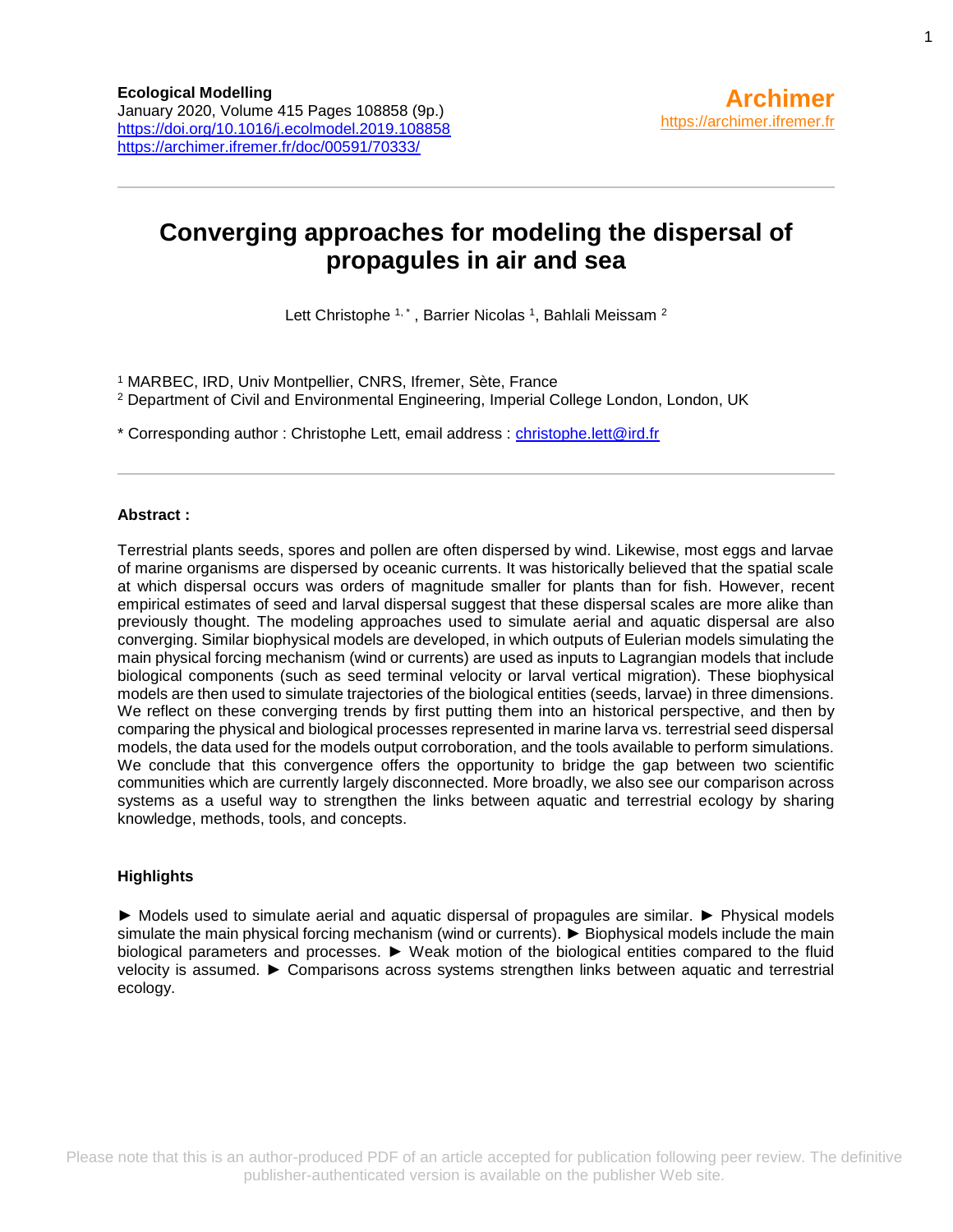#### **Abbreviations**

- AGC Matmosphere general circulation model<br>GFD geophysical fluid dynamics
- geophysical fluid dynamics
- LSM Lagrangian stochastic model
- OGCM ocean general circulation model<br>PLD planktonic larval duration
- planktonic larval duration

**Keywords** : Propagule dispersal, Aquatic dispersal, Oceanic dispersal, Marine dispersal, Aerial dispersal, Wind dispersal, Atmospheric dispersal, Biophysical model, Eulerian model, Lagrangian model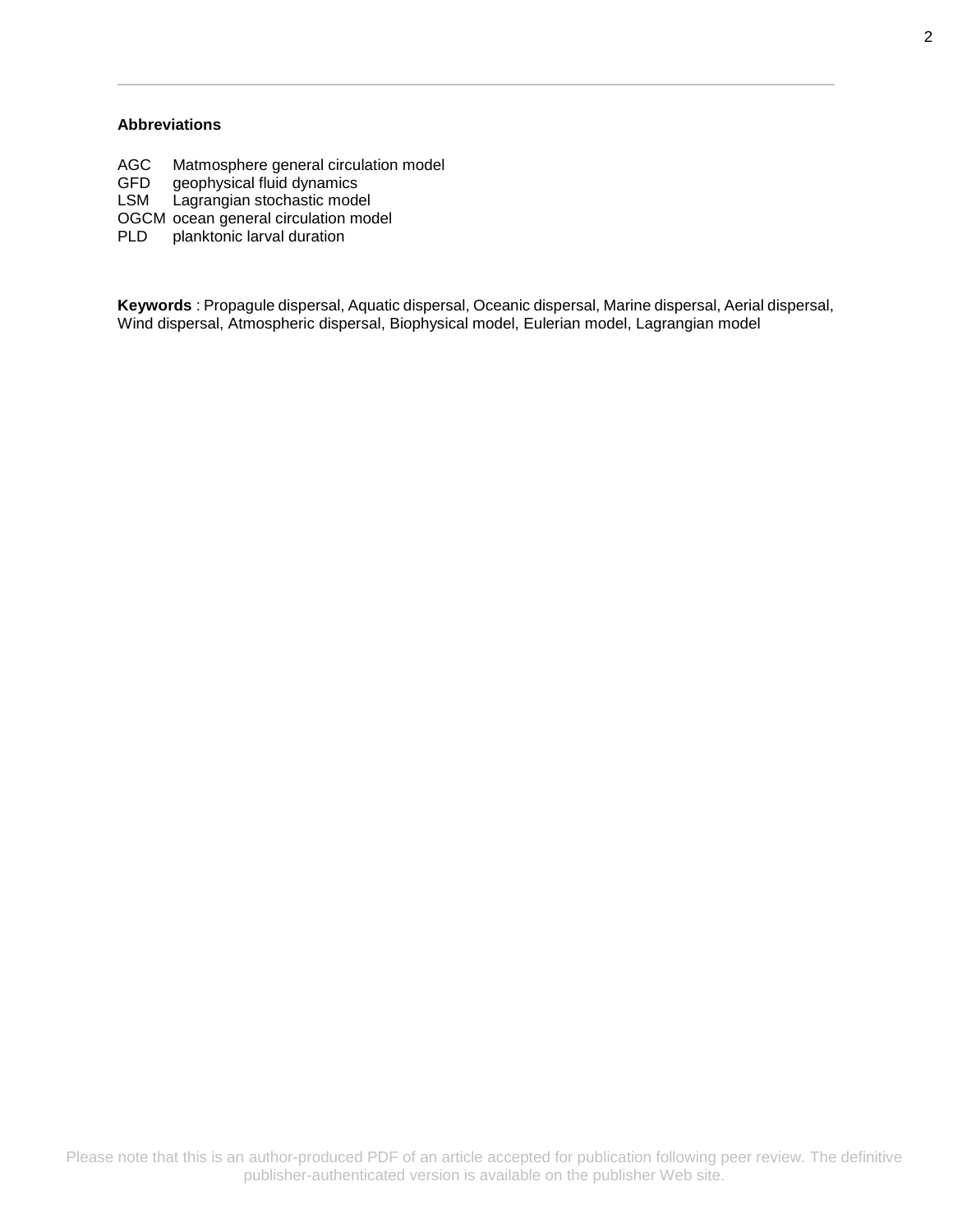#### *Introduction*

Denny (1995) published an inspiring book on the comparative physics of air and water and the consequences for life in these two media, including movement. Movement is fundamental to life and therefore widely studied to determine why, when, where, and how organisms move (Holyoak et

- al., 2008). How organisms move depends on their own internal state drivers (such as gain energy or look for safety) and navigation ability but also on external factors such as the media in which they move (Nathan et al., 2008a). External factors may have predominant impact on the movement, as, e.g., for terrestrial seed dispersal in the air and larval dispersal in the water. Terrestrial plant seeds, spores, pollen, fungi and insects are typically dispersed by wind (Bakker et al., 1996) together with 35
- other bioaerosols (Fröhlich-Nowoisky et al., 2016) but can also be dispersed by water or animals. Similarly, most aquatic organisms have planktonic early life stages (eggs and larvae) which are transported by oceanic currents from spawning to nursery habitats during the larval dispersal stages (Pineda et al., 2007; Secor, 2015). There are many natural parallels between aerial and aquatic dispersal. In both cases dispersal occurs in three dimensions and is largely influenced by a physical 40
- process, wind or ocean currents, respectively. However, until recently it was believed that one of the significant differences between dispersal of plants and fish was the spatial scale at which dispersal occurs. According to Kinlan and Gaines's (2003) comparative review of propagule dispersal in 45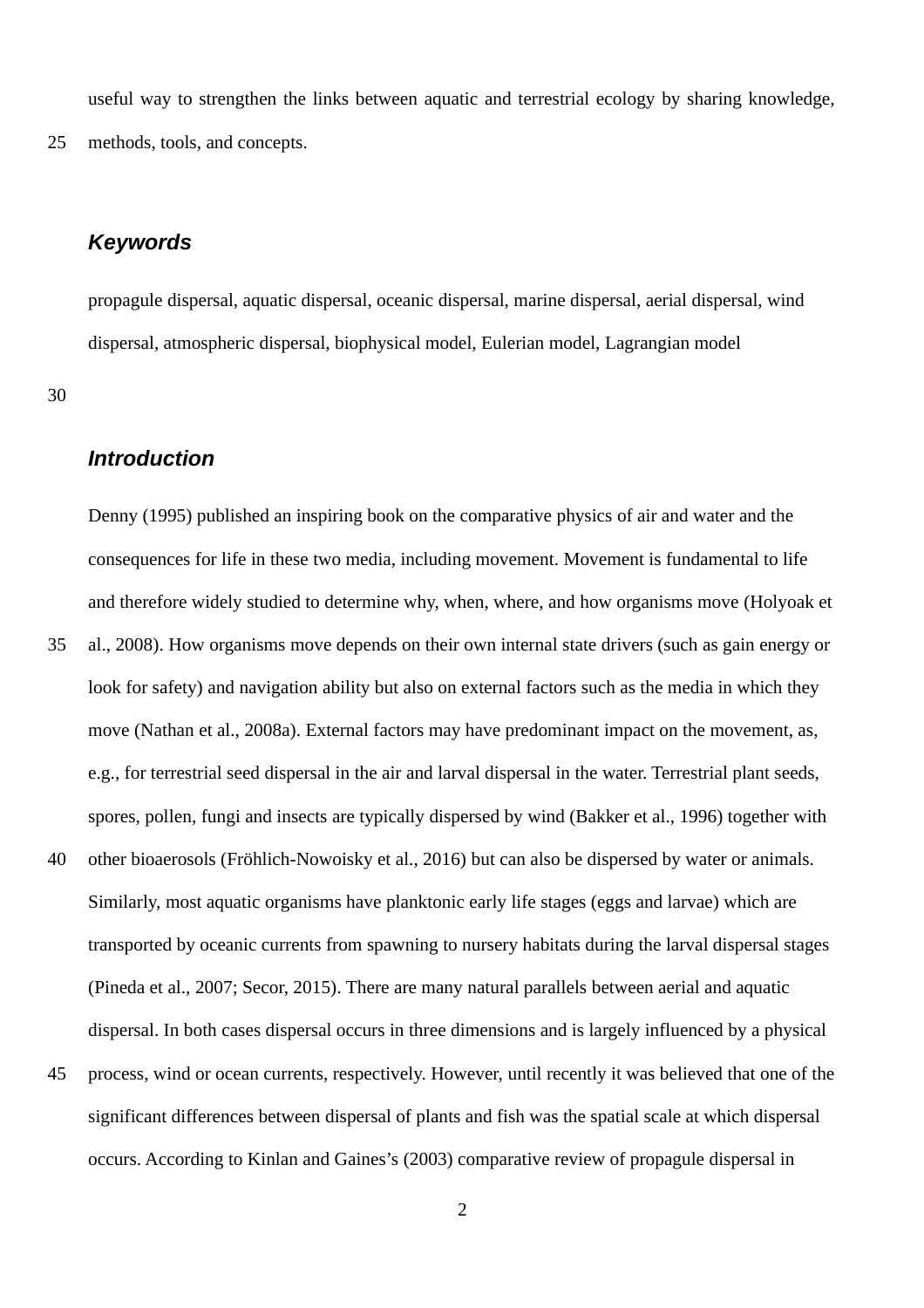marine and terrestrial environments, the genetically-estimated dispersal scales of demersal fish species (in the range 1–1000 km) is typically orders of magnitude larger than the estimated

- dispersal scale of terrestrial plants species (0.1 m–10 km). This lead to the view of marine systems tending to be "open" and terrestrial systems being more "closed" (Carr et al., 2003). This view was challenged (Dawson and Hamner, 2008) and direct estimates of fish dispersal gave a more nuanced view (Levin, 2006). For example, Buston et al. (2011) reported a five-fold decrease of successful dispersal over a distance from 0 to 1 km for clown anemone fish larvae. Similarly, Almany et al. 50
- (2013) showed that 50% and 95% of coral grouper larvae settled within ~10 and 30 km of the spawning aggregation, respectively. D'Aloia et al. (2015) found that the spatial scale of dispersal for a reef fish was one order of magnitude smaller than previously thought. There are several other examples reported in Bode et al. (2018). 55
- The modeling approaches being developed to simulate propagule dispersal in air and sea have also become similar. As an illustration of these converging approaches, the schematic views proposed by Lett et al. (2009) and by Trakhtenbrot et al. (2014) for modeling larval and seed dispersal, respectively, are essentially the same. In both cases, outputs of a Eulerian model simulating the main physical forcing mechanism (currents or wind) serve as inputs to a Lagrangian model that include biological components (e.g., larval vertical movement, seed terminal velocity). In the Eulerian model the set of equations governing the dynamics of the ocean or the atmosphere are solved numerically on a spatially-discrete domain to provide velocity fields of water or air in (generally) three dimensions over time. In the Lagrangian (or individual-based) model the biological entities (eggs and larvae or seeds) are represented as distinct virtual individuals. These 60 65
- individuals are tracked over space and time while being transported by the simulated currents or wind. The main biological parameters and processes potentially interacting with the physical transport are also explicitly considered in the Lagrangian model. The resulting Eulerian-Lagrangian 70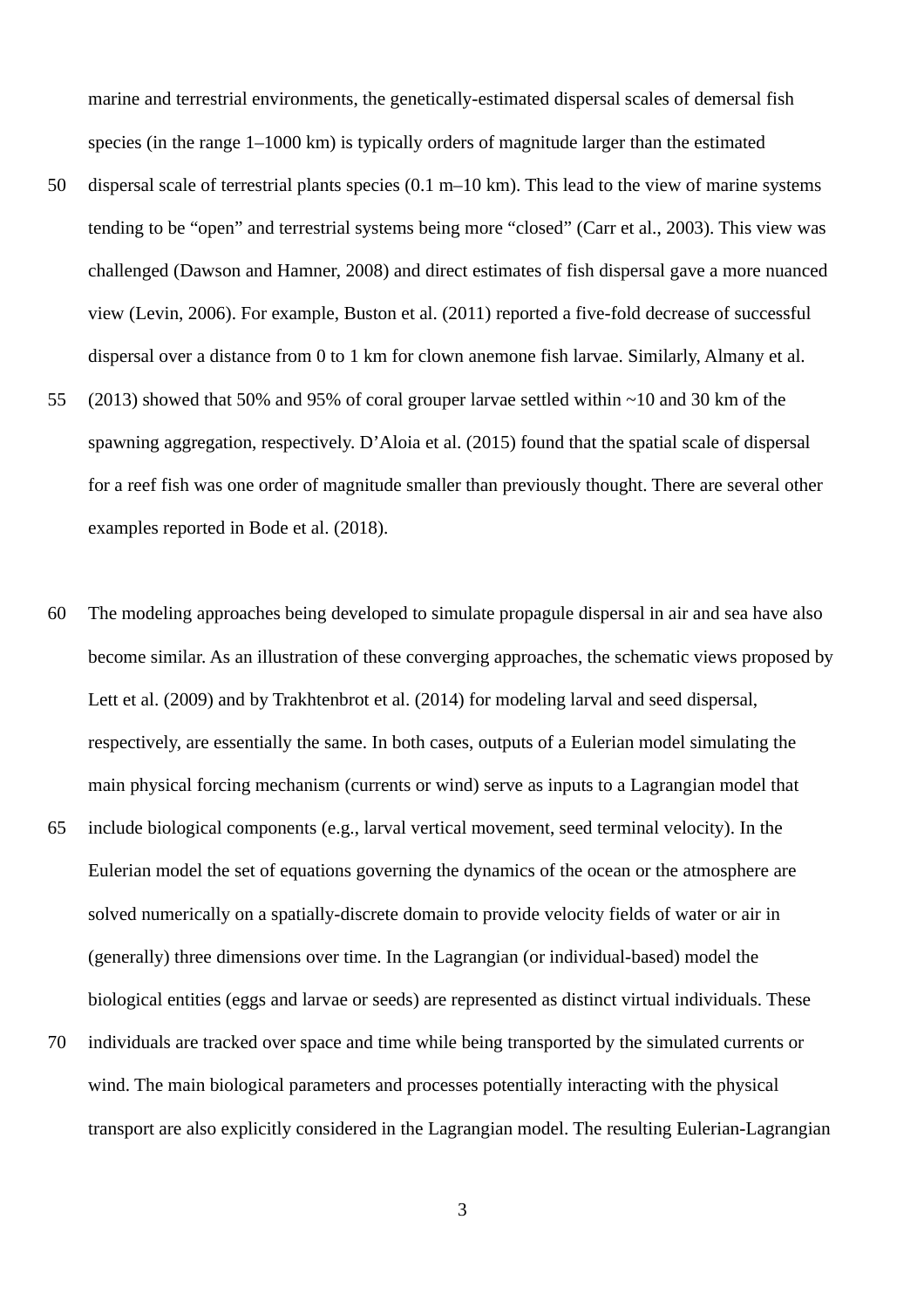(or biophysical) model is used to simulate the trajectories of the larvae or seeds over the spatial domain [\(Figure 1\)](#page-8-0). In this study, we reflect on these converging modeling approaches by first

putting them into an historical perspective, and then by comparing the physical and biological processes represented in marine larva vs. terrestrial seed dispersal models, the data used for the models output corroboration (sensu Augusiak et al., 2014), and the tools available to perform simulations. We finally discuss the opportunity that this convergence offers to bridge the gap between two scientific communities which are currently relatively disconnected. More broadly, we also see our comparison across systems as a useful way to strengthen the links between aquatic and terrestrial ecology (Stergiou and Browman, 2005) by sharing knowledge, methods, tools, and concepts, highlighting similarities and differences against which each system can be better evaluated (Rotjan and Idjadi, 2013). 75 80

#### *Historical perspective* 85

Theoretical developments in terrestrial and marine ecology started from the same general concepts that internal ecological dynamics (such as density-dependent relations and competitive interactions) determined the persistence of populations and communities (Steele, 1991a, 1991b). But the large and rapid fluctuations observed in fish stock abundance and fish recruitment lead to the alternative view that external physical processes (such as advective and mixing processes in the ocean) could actually determine the persistence of marine populations (Steele, 1991b). This hypothesis was initially raised by Hjorth (1914) but most studies on the links between ocean variability and fluctuations in fish populations remained qualitative until the 1970's (Werner and Quinlan, 2002). In the 1970's and 1980's several hypotheses (such as the match-mismatch, stable ocean, member-90

vragrant, and optimal environmental window hypotheses) were raised to conceptualize these links (Houde, 2008). It is in that context that Bartsch et al. (1989) developed the first broadly published physical-biological model (Miller, 2007) in order to simulate the dispersal of herring larvae in the 95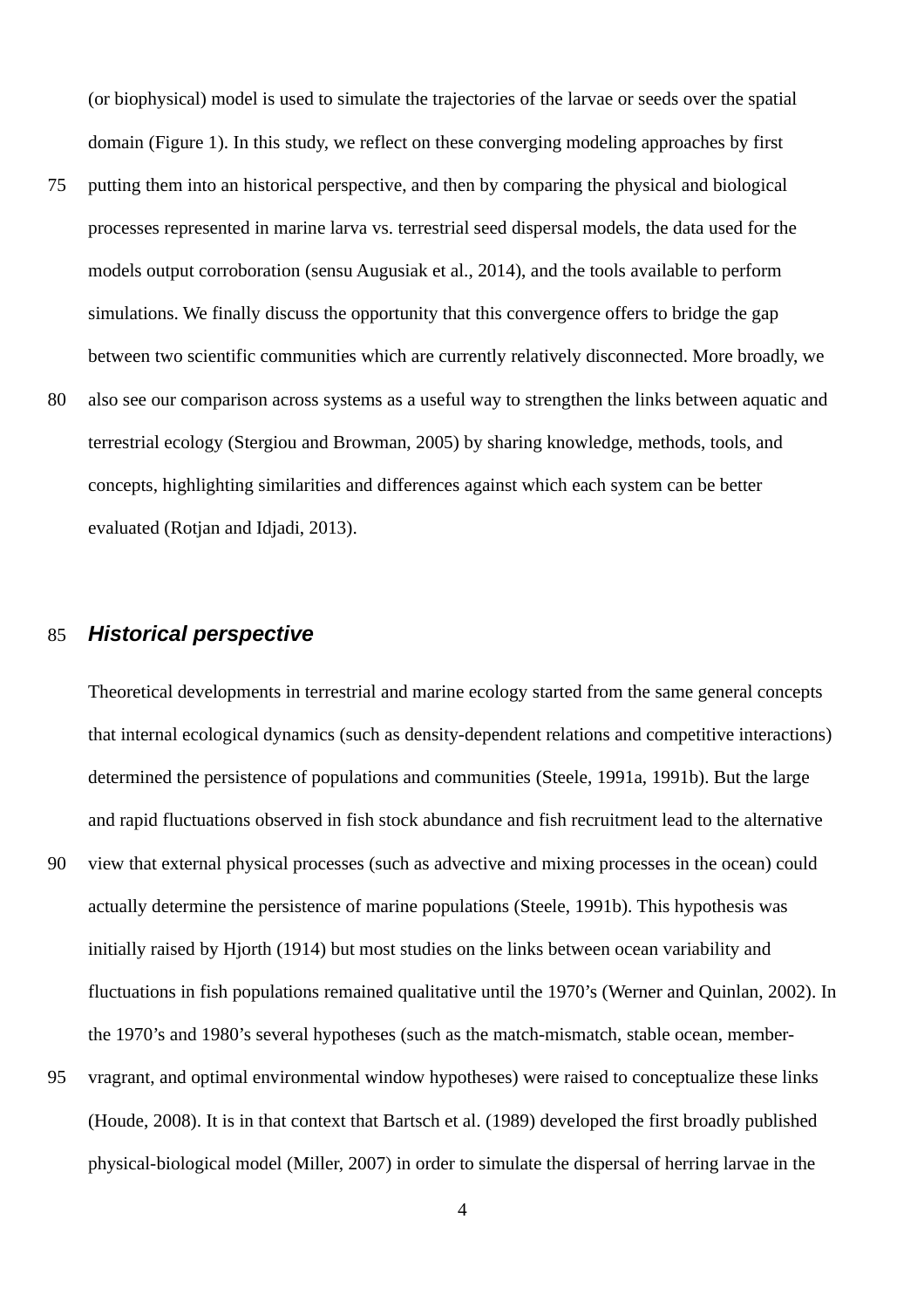North Sea. Bartsch et al.'s model was still a Eulerian model, in which the concentration of larvae was simulated over time on a regular spatial grid. The Eulerian-Lagrangian modeling approach, as

- illustrated in [Figure 1a](#page-8-0), was developed from the mid 1990's (Hermann et al., 1996; Hinckley et al., 1996) within the broader context of individual-based modeling in ecology (Huston et al., 1988; DeAngelis and Gross, 1992). In this approach, eggs and larvae were represented as virtual individuals and tracked while being transported (Lagrangian) by the simulated ocean currents delivered on a fixed spatial grid (Eulerian). It has been referred to as biophysical model from the 100
- start (Hermann et al., 1996; Hinckley et al., 1996), although other terms, coupled physicalbiological model in particular, were also used later (e.g., Miller, 2007; Werner et al., 2007; precisely the physical model is used as a forcing to the biological model). Both terms emphasize the interdisciplinary nature of the approach, requiring to take into account biological and physical processes and parameters. Miller (2007) published the first review of biophysical models of marine larval dispersal, which has just been updated (Swearer et al., 2019). 105 110

The Eulerian-Lagrangian approach for modeling terrestrial seed dispersal has been applied since 2002 (Nathan et al., 2002) and reviewed by Kuparinen (2006) and Nathan et al. (2011). This approach has also been referred to as biophysical model by Zimmer at al. (2009). Before that, models of seed dispersal were mostly phenomenological, using dispersal distributions fitted to data collected at fixed locations (Eulerian approach) or using mark-recapture and tracking techniques (Lagrangian approaches) (Nathan et al., 2012). The main objective of using biophysical models rather than phenomenological models was to understand and represent explicitly the mechanisms leading to the observed dispersal distributions instead of fitting theoretical distributions to data 115

(Nathan and Muller-Landau, 2000). Biophysical models of seed dispersal benefited much from the Lagrangian stochastic models developed in the 1980's and 1990's by the atmospheric community (as detailed below). By contrast, it is the development of biophysical models of marine organisms 120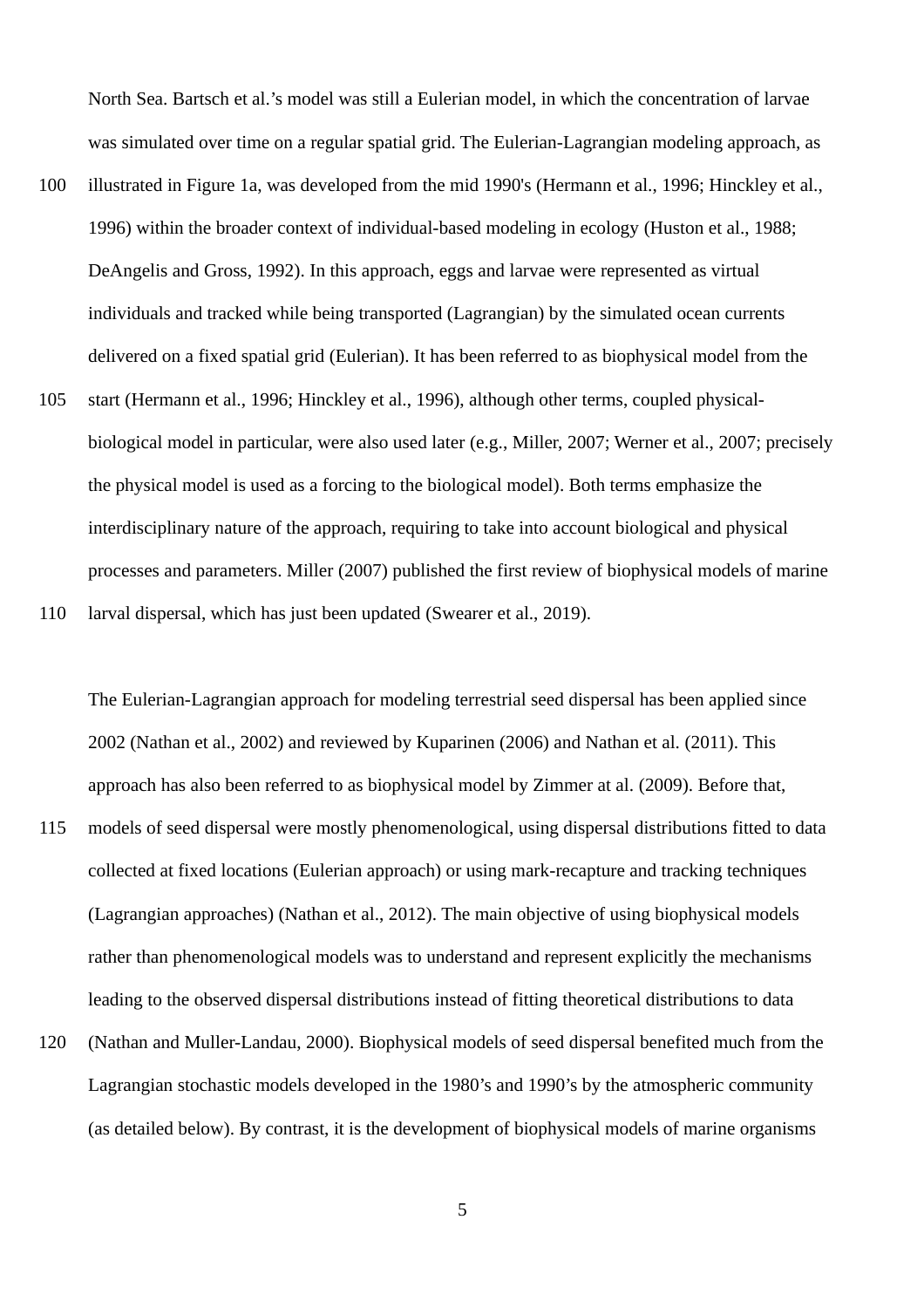dispersal that lead to an increased use of Lagrangian stochastic models in oceanography in the 2000's (Brickman and Smith, 2002). This development has generated nearly 100 publications on

- marine larval dispersal modeling studies every recent year (Swearer et al., 2019). The large majority of these models are Eulerian-Lagrangian although fully Eulerian approaches are still being used. We refer to Runge et al. (2005) and Kuparinen (2006) for a discussion of Lagrangian vs. Eulerian models of oceanic and wind dispersal, respectively. 125
- Journals which published at least 10 papers citing Bartsch et al.'s (1989) seminal work or Miller's (2007) review are all aquatic sciences journals [\(Table 1\)](#page-7-0). Journals which published at least 15 papers citing Nathan et al.'s (2002) seminal work, Kuparinen's (2006) or Nathan et al.'s (2011) reviews are generalist, not plant-specific, ecological journals [\(Table 1\)](#page-7-0). There is therefore no journal in common between these two sets. However, Ecological Modelling published 6 papers citing 130
- Bartsch et al. (1989) or Miller (2007) and 18 papers citing Nathan et al. (2002), Kuparinen (2006) or Nathan et al. (2011). Among the 685 publications that cited at least one of these 5 papers, only one (Fraker et al., 2015) cited Bartsch et al. (1989) or Miller (2007) and Nathan et al. (2002), Kuparinen (2006) or Nathan et al. (2011). Fraker et al. (2015) indeed briefly discussed the applicability of dispersal models to both marine and terrestrial organisms. None of the 94 135
- publications citing Miller (2007) had the word "terrestrial" in their title, abstract or keywords. Three papers (Bonte et al., 2012; Knights et al., 2012; Moritz et al., 2013) among the 81 citing Nathan et al. (2011) had the word "marine" in their abstract or keywords. Bonte et al. (2012) is a general review on the costs of dispersal, whereas in the two other papers Nathan et al. (2011) was cited as a general reference for terrestrial or seed dispersal, not specifically modeling. In conclusion, this 140
- quick analysis of the literature suggests that the methods used to model larva and seed dispersal converged largely independently of each other. 145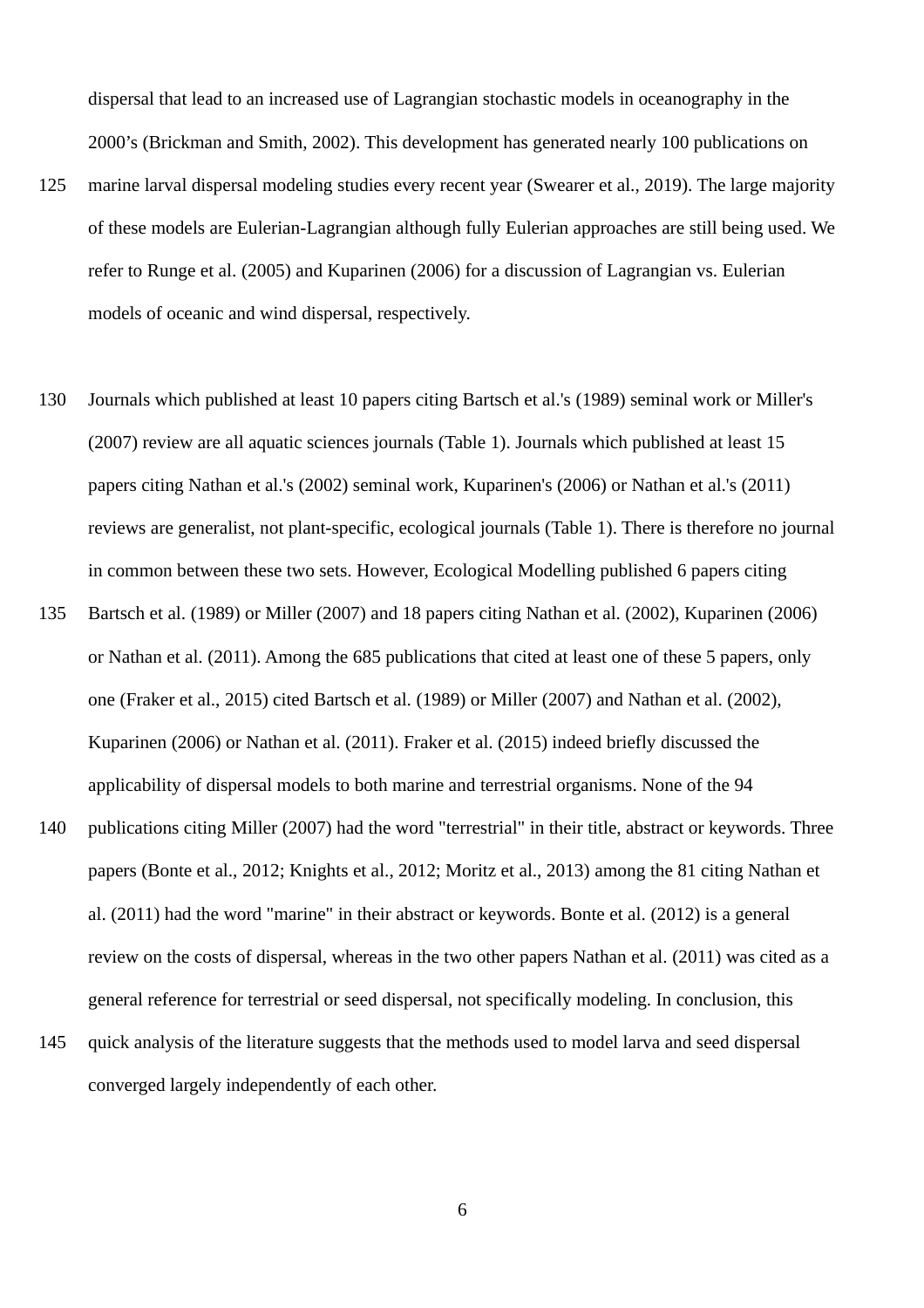<span id="page-7-0"></span>Table 1

Of particular interest for our analysis are two publications (van Dijk et al., 2009; Corell et al., 2012)

- among the three identified in [Table 1](#page-7-0) that were published in an aquatic sciences journal (Marine Ecology Progress Series), cited Nathan et al. (2002) but not Bartsch et al. (1989) nor Miller (2007). Instead, they referred to Cowen et al. (2000, 2006), the two most cited publications using biophysical models of larval dispersal. Indeed, a total of 1,357 papers referred to one or both Cowen et al.'s (2000, 2006) paper(s). Although these papers were predominantly published in aquatic 150
- sciences journals, a significant number of these were published in generalist or ecological journals [\(Table 2\)](#page-7-1). Still, we found only 13 publications (the two already identified at the beginning of this paragraph and Denny and Benedetti-Cecchi, 2012; Gaylord et al., 2012, 2006; Jacobi et al., 2012; Kool et al., 2010; Macfarlane et al., 2013; Nathan et al., 2012, 2003; Nickols et al., 2015; Trakhtenbrot et al., 2005; Zimmer et al., 2009) citing one of Cowen et al.'s(2000, 2006) papers and 155
- Nathan et al. (2002), i.e., < 1% of all (22 papers cited one of Cowen et al.'s (2000, 2006) papers and one of Nathan et al's (2002; 2006; 2008b) highly cited papers). Some of these papers focused on the dispersal of seaplants (van Dijk et al., 2009) or seaweeds (Gaylord et al., 2006, 2012). Some papers outlined similarities or differences between dispersal of organisms in sea and air (Corell et al., 2012; Gaylord et al., 2012, 2006; Jacobi et al., 2012; Macfarlane et al., 2013; Nathan et al., 2012; Nickols 160
- et al., 2015; Zimmer et al., 2009). Four papers (Nathan et al., 2003; Trakhtenbrot et al., 2005; Kool et al., 2010; Denny and Benedetti-Cecchi, 2012) identified premises of the converging approaches in modeling dispersal in both media (see also Dawson and Hamner, 2008), which we emphasize here. 165

<span id="page-7-1"></span>Table 2 170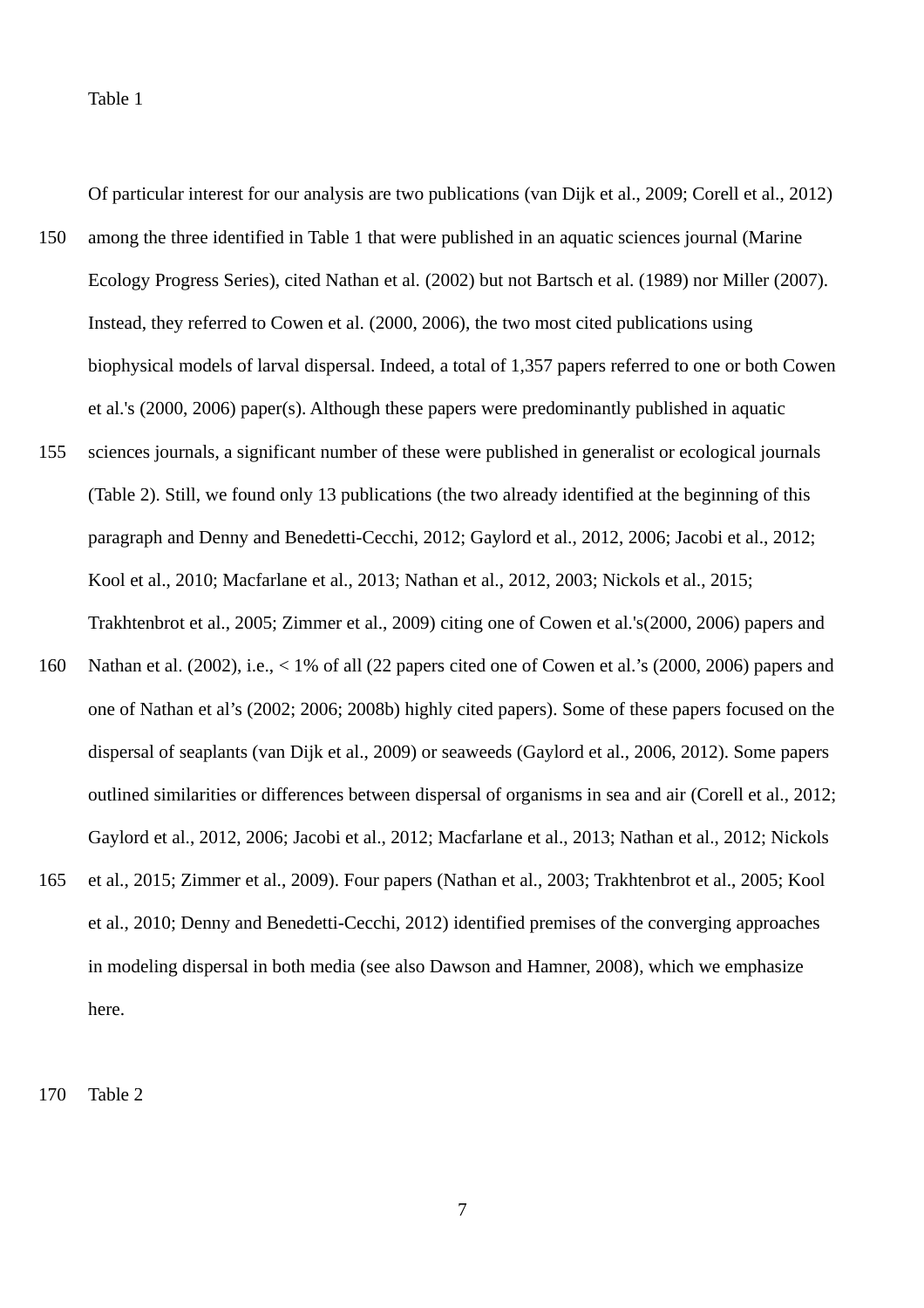#### <span id="page-8-0"></span>Figure 1

#### *Physical processes and models*

Lagrangian dispersal of organisms are simulated by wind or current velocity fields. These velocity

fields are obtained by solving the Geophysical Fluid Dynamics (GFD) equations on a discretized spatio-temporal grid. GFD equations include (EOM.1-EOM.4, Vallis, 2006): 175

- the mass continuity equation, which is the mathematical derivation of mass conservation of a fluid parcel;

- the momentum equation, which is the derivation of Newton's second law for a fluid. It is based on

the Navier-Stokes equations, to which is added the Coriolis force to account for the Earth rotation; - the thermodynamic equation, which is the mathematical derivation of energy conservation of a fluid parcel; 180

- the equation of state, which provides the density of a fluid parcel as a function of the fluid properties.

185

- The mass continuity and momentum equations are identical for both the atmosphere and the ocean, but the thermodynamic and state equations are different between the two fluids. These differences originate from the fact that the air is a compressible fluid, whereas seawater can be considered as incompressible. Indeed, the density of an air parcel depends on pressure and temperature, following
- the perfect gas law (equation 1-1, Marshall and Plumb, 2008), whereas the density of a seawater parcel depends on temperature and salinity, not pressure. Noteworthy, there is no exact equation of state for seawater (i.e., there is no oceanic counterpart to the perfect gas law), which rather follows semi-empirical equations (IOC et al., 2010). 190
- Interestingly, despite these differences, Mashall et al. (2004) showed that providing variables 195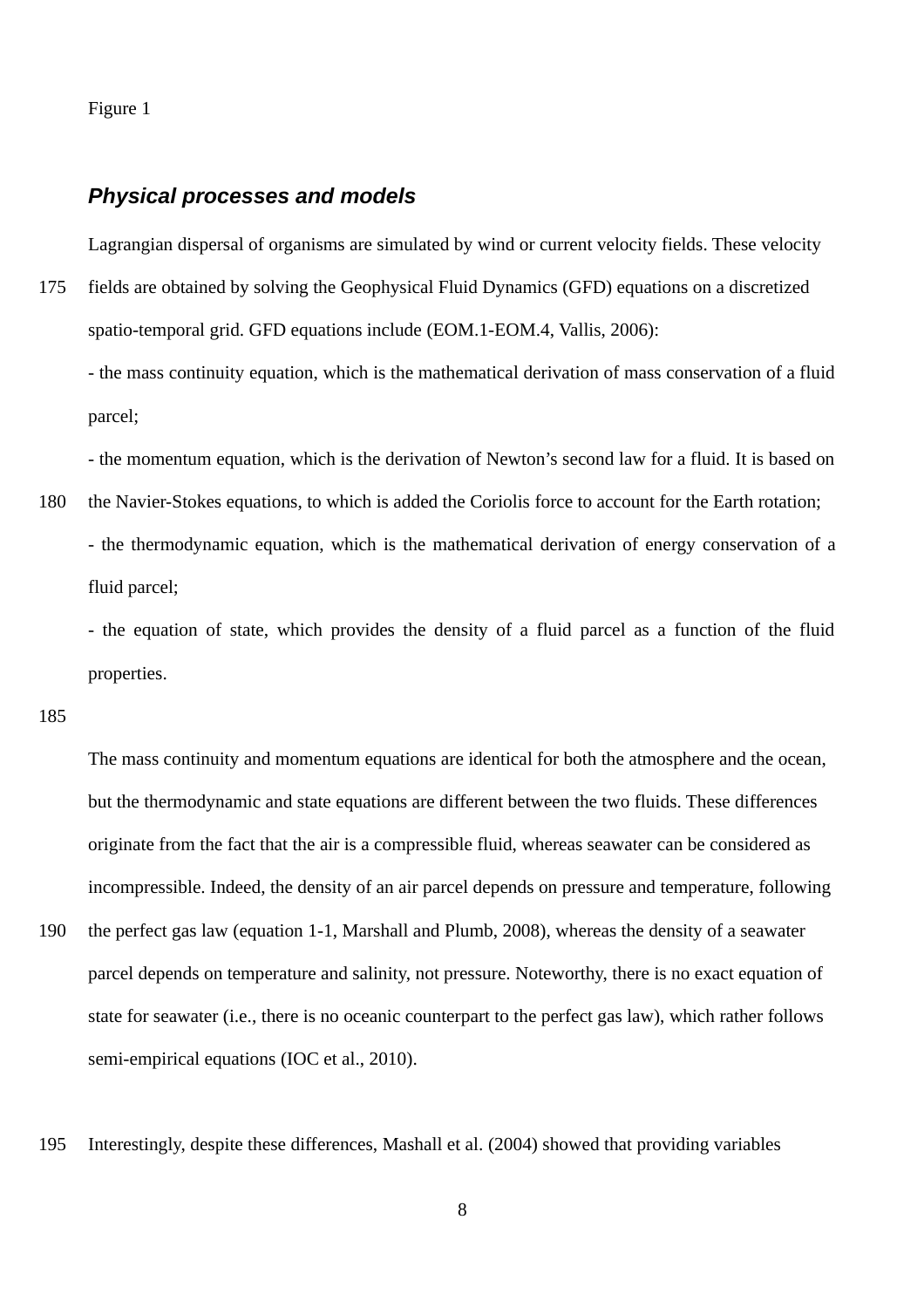changes, the equations that represent atmospheric and oceanic fluid motions are isomorphic, meaning that they can be written following a common framework. For instance, in the incompressible ocean, the flow is non divergent, leading to the following equation:

$$
\frac{\partial u}{\partial x} + \frac{\partial v}{\partial y} + \frac{\partial w}{\partial z} = 0 \quad (1)
$$

with (*u*, *v*, *w*) the zonal, meridional and vertical flow velocities and (*x*, *y*, *z*) the spatial coordinates. The above relationship is not true in the compressible atmosphere. Nevertheless, by changing the vertical coordinate from depth to pressure (*p*), and by assuming that the hydrostatic assumption is valid, the continuity equation can be rewritten as follows (equation 6-12, Marshall and Plumb, 2008): 200

205 
$$
\frac{\partial u}{\partial x} + \frac{\partial v}{\partial y} + \frac{\partial w}{\partial p} = 0 \quad (2)
$$

Therefore, the main equations that approximate the circulation of the atmosphere and the ocean are very similar, although some additional processes are specific to one fluid or another. In addition, most work done in atmospheric dispersion are within the so-called atmospheric boundary layer, where the flow can be assumed to be incompressible (Garratt, 1994).

210

Still, there is a large number of Atmosphere and Ocean General Circulation Models (AGCMs and OGCMs, respectively), which simulate the same physical phenomena but in different ways. The models may use different horizontal grids (rectilinear, curvilinear, tripolar, tiled, unstructured mesh) and vertical coordinates systems (z-coordinate, sigma-coordinate, s-coordinate, z\*-coordinate). For instance, the MITgcm model, which exploits the isomorphism between the ocean and the atmosphere, is discretized on a cubed-sphere grid (Ronchi et al., 1996). This discretization method, which divides the Earth sphere into 6 faces, is used to better simulate the atmosphere and ocean of the two poles, despite their singularities. Other AGCMs, such as NICAM (Satoh et al., 2014), use a icosahedral grid. A tripolar grid is used in the NEMO ocean model (Madec and Imbard, 1996); it 215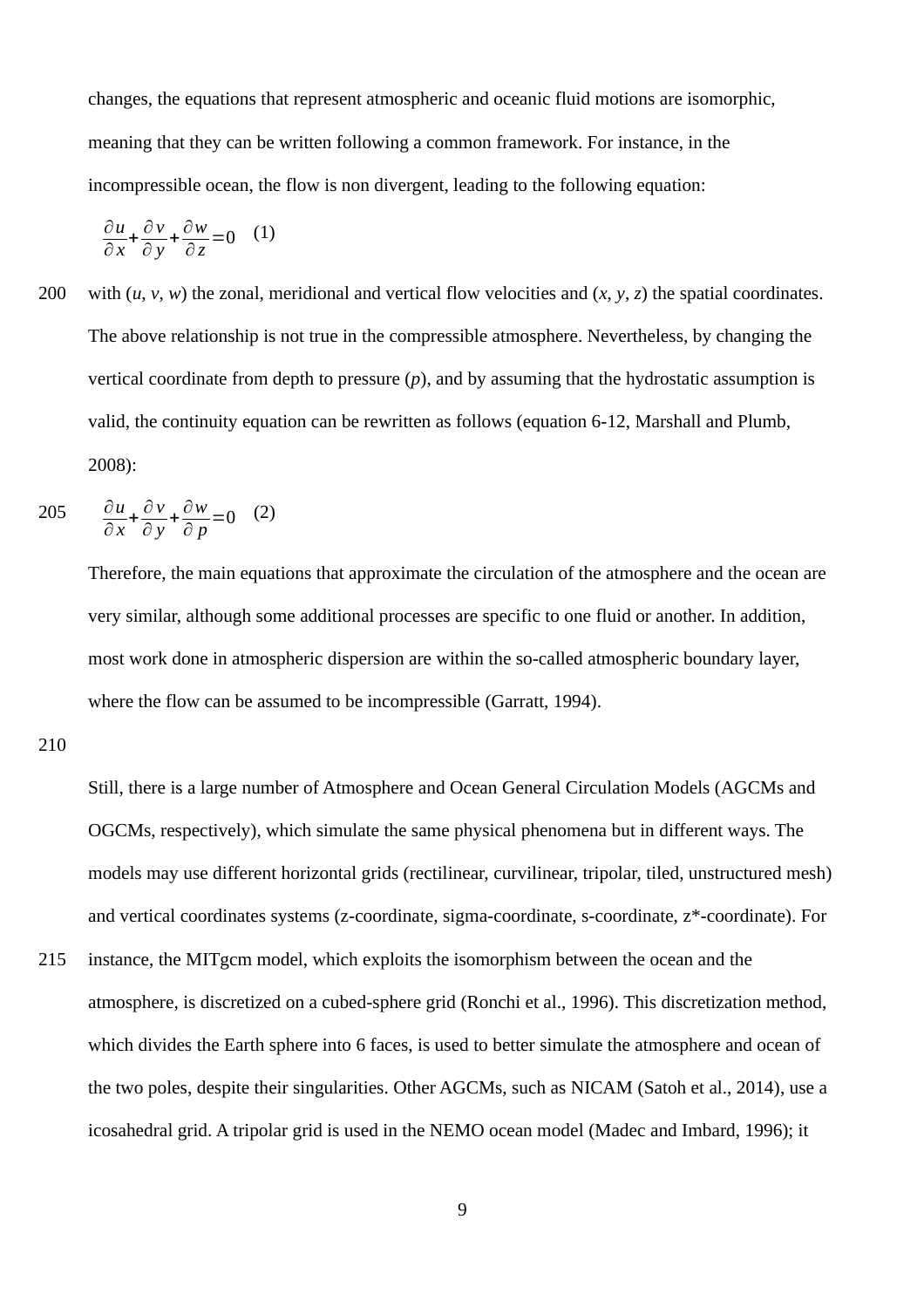- allows to overcome the sole North-Pole singularity and therefore to simulate the circulation of the Arctic ocean. The models may also use different numerical schemes to integrate the partial derivative equations in both time (Euler scheme, Leapfrog scheme) and space (depending on the relative positions of the U/V/T points, Arakawa and Lamb, 1977). A last important difference concerns the scientific assumptions that are made during the model construction. Circulation models that have been constructed for global studies (e.g., NEMO, HYCOM for the ocean, ARPEGE, NICAM for the atmosphere) have a coarser resolution than circulation models that have been constructed for regional studies (e.g., ROMS, MARS for the ocean, RAMS, WRF for the atmosphere). As a consequence, physical processes of small spatial and temporal scales, such as cloud formation, turbulence, and ocean mesoscale eddies, can be represented explicitly in regional 220 225
- models. But they need to be parameterized in global models, because they are smaller that the model horizontal resolution. 230

In order to solve numerically the above equations on a discrete spatiotemporal computational grid, initial conditions and boundary conditions are needed. In ocean simulations, the initial conditions are usually the mean temperature and salinity 3D fields derived from observational based datasets (such as World Ocean Atlas, https://www.nodc.noaa.gov/OC5/woa18/), whereas ocean current velocities are initialized from rest. In atmospheric models initial conditions include the air temperature and relative humidity, and wind velocities are initialized from rest. Boundary conditions are also required since the ocean and the atmosphere form a coupled system interacting at the air-sea interface. In ocean simulations, surface boundary conditions are the turbulent fluxes of heat (latent and sensible) and momentum (wind stress), the shortwave and longwave solar fluxes and the freshwater fluxes (evaporation, precipitation, and runoff). In atmospheric models, surface boundary conditions include the land and sea-surface temperature, the land composition (such as sand, vegetation, etc.) and the surface albedo. These surface boundary conditions are usually 235 240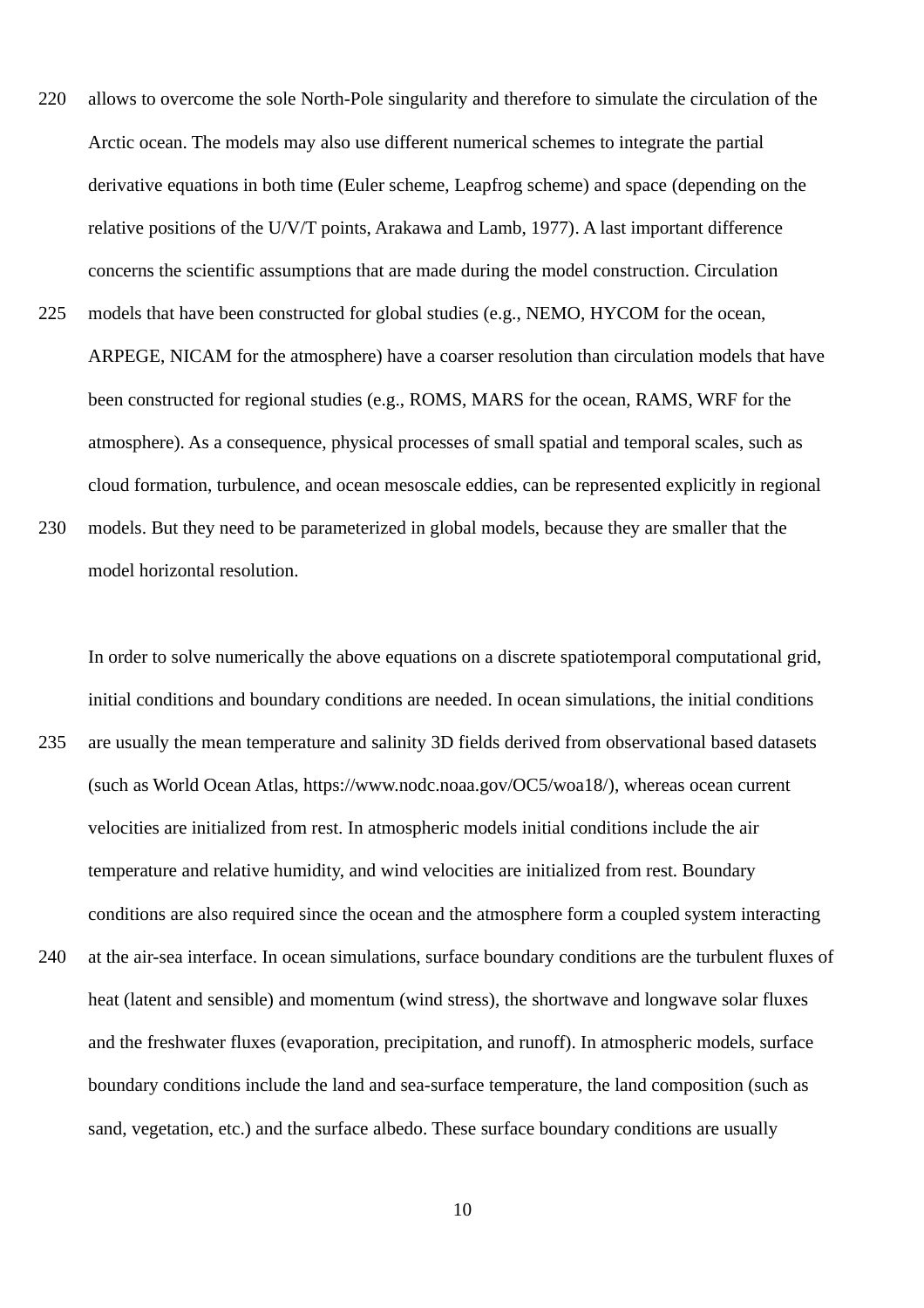- provided by observation based data reanalyzes. For regional configurations, information about the system at the domain boundaries are also required. These lateral boundaries can either be closed (i.e., the domain is surrounded by virtual walls; not suitable for atmospheric models) or open (i.e., prescribed values encompassing a bigger domain are used). 245
- Despite the common physical basis on which they are based, there are therefore differences in the implementation of GCMs which explain the large number of physical models that have been used in biophysical models (Swearer et al., 2019). The choice of a specific model and configuration then depends on the question being addressed, in particular its spatial extent (global or regional study), the domain (open or closed) and time period (climatological, interannual, hindcast, forecast) of 250
- interest, and the scales (synoptic, mesoscale, submesoscale) of the important physical processes to resolve. 255

### *Lagrangian particle dispersion models*

- Lagrangian dispersion models were first introduced and studied by the atmospheric community with the aim of predicting the evolution of plumes of pollutants in the atmosphere. First well-known references for Lagrangian stochastic models (LSM) include Wilson et al. (1981), Sawford (1985) De Baas et al. (1986), and the classic landmark paper Thomson (1987). The reader is also referred to Rodean (1996) for a comprehensive review of works and improvements in LSM for atmospheric purposes. Developments of LSM also came from other fields such as turbulent combustion or 260
- single-phase flow turbulence modeling (Pope, 1985, 1991, 1994) and recent works (Bahlali, 2018; Bahlali et al., 2018) aimed at bridging these developments with atmospheric dispersion applications. 265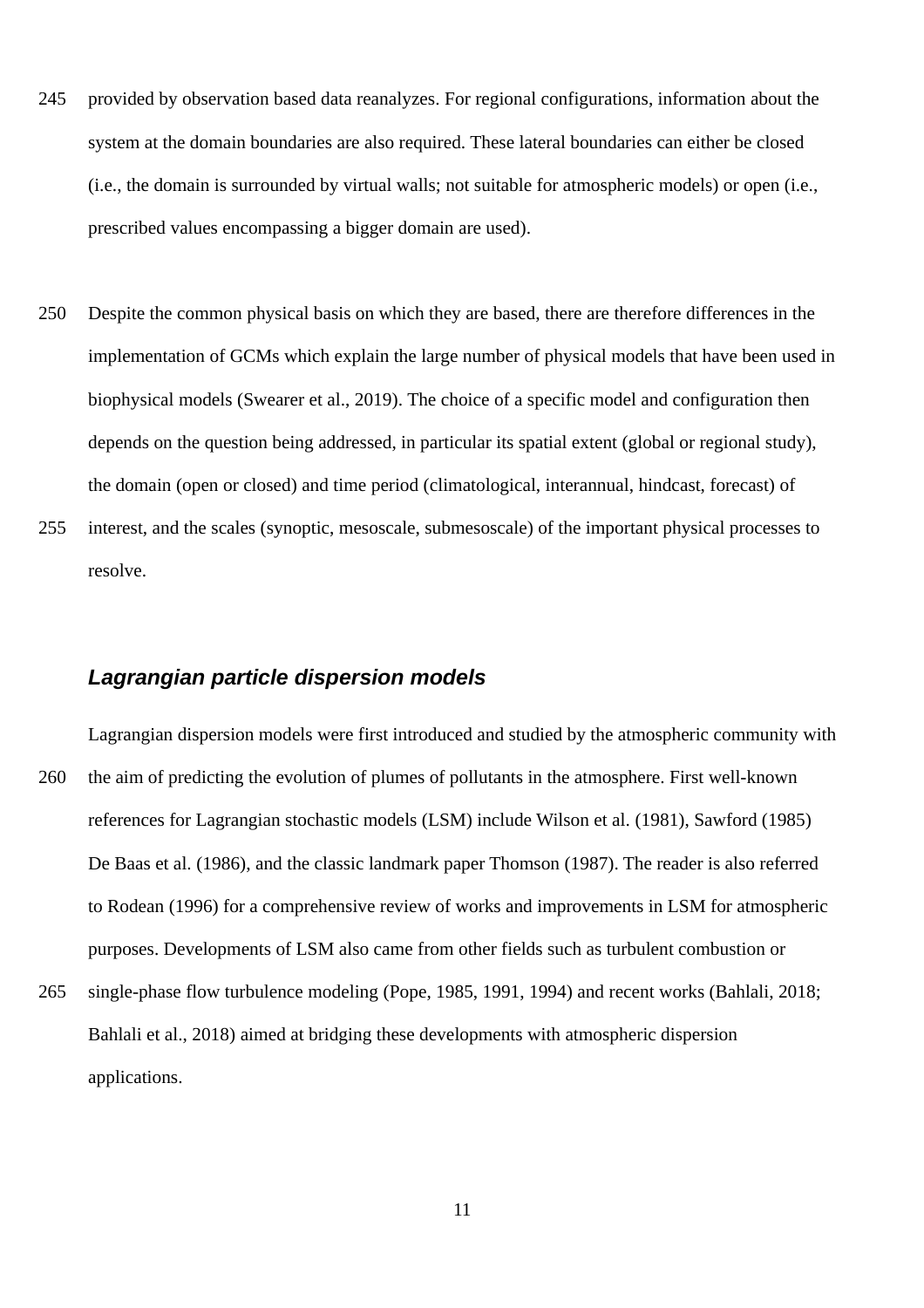Broadly, Lagrangian models reproduce the transport of a large number of particles whose evolution

- of velocities is governed by Newton's second law. These equations generally involve the Eulerian instantaneous fluid velocity fields. However, due to computational costs, these velocity fields (and other fields such as pressure, temperature, turbulence, depending on the problem addressed) are most often averaged, based either on Reynolds' statistical averaging method or on spatial and/or temporal averages. Consequently, in order to close the system of equations, the fluctuating part of 270
- these fields must be reconstructed. This is precisely where LSM come into play. Lagrangian methods are indeed most often associated with stochastic dispersion models governing the evolution of velocity fields associated with particles. This idea was originally proposed by Langevin in 1908 who, given the random nature of turbulence, represented the motion of particles through a stochastic differential equation, called the Langevin equation (Lemons and Gythiel, 1997). 275

280

Brickman and Smith (2002) and Van Sebille et al. (2018) are two reviews of Lagrangian modeling applied to oceanography. The fundamental principles are identical to those of the atmospheric domain, although sometimes the models used are zeroth-order Markov models, in which the stochastic term is added to the particle positions, rather than to their velocities in first-order Markov models. Fundamentally, one of the main practical implications of using a zeroth- or a first-order Markov lies in the time (or space) scales that are considered. A first-order Markov model shows rapid diffusion near the source (short times) and then tends to follow the diffusive law in the farfield (long times). Zeroth-order models do not have this property and model the whole dispersion process through a diffusive law. In consequence, if one is interested in near-source modeling, i.e., in the region corresponding to the short-time limit where the fully diffusive regime has not been reached yet, then the use of a first-order Markov model is recommended. In atmospheric studies, this occurs when focusing on the local-scale pollutant dispersion around industrial sites for example. Oceanic dispersion studies generally focus more on the long-range transport (Brickman 285 290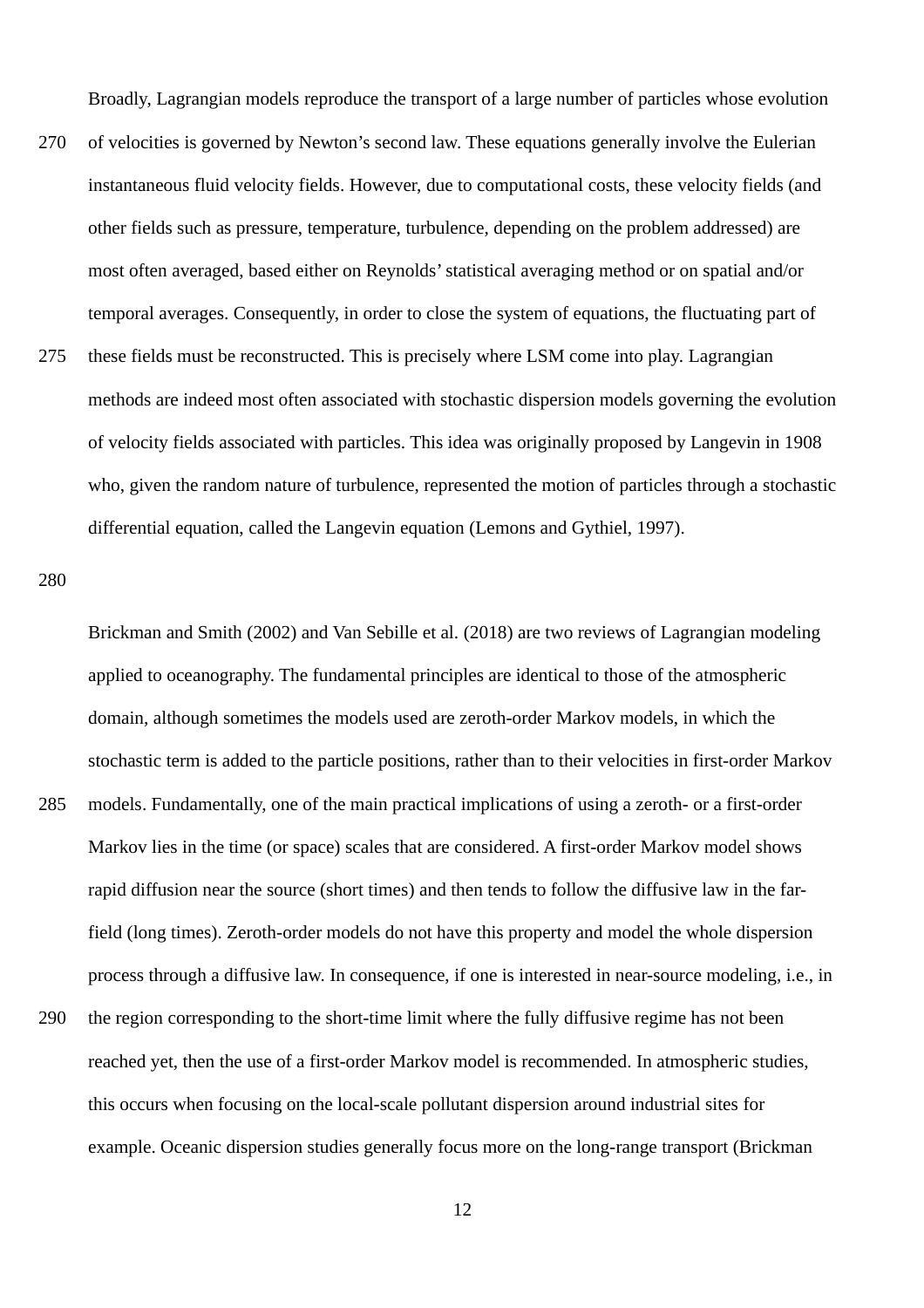and Smith, 2002), which is why zeroth-order Markov models are more commonly used, as they are

computationally less demanding. Döös et al. (2011) is an example of both approaches being used in order to compare trajectories of simulated particles and oceanographic drifters. 295

Starting from a common base, Lagrangian models can then be developed for several applications according to their own specific properties. Hence, for the dispersal of propagules, the relevant biological processes included in the models are described in the following section, with a focus on marine larvae and terrestrial seeds. 300

#### *Biological processes and models*

- Once the wind or current velocity fields are available from the atmospheric or oceanic model simulations, the minimum information required to set up a biophysical model of terrestrial seed or marine larva dispersal is the time and location of individuals release and the duration of their tracking. For terrestrial seeds, the duration of transport is the "seed passage time" (Nathan et al., 2008b), which depends on seed terminal velocity and atmospheric stability (see below) but is often fixed in models based on the duration of experiments conducted jointly with modeling, e.g. 35 days in Nathan et al. (2002). For marine larvae, this duration corresponds to the planktonic larval duration (PLD), which typically ranges from days to months depending on species (Shanks, 2009) but is relatively well-established because the end of the PLD often corresponds to the metamorphosis of individuals into a stage where they are able to settle. This point actually illustrates a major difference between seed dispersal and larval dispersal: during their dispersal 305 310
- phase most aquatic organisms develop into different life stages. Hence, most fish develop from egg to yolk-sac larva where individuals carry their own food reserves, to early larva where they have developed a functional jaw and pigmented eyes that allow them to catch food, to late larva where 315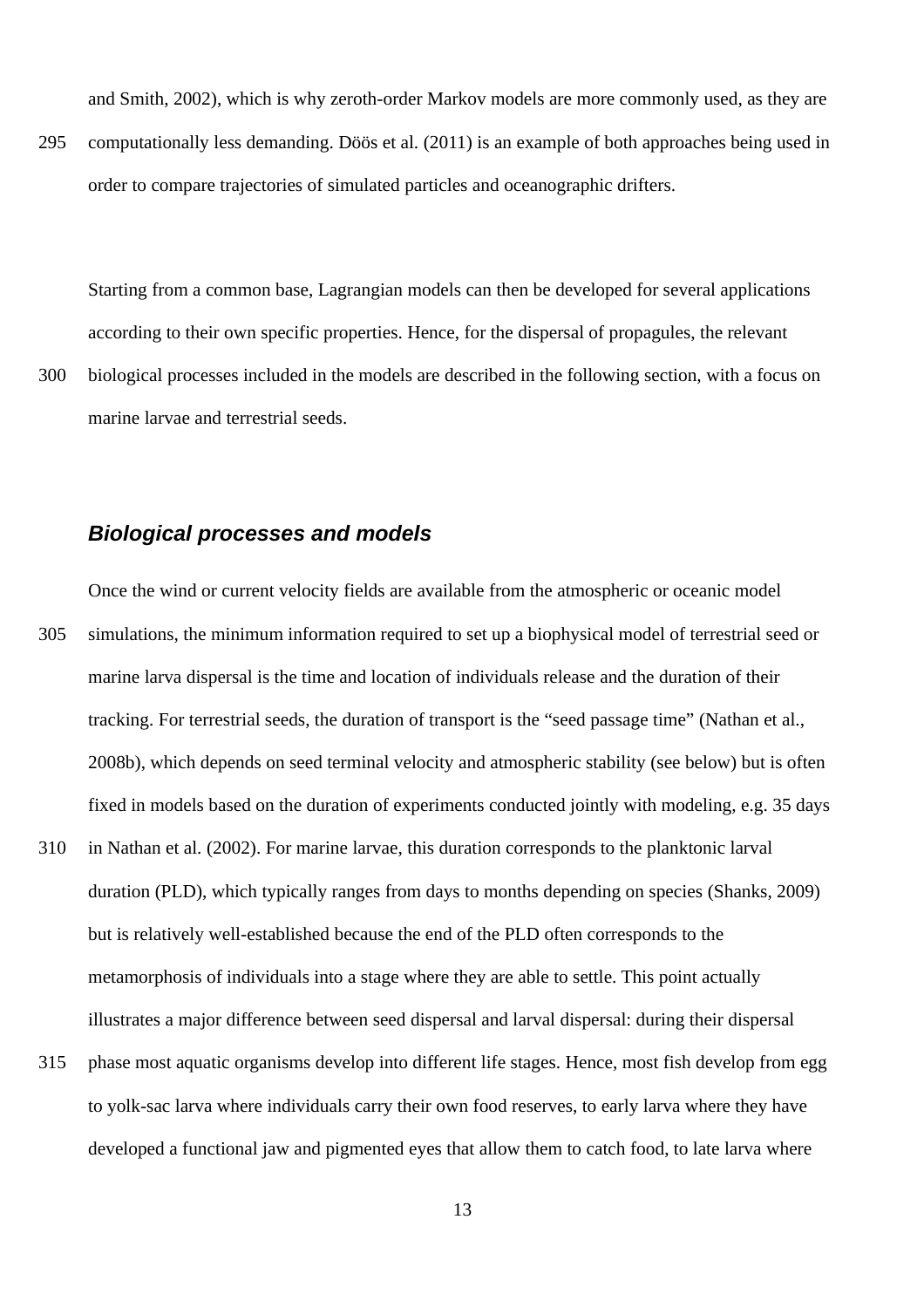they have fins and are therefore able to swim [\(Figure 1b](#page-8-0)). During this development the growing larvae also progressively acquire more abilities to move vertically (e.g., performing diel vertical

- migration) and horizontally (e.g., searching for food), and therefore to interact with the physical dispersal processes (Cowen and Sponaugle, 2009; Leis, 2010). This complexity of the marine larval life (Pineda et al., 2009) is reflected by the generally large number of biological parameters and processes included in the biophysical models of larval dispersal, such as egg buoyancy, larval vertical migration, growth, mortality, and a time period at the end of the PLD during which larvae 320
- are able to settle [\(Figure 1b](#page-8-0)). Garavelli et al. (2016), for example, showed how the successive inclusion of larval growth, vertical migration, and mortality significantly changed the simulated patterns of larval settlement for a marine gastropod along the Chilean coast. Swimming (Willis, 2011) is less frequently taken into account. The onset of schooling also begins early in marine larval development (Hunter and Coyne, 1982; Nakayama et al., 2007; Fukuda et al., 2010) but has not 325
- been directly included in biophysical dispersal models, to our knowledge. The biological parameters included in biophysical models of seed dispersal are comparatively fewer: release height, and terminal velocity [\(Figure 1c](#page-8-0)). Uplift is the most crucial process to represent adequately in these models in order to simulate long-distance dispersal events (Nathan et al., 2002; Wright et al., 2008). Damschen et al. (2014) formulated the probability of a seed to be uplifted above the forest canopy as a function of canopy height, seed height, seed terminal velocity, mean and standard deviation of the vertical component of wind velocity. 330 335

User-friendly tools have been developed to customize and perform marine larva dispersal simulations easily, including Ichthyop (Lett et al., 2008), LTRANS (North et al., 2008) and CMS

(Paris et al., 2013). These tools are often compatible with several oceanic model outputs (e.g., ROMS, MARS, NEMO, etc., for Ichthyop). They have proven useful to the scientific community, as the relatively high number of publications using Ichthyop shows (10 to 20 every year since 2012; 340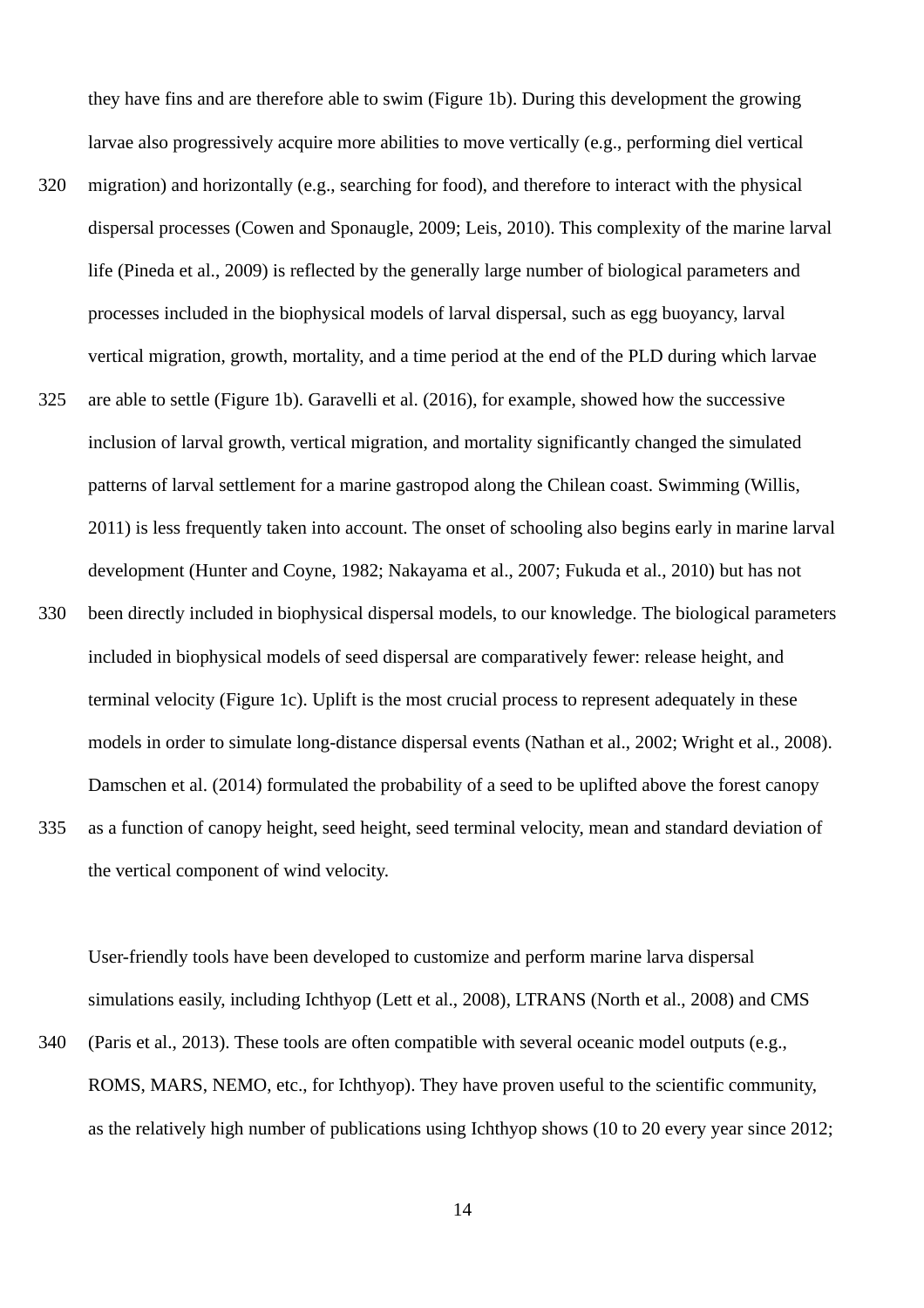references at [http://www.ichthyop.org/publications\)](http://www.ichthyop.org/publications), for simulating marine larval dispersal at various scales ranging from a local lagoon (Cuif et al., 2014) to a whole ocean (Putman and Naro-

- Maciel, 2013). Similarly, for atmospheric dispersal simulations, tools such as RAFLES (Bohrer et al., 2009), HYSPLIT (Rolph et al., 2017) and others (Tesson et al., 2016) exist. Although HYSPLIT, for example, was mostly designed to simulate the dispersal of atmospheric pollutants, it has also been used extensively to simulate the dispersal of insects (see Makra et al., 2018 and the references therein), seeds (Liu et al., 2018), spores (e.g. Grinn-Gofron et al., 2016), pollen (e.g. García-Mozo 345
- et al., 2017) and microbes (Mayol et al., 2014) in the air. The most recent and spectacular example is the use of HYSPLIT to simulate the overnight wind-dispersed trajectories of malaria mosquitoes (Huestis et al., 2019). We are not aware of applications to arthropod aerial dispersal using silk, where pre-ballooning and ballooning behaviors were described as ways to some extent "control" the wind dispersal (Bell et al., 2005). 350

355

### *Biophysical model outputs corroboration*

A direct corroboration of simulated dispersal trajectories is still challenging because it is currently possible to track *in situ* only a limited number of seeds on land (Skarpaas et al., 2004) and even less larvae in the sea (Leis et al., 2006). The physical part of the biophysical models can be evaluated by comparing trajectories of real vs. simulated oceanographic drifters in the sea (e.g. Fossette et al., 2012) and atmospheric balloons in the air (e.g. Riddle et al., 2006). The complete, biophysical, models outputs have been corroborated using similar trapping experiments for larvae (e.g. Sponaugle et al., 2012) and seeds (e.g. Nathan et al., 2002; Stephenson et al., 2007; Skarpaas et al., 2011; Liu et al., 2018). Alternatively, artificial objects mimicking propagules were also used in the sea (Hrycik et al., 2013) and in the air (Damschen et al., 2014) to compare observed and simulated 360 365

dispersal kernels. Empirical estimates of ecological connectivity (sensu Leis et al., 2011) using parentage analysis (Jones et al., 2005; Planes et al., 2009) or chemical marking of calcified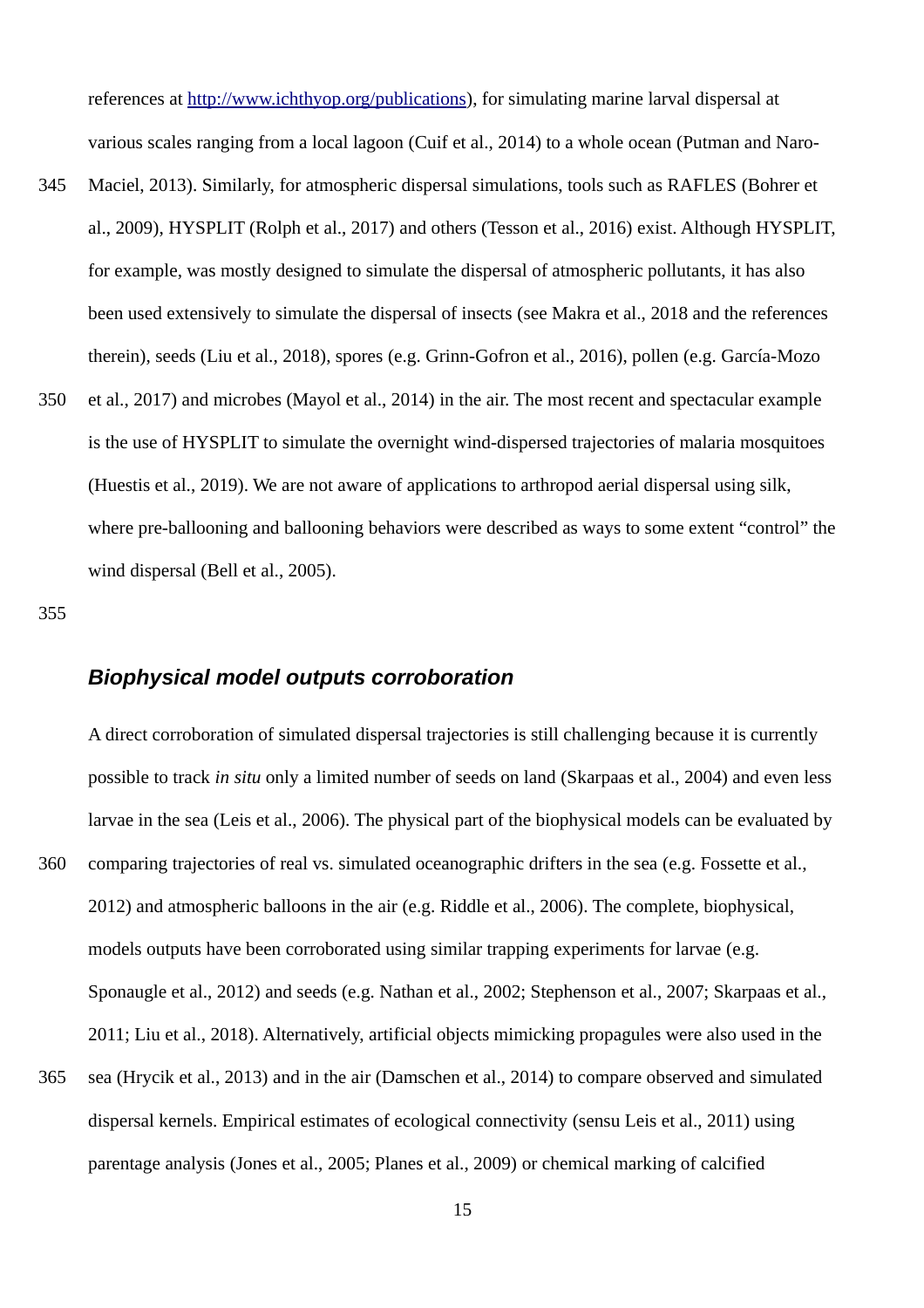structures such as fish otoliths (Jones et al., 2005; Thorrold et al., 2006) have only recently been compared to marine larva biophysical model outputs (Cuif, 2014; Nanninga et al., 2015; Klein et

- al., 2016; Calò et al., 2018). By contrast, empirical estimates of evolutionary connectivity (sensu Leis et al., 2011) have been extensively used in conjunction with biophysical models of marine larva dispersal in the last 15 years (e.g. Gilg and Hilbish, 2003; Gerlach et al., 2007; Putman and Naro-Maciel, 2013; Buonomo et al., 2017). Genetic (e.g. García et al., 2007; Ismail et al., 2017) and chemical (Herrmann et al., 2016) marking methods have also been used to estimate dispersal on 370
- land, and some of these methods are particularly useful to assess rare long-distance dispersal events (Ouborg et al., 1999; Cain et al., 2000). Back-tracking the putative origin of collected organisms using a biophysical model is also an approach used for both marine (Mariani et al., 2010; Holliday et al., 2012; Bauer et al., 2013; Fraker et al., 2015; Calò et al., 2018) and terrestrial (Grinn-Gofron et al., 2016; García-Mozo et al., 2017; Huestis et al., 2019) individuals, often as a complement to other genetic or chemical marking methods in recent studies (Fraker et al., 2015; Grinn-Gofron et al., 2016; Calò et al., 2018). 375 380

*Conclusion*

Our analysis shows that the methods used to model and measure marine larva and terrestrial seed dispersal are converging largely independently of each others. More broadly, similar biophysical modeling approaches are now largely applied to simulate aquatic and aerial dispersal. The physical parts of these models are similar to the extent that the main equations that approximate the circulation of the ocean and the atmosphere are very much alike. Hence, the geostrophic balance between the pressure gradient force and the Coriolis force implies that currents follow sea surface 385

height contours in the ocean in the same way as winds follow isobars in the atmosphere. The biological parts of the biophysical models depend on their application to marine eggs and larvae or 390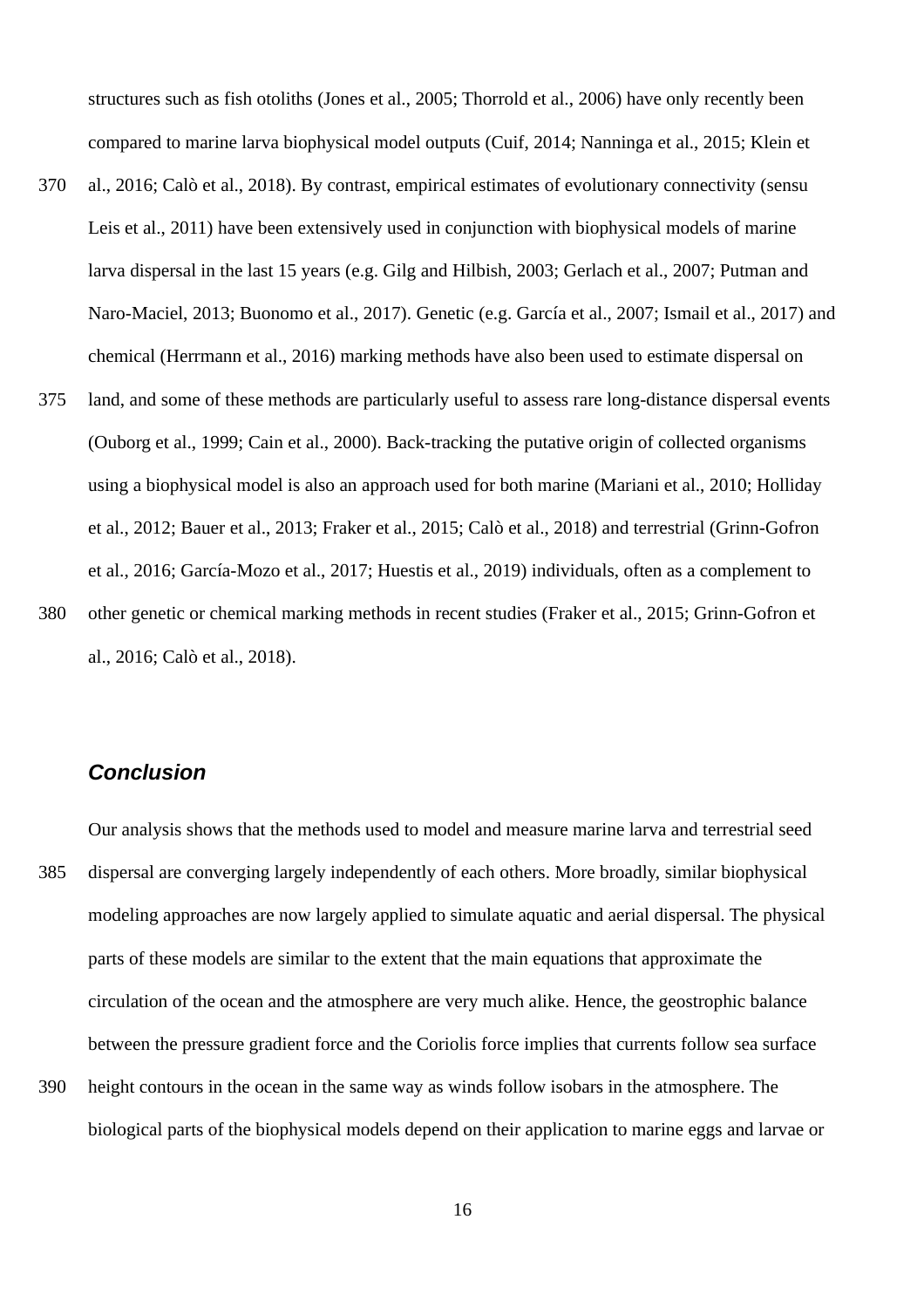terrestrial seeds, spores, pollen, and insects, but the main assumption of weak motion capacity of the biological entities compared to the fluid velocity applies to all. The two scientific communities using these approaches are currently still largely disconnected, although high-impact publications

- (Cowen et al., 2000; Nathan et al., 2002; Cowen et al., 2006) contributed to sharing knowledge between them. Sharing methods and tools could also help bring these two communities together. For example developing a common simulation tool for larval and seed dispersal (e.g. a Lagrangian model using outputs from RAMS for seed dispersal or from ROMS for larval dispersal), using the same methods for identifying subpopulations (Jacobi et al., 2012) or ecological neighbours (Treml 395
- and Halpin, 2012), and deriving similar graph metrics (Treml et al., 2008; Urban et al., 2009; Thomas et al., 2014) and connectivity indices (Kool et al., 2013) from dispersal simulations. Hence, OpenDrift was recently proposed as an open-source generic Lagrangian tool for modeling trajectories in the ocean and in the atmosphere (Dagestad et al., 2018). It has just been used to simulate the transport of environmental DNA in the ocean (Andruszkiewicz et al., 2019) and could 400
- be equally applied to simulate the transport of eDNA in the air as both media can transport eDNA over long distances (Barnes and Turner, 2016). Measuring the same quantities in the field like connectivity, self-recruitment, and local retention (Kool et al., 2013; Burgess et al., 2014; Lett et al., 2015) would also be helpful for comparative studies. There are a number of similar perspective objectives outlined by the two scientific communities that would legitimate common work, 405
- including linking the biophysical dispersal models to population dynamics models (e.g. Carson et al., 2011; Nuttle and Haefner, 2005) and assessing the value of these models to evaluate spatial managements plans like marine reserves (White et al., 2014) and terrestrial corridors (Damschen et al., 2014). Biophysical models applied to plants dispersed by ocean currents, such as in mangroves (Van der Stocken et al., 2019) and coastal dunes, or by overland flows (Thompson et al., 2014), 410
- could play a critical role in bringing these two communities together. Hence, a promising modeling approach combining oceanic and aerial dispersal was recently applied to simulate trajectories of 415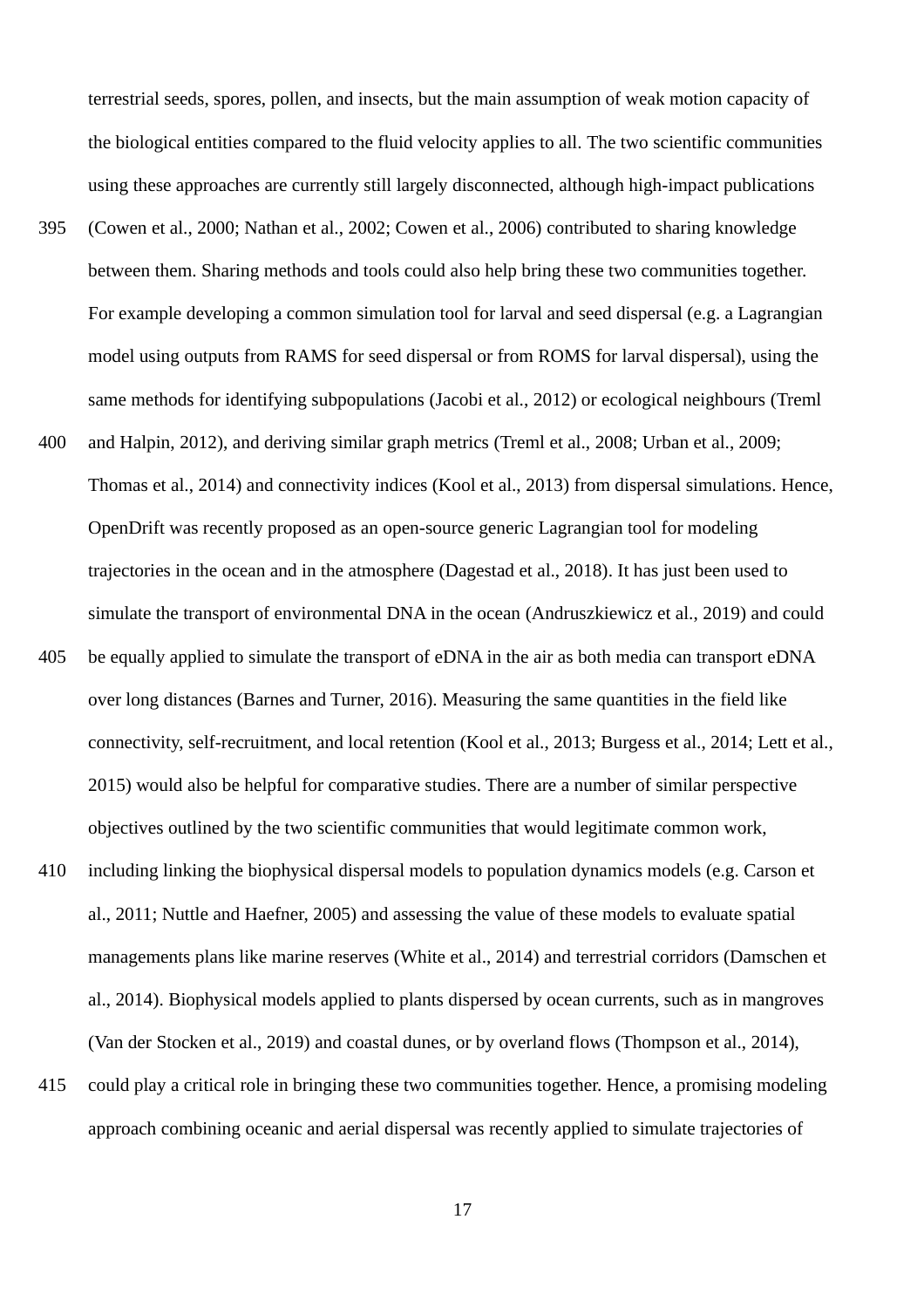mangrove propagules for species with different sensitivities to wind (Van der Stocken and Menemenlis, 2017). Similarly, our comparative study across systems is particularly relevant for driftwood and other drifting vegetation debris hosting both terrestrial and marine dispersers (de la

- Peña et al., 2011; Rotjan and Idjadi, 2013) for bioparticles of marine origin dispersing into the atmosphere (Wilson et al., 2015; Fröhlich-Nowoisky et al., 2016; Mayol et al., 2017). There is also an opportunity to aggregate other scientific communities that begin using biophysical models to study the dispersal of aquatic or aerial plankton, e.g. in freshwater lakes (Ludsin et al., 2014). We hope that our study highlighting the converging approaches used to model the dispersal of 420
- propagules in marine and terrestrial environments will also contribute to the development of closer ties between these scientific communities in the future, and thereby participate to a unified research on movement ecology (Nathan et al., 2008a). In line with previous calls (Stergiou and Browman, 2005; Menge et al., 2009; Webb, 2012; Rotjan and Idjadi, 2013), we also expect this study to strengthen the links between marine and terrestrial ecologists. 425

430

435

#### *List of abbreviations*

AGCM: Atmosphere General Circulation Model GFD: Geophysical Fluid Dynamics LSM: Lagrangian Stochastic Model OGCM: Ocean General Circulation Model PLD: Planktonic Larval Duration

#### *Declarations of interest*

None

440

#### *Author contributions*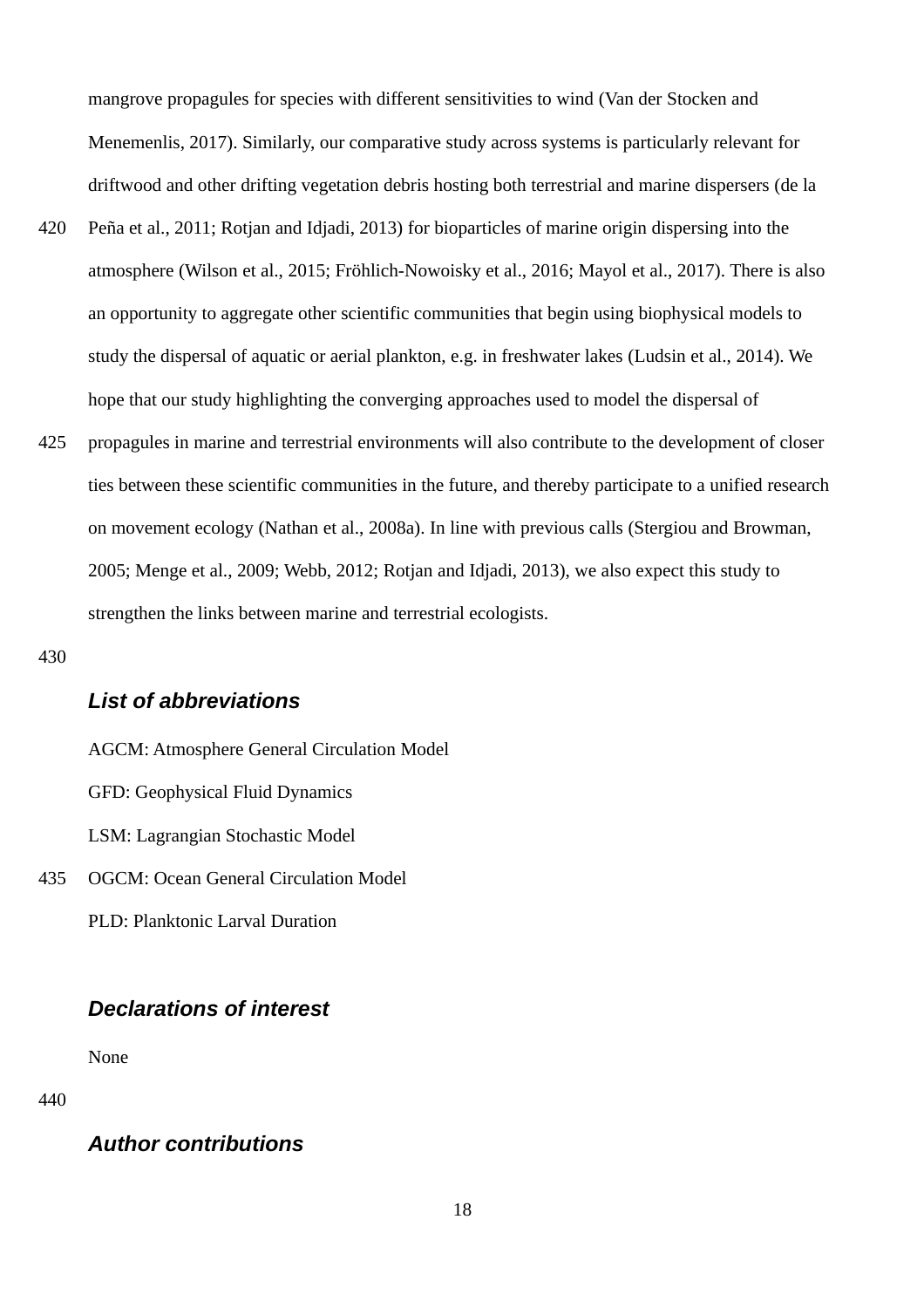CL analyzed and interpreted the WoS citations data, NB was the major contributor of the "Physical processes and models" section of the manuscript, MB was the major contributor of the "Lagrangian particle dispersion models" section, CL was the major contributor of the "Historical perspective",

"Biological processes and models" and "Biophysical model outputs corroboration" sections. All authors read and approved the final manuscript. 445

#### *Acknowledgements*

We thank the Marine Connection (iMarCo; https://wwz.ifremer.fr/gdrmarco/) group members for their feedback and encouragement, and David Kaplan and Ran Nathan for comments on an earlier version of this manuscript. 450

#### *References*

- Almany, G.R., Hamilton, R.J., Bode, M., Matawai, M., Potuku, T., Saenz-Agudelo, P., Planes, S., Berumen, M.L., Rhodes, K.L., Thorrold, S.R., Russ, G.R., Jones, G.P., 2013. Dispersal of grouper larvae drives local resource sharing in a coral reef fishery. Curr. Biol. 23, 626–630. https://doi.org/10.1016/j.cub.2013.03.006
- Andruszkiewicz, E.A., Koseff, J.R., Fringer, O.B., Ouellette, N.T., Lowe, A.B., Edwards, C.A., Boehm, A.B., 2019. Modeling environmental DNA transport in the coastal ocean using Lagrangian particle tracking. Front. Mar. Sci. 6. https://doi.org/10.3389/fmars.2019.00477
- Arakawa, A., Lamb, V.R., 1977. Computational design of the basic dynamical processes of the UCLA General Circulation Model, in: Chang, J. (Ed.), Methods in Computational Physics: Advances in Research and Applications, General Circulation Models of the Atmosphere. Elsevier, pp. 173–265. https://doi.org/10.1016/B978-0-12-460817-7.50009-4

Augusiak, J., Van den Brink, P.J., Grimm, V., 2014. Merging validation and evaluation of ecological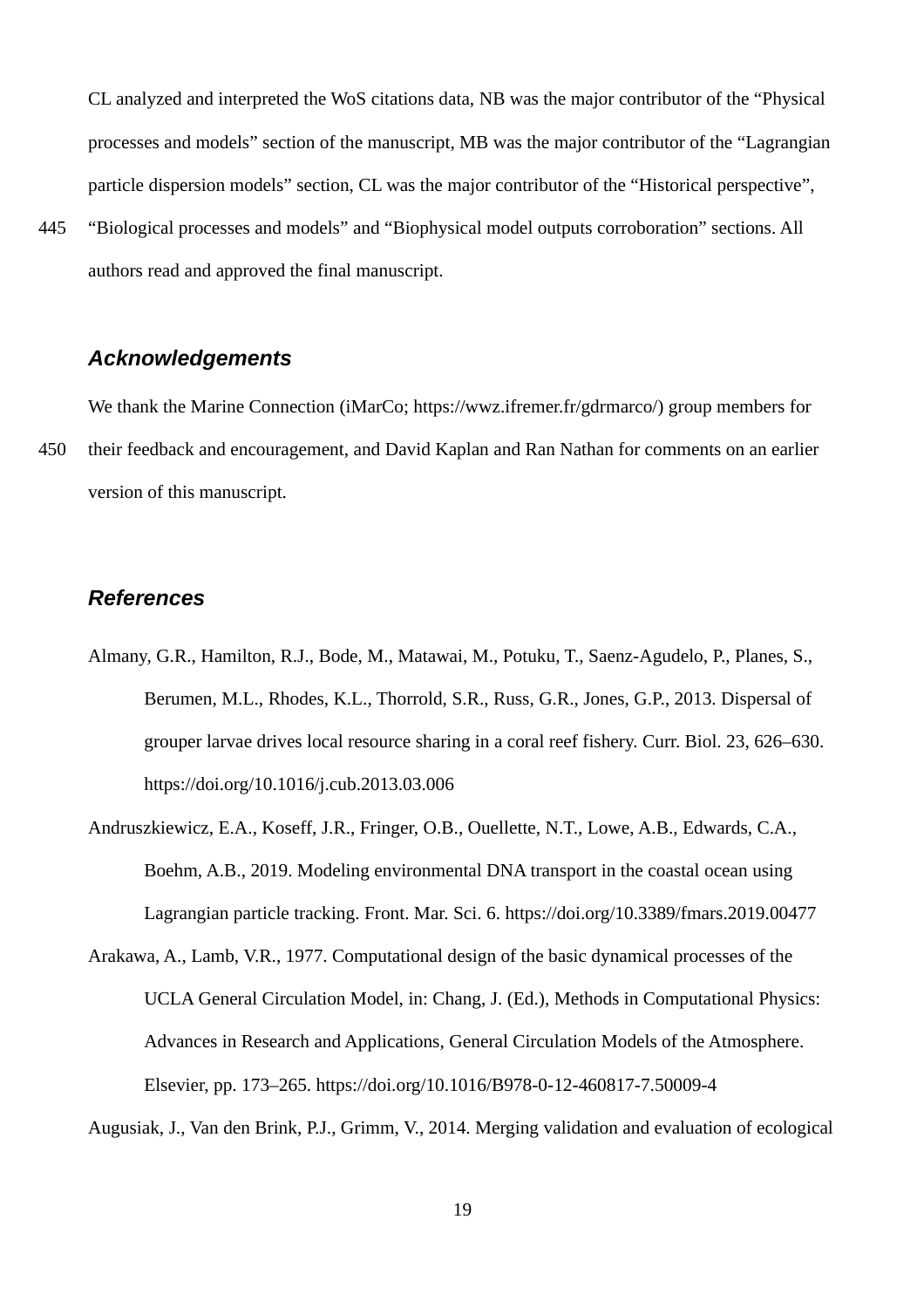models to 'evaludation': A review of terminology and a practical approach. Ecol. Model., Population Models for Ecological Risk Assessment of Chemicals 280, 117–128. https://doi.org/10.1016/j.ecolmodel.2013.11.009

- Bahlali, M., 2018. Adaptation de la modélisation hybride eulérienne/lagrangienne stochastique de Code\_Saturne à la dispersion atmosphérique de polluants à l'échelle micro-météorologique et comparaison à la méthode eulérienne (Ph.D.). Université Paris-Est.
- Bahlali, M., Dupont, E., Carissimo, B., 2018. A hybrid CFD RANS/Lagrangian approach to model atmospheric dispersion of pollutants in complex urban geometries. Int. J. Environ. Pollut. 64, 74. https://doi.org/10.1504/IJEP.2018.10020565
- Bakker, J.P., Poschlod, P., Strykstra, R.J., Bekker, R.M., Thompson, K., 1996. Seed banks and seed dispersal: Important topics in restoration ecology. Acta Bot. Neerlandica 45, 461–490.
- Barnes, M.A., Turner, C.R., 2016. The ecology of environmental DNA and implications for conservation genetics. Conserv. Genet. 17, 1–17. https://doi.org/10.1007/s10592-015-0775-4
- Bartsch, J., Brander, K., Heath, M., Munk, P., Richardson, K., Svendsen, E., 1989. Modelling the advection of herring larvae in the North Sea. Nature 340, 632–636.
- Bauer, R.K., Gräwe, U., Stepputtis, D., Zimmermann, C., Hammer, C., 2013. Identifying the location and importance of spawning sites of Western Baltic herring using a particle backtracking model. ICES J. Mar. Sci. J. Cons. fst163. https://doi.org/10.1093/icesjms/fst163
- Bode, M., Williamson, D.H., Harrison, H.B., Outram, N., Jones, G.P., 2018. Estimating dispersal kernels using genetic parentage data. Methods Ecol. Evol. 9, 490–501. https://doi.org/10.1111/2041-210X.12922
- Bohrer, G., Katul, G.G., Walko, R.L., Avissar, R., 2009. Exploring the Effects of Microscale Structural Heterogeneity of Forest Canopies Using Large-Eddy Simulations. Bound.-Layer Meteorol. 132, 351–382. https://doi.org/10.1007/s10546-009-9404-4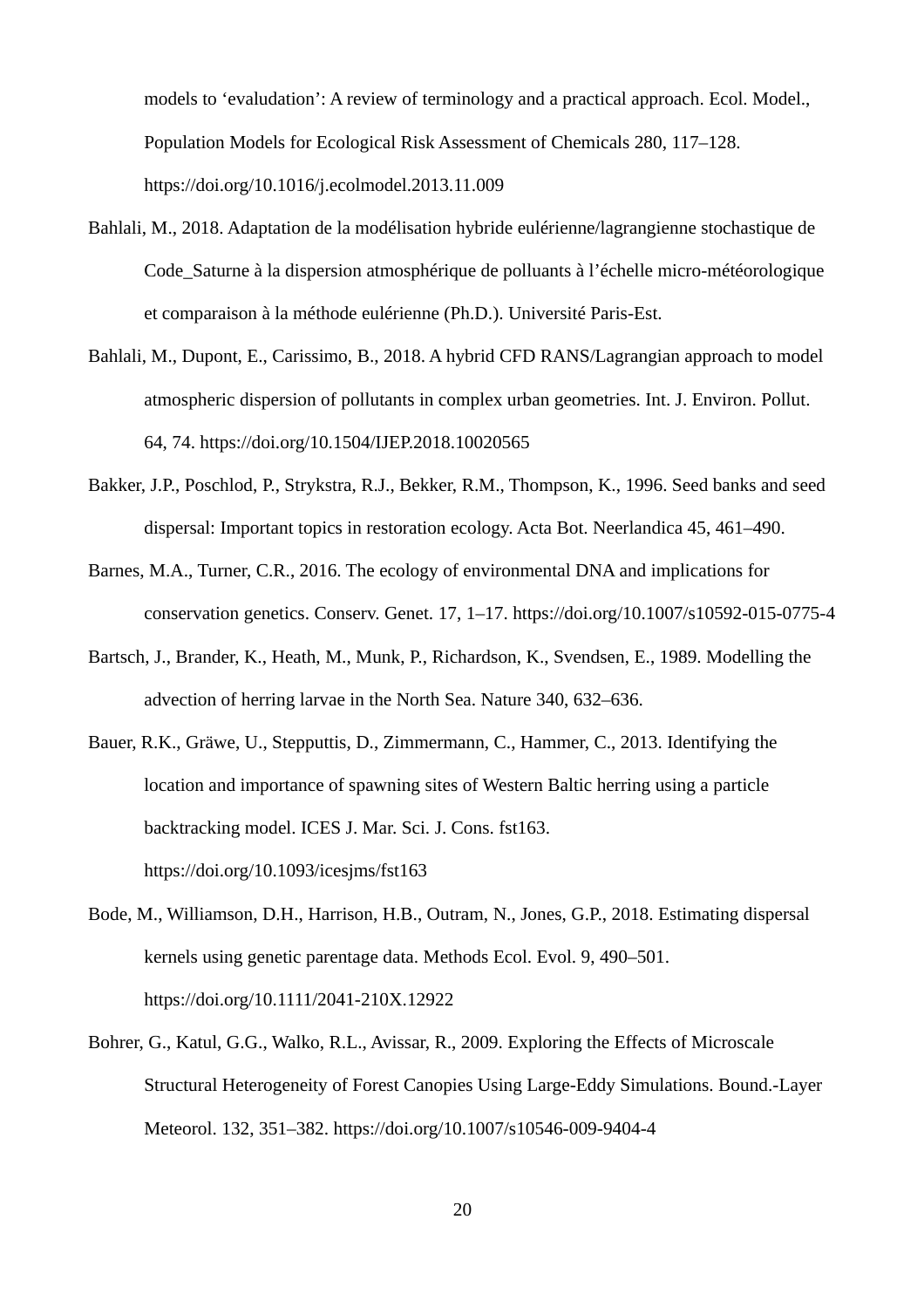- Bonte, D., Van Dyck, H., Bullock, J.M., Coulon, A., Delgado, M., Gibbs, M., Lehouck, V., Matthysen, E., Mustin, K., Saastamoinen, M., Schtickzelle, N., Stevens, V.M., Vandewoestijne, S., Baguette, M., Barton, K., Benton, T.G., Chaput-Bardy, A., Clobert, J., Dytham, C., Hovestadt, T., Meier, C.M., Palmer, S.C.F., Turlure, C., Travis, J.M.J., 2012. Costs of dispersal. Biol. Rev. 87, 290–312. https://doi.org/10.1111/j.1469- 185X.2011.00201.x
- Brickman, D., Smith, P.C., 2002. Lagrangian stochastic modeling in coastal oceanography. J. Atmospheric Ocean. Technol. 19, 83–99.
- Buonomo, R., Assis, J., Fernandes, F., Engelen, A.H., Airoldi, L., Serrão, E.A., 2017. Habitat continuity and stepping-stone oceanographic distances explain population genetic connectivity of the brown alga Cystoseira amentacea. Mol. Ecol. 26, 766–780. https://doi.org/10.1111/mec.13960
- Burgess, S.C., Nickols, K.J., Griesemer, C.D., Barnett, L.A.K., Dedrick, A.G., Satterthwaite, E.V., Yamane, L., Morgan, S.G., White, J.W., Botsford, L.W., 2014. Beyond connectivity: how empirical methods can quantify population persistence to improve marine protected-area design. Ecol. Appl. 24, 257–270. https://doi.org/10.1890/13-0710.1
- Buston, P.M., Jones, G.P., Planes, S., Thorrold, S.R., 2011. Probability of successful larval dispersal declines fivefold over 1 km in a coral reef fish. Proc. R. Soc. B Biol. Sci. rspb20112041. https://doi.org/10.1098/rspb.2011.2041
- Cain, M.L., Milligan, B.G., Strand, A.E., 2000. Long-distance seed dispersal in plant populations. Am. J. Bot. 87, 1217–1227.
- Calò, A., Lett, C., Mourre, B., Pérez-Ruzafa, Á., García-Charton, J.A., 2018. Use of Lagrangian simulations to hindcast the geographical position of propagule release zones in a Mediterranean coastal fish. Mar. Environ. Res. 134, 16–27. https://doi.org/10.1016/j.marenvres.2017.12.011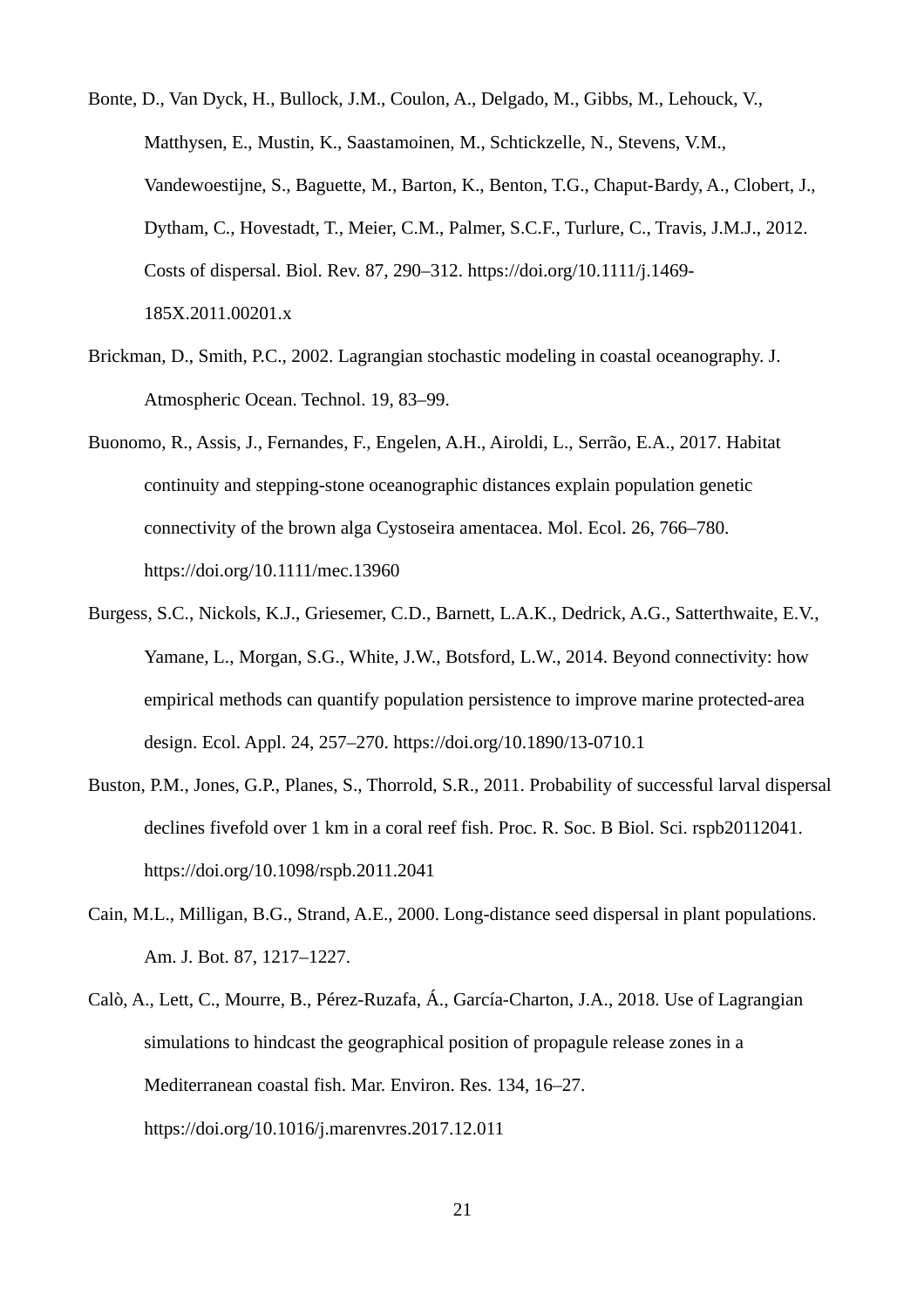- Carr, M.H., Neigel, J.E., Estes, J.A., Andelman, S., Warner, R.R., Largier, J.L., 2003. Comparing marine and terrestrial ecosystems: Implications for the design of coastal marine reserves. Ecol. Appl. 13, S90–S107.
- Carson, H.S., Cook, G.S., Lopez-Duarte, P.C., Levin, L.A., 2011. Evaluating the importance of demographic connectivity in a marine metapopulation. Ecology 92, 1972–1984.
- Corell, H., Moksnes, P.-O., Engqvist, A., Doos, K., Jonsson, P.R., 2012. Depth distribution of larvae critically affects their dispersal and the efficiency of marine protected areas. Mar. Ecol. Prog. Ser. 467, 29-+. https://doi.org/10.3354/meps09963
- Cowen, R.K., Lwiza, K.M.M., Sponaugle, S., Paris, C.B., Olson, D.B., 2000. Connectivity of marine populations: Open or closed? Science 287, 857–859.
- Cowen, R.K., Paris, C.B., Srinivasan, A., 2006. Scaling of connectivity in marine populations. Science 311, 522–527.
- Cowen, R.K., Sponaugle, S., 2009. Larval dispersal and marine population connectivity. Annu. Rev. Mar. Sci. 1, 443–466. https://doi.org/10.1146/annurev.marine.010908.163757
- Cuif, M., 2014. Combinaison de la modélisation biophysique et de marquages isotopiques pour estimer la connectivité démographique des populations marines. Application à Dascyllus aruanus dans le lagon sud-ouest de Nouvelle-Calédonie (Ph.D.). Université Pierre et Marie Curie, Paris.
- Cuif, M., Kaplan, D.M., Lefèvre, J., Faure, V.M., Caillaud, M., Verley, P., Vigliola, L., Lett, C., 2014. Wind-induced variability in larval retention in a coral reef system: A biophysical modelling study in the South-West Lagoon of New Caledonia. Prog. Oceanogr. 122, 105– 115. https://doi.org/10.1016/j.pocean.2013.12.006
- Dagestad, K.-F., Röhrs, J., Breivik, Ø., Ådlandsvik, B., 2018. OpenDrift v1.0: a generic framework for trajectory modelling. Geosci. Model Dev. 11, 1405–1420. https://doi.org/10.5194/gmd-11-1405-2018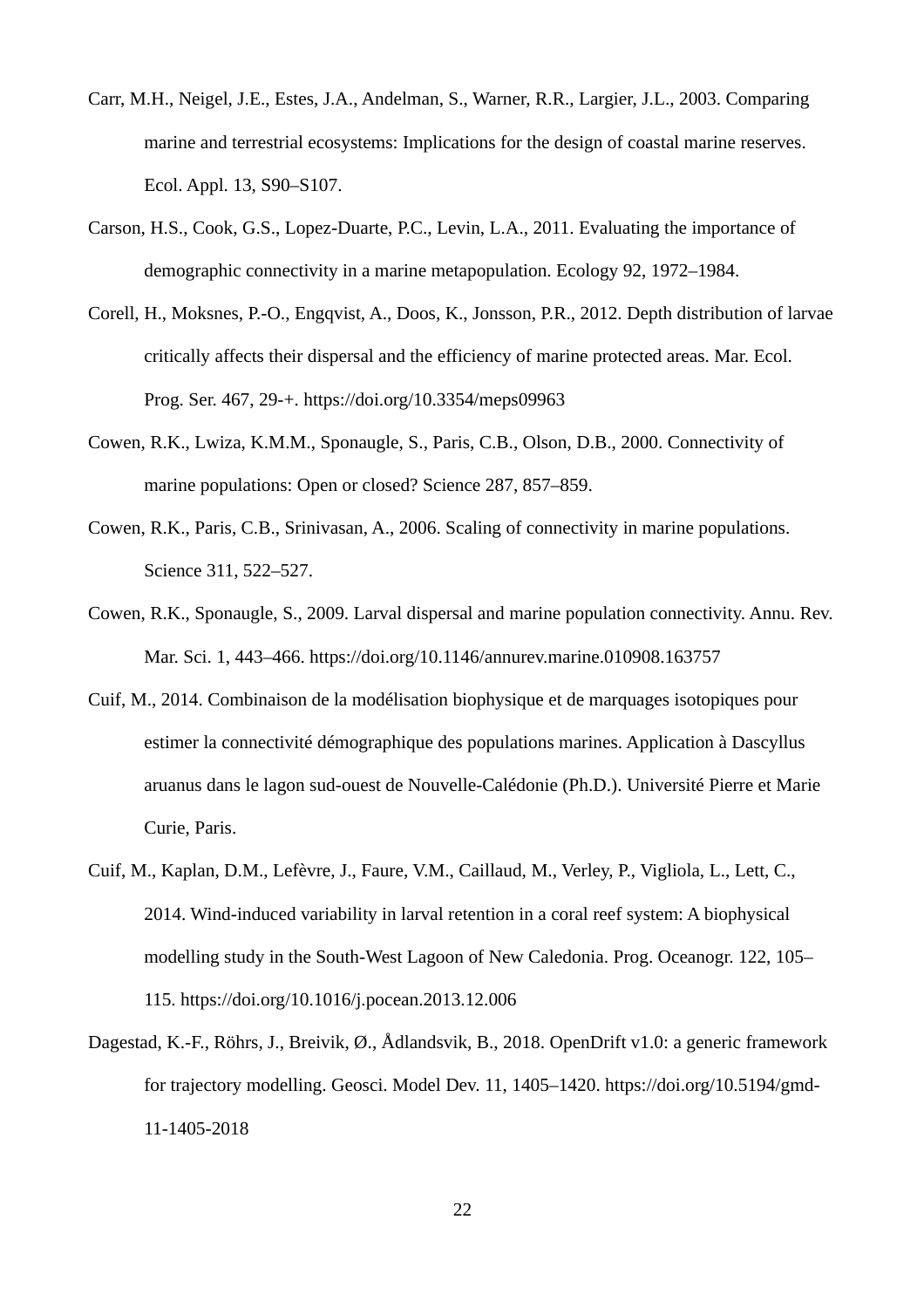- D'Aloia, C.C., Bogdanowicz, S.M., Francis, R.K., Majoris, J.E., Harrison, R.G., Buston, P.M., 2015. Patterns, causes, and consequences of marine larval dispersal. Proc. Natl. Acad. Sci. 112, 13940–13945. https://doi.org/10.1073/pnas.1513754112
- Damschen, E.I., Baker, D.V., Bohrer, G., Nathan, R., Orrock, J.L., Turner, J.R., Brudvig, L.A., Haddad, N.M., Levey, D.J., Tewksbury, J.J., 2014. How fragmentation and corridors affect wind dynamics and seed dispersal in open habitats. Proc. Natl. Acad. Sci. 111, 3484–3489. https://doi.org/10.1073/pnas.1308968111
- Dawson, M.N., Hamner, W.M., 2008. A biophysical perspective on dispersal and the geography of evolution in marine and terrestrial systems. J. R. Soc. Interface 5, 135–150. https://doi.org/10.1098/rsif.2007.1089
- De Baas, A.F., van Dop, H., Nieuwstadt, F.T.M., 1986. An application of the Langevin equation for inhomogeneous conditions to dispersion in a convective boundary layer. Q. J. R. Meteorol. Soc. 112, 165–180. https://doi.org/10.1002/qj.49711247110
- de la Peña, E., Vandegehuchte, M.L., Bonte, D., Moens, M., 2011. Nematodes surfing the waves: long-distance dispersal of soil-borne microfauna via sea swept rhizomes. Oikos 120, 1649– 1656. https://doi.org/10.1111/j.1600-0706.2011.19540.x
- DeAngelis, D.L., Gross, L.J., 1992. Individual-Based Models and Approaches In Ecology: Populations, Communities and Ecosystems. Chapman and Hall/CRC, New York.
- Denny, M., 1995. Air and Water, Reprint edition. ed. Princeton University Press, Princeton, NJ.
- Denny, M., Benedetti-Cecchi, L., 2012. Scaling Up in Ecology: Mechanistic Approaches, in: Futuyma, D.J. (Ed.), Annual Review of Ecology, Evolution, and Systematics, Vol 43. Annual Reviews, Palo Alto, pp. 1–22.
- Döös, K., Rupolo, V., Brodeau, L., 2011. Dispersion of surface drifters and model-simulated trajectories. Ocean Model. 39, 301–310. https://doi.org/10.1016/j.ocemod.2011.05.005
- Fossette, S., Putman, N.F., Lohmann, K.J., Marsh, R., Hays, G.C., 2012. A biologist's guide to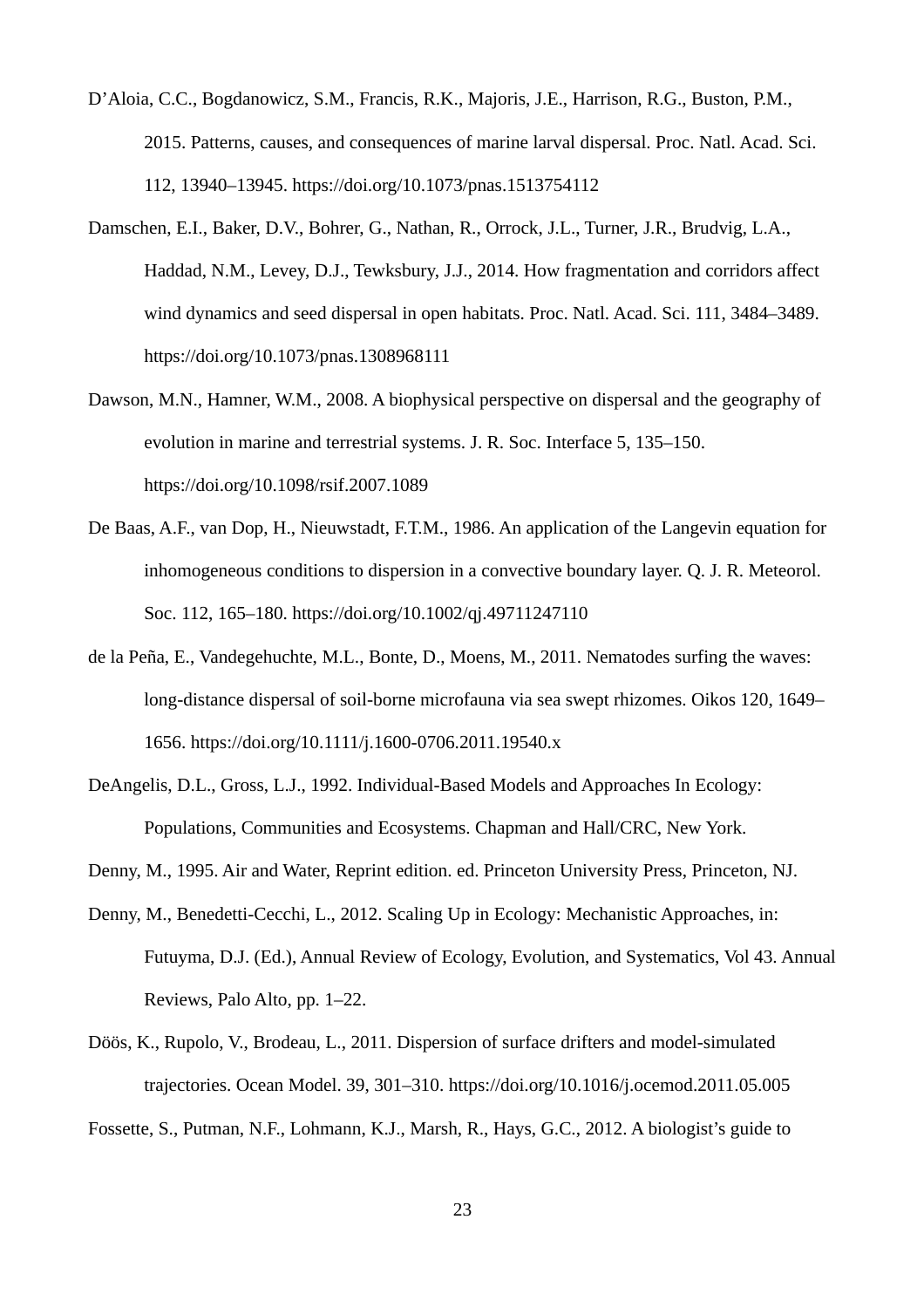assessing ocean currents: a review. Mar. Ecol. Prog. Ser. 457, 285–301. https://doi.org/10.3354/meps09581

- Fraker, M.E., Anderson, E.J., Brodnik, R.M., Carreon-Martinez, L., DeVanna, K.M., Fryer, B.J., Heath, D.D., Reichert, J.M., Ludsin, S.A., 2015. Particle backtracking improves breeding subpopulation discrimination and natal-source identification in mixed populations. Plos One 10, e0120752. https://doi.org/10.1371/journal.pone.0120752
- Fröhlich-Nowoisky, J., Kampf, C.J., Weber, B., Huffman, J.A., Pöhlker, C., Andreae, M.O., Lang-Yona, N., Burrows, S.M., Gunthe, S.S., Elbert, W., Su, H., Hoor, P., Thines, E., Hoffmann, T., Després, V.R., Pöschl, U., 2016. Bioaerosols in the Earth system: Climate, health, and ecosystem interactions. Atmospheric Res. 182, 346–376. https://doi.org/10.1016/j.atmosres.2016.07.018
- Fukuda, H., Torisawa, S., Sawada, Y., Takagi, T., 2010. Ontogenetic changes in schooling behaviour during larval and early juvenile stages of Pacific bluefin tuna Thunnus orientalis. J. Fish Biol. 76, 1841–1847. https://doi.org/10.1111/j.1095-8649.2010.02598.x
- Garavelli, L., Colas, F., Verley, P., Kaplan, D.M., Yannicelli, B., Lett, C., 2016. Influence of biological factors on connectivity patterns for Concholepas concholepas (loco) in Chile. PLoS ONE 11, e0146418. https://doi.org/10.1371/journal.pone.0146418
- García, C., Jordano, P., Godoy, J.A., 2007. Contemporary pollen and seed dispersal in a Prunus mahaleb population: patterns in distance and direction. Mol. Ecol. 16, 1947–1955. https://doi.org/10.1111/j.1365-294X.2006.03126.x
- García-Mozo, H., Hernández-Ceballos, M.A., Trigo, M.M., Galán, C., 2017. Wind dynamics' influence on south Spain airborne olive-pollen during African intrusions. Sci. Total Environ. 609, 1340–1348. https://doi.org/10.1016/j.scitotenv.2017.08.005
- Garratt, J.R., 1994. Review: the atmospheric boundary layer. Earth-Sci. Rev. 37, 89–134. https://doi.org/10.1016/0012-8252(94)90026-4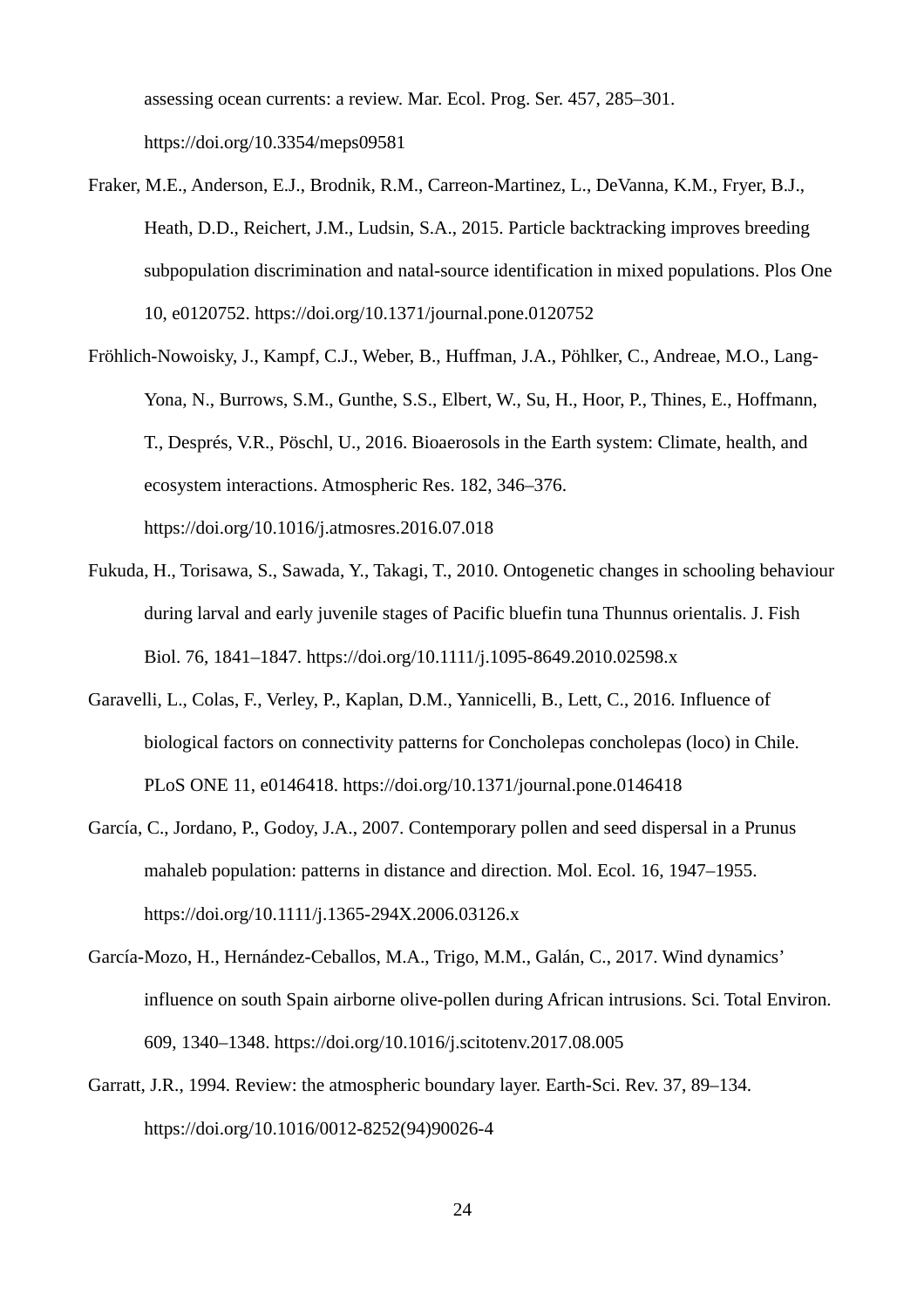- Gaylord, B., Nickols, K.J., Jurgens, L., 2012. Roles of transport and mixing processes in kelp forest ecology. J. Exp. Biol. 215, 997–1007. https://doi.org/10.1242/jeb.059824
- Gaylord, B., Reed, D.C., Raimondi, P.T., Washburn, L., 2006. Macroalgal spore dispersal in coastal environments: Mechanistic insights revealed by theory and experiment. Ecol. Monogr. 76, 481–502. https://doi.org/10.1890/0012-9615(2006)076[0481:MSDICE]2.0.CO;2
- Gerlach, G., Atema, J., Kingsford, M.J., Black, K.P., Miller-Sims, V., 2007. Smelling home can prevent dispersal of reef fish larvae. Proc. Natl. Acad. Sci. U. S. A. 104, 858–863. https://doi.org/10.1073/pnas.0606777104
- Gilg, M.R., Hilbish, T.J., 2003. The geography of marine larval dispersal: Coupling genetics with fine-scale physical oceanography. Ecology 84, 2989–2998.
- Grinn-Gofron, A., Sadys, M., Kaczmarek, J., Bednarz, A., Pawlowska, S., Jedryczka, M., 2016. Back-trajectory modelling and DNA-based species-specific detection methods allow tracking of fungal spore transport in air masses. Sci. Total Environ. 571, 658–669. https://doi.org/10.1016/j.scitotenv.2016.07.034
- Hermann, A.J., Hinckley, S., Megrey, B.A., Stabeno, P.J., 1996. Interannual variability of the early life history of walleye pollock near Shelikof Strait as inferred from a spatially explicit, individual-based model. Fish. Oceanogr. 5(Suppl. 1), 39–57.
- Herrmann, J.D., Carlo, T.A., Brudvig, L.A., Damschen, E.I., Haddad, N.M., Levey, D.J., Orrock, J.L., Tewksbury, J.J., 2016. Connectivity from a different perspective: comparing seed dispersal kernels in connected vs. unfragmented landscapes. Ecology 97, 1274–1282. https://doi.org/10.1890/15-0734.1
- Hinckley, S., Hermann, A.J., Megrey, B.A., 1996. Development of a spatially explicit, individualbased model of marine fish early life history. Mar. Ecol. Prog. Ser. 139, 47–69.
- Hjort, J., 1914. Fluctuations in the great fisheries of Northern Europe viewed in the light of biological research. Rapp. Procès-Verbaux La Réun. Cons. Perm. Int. Pour Explor. Mer 1–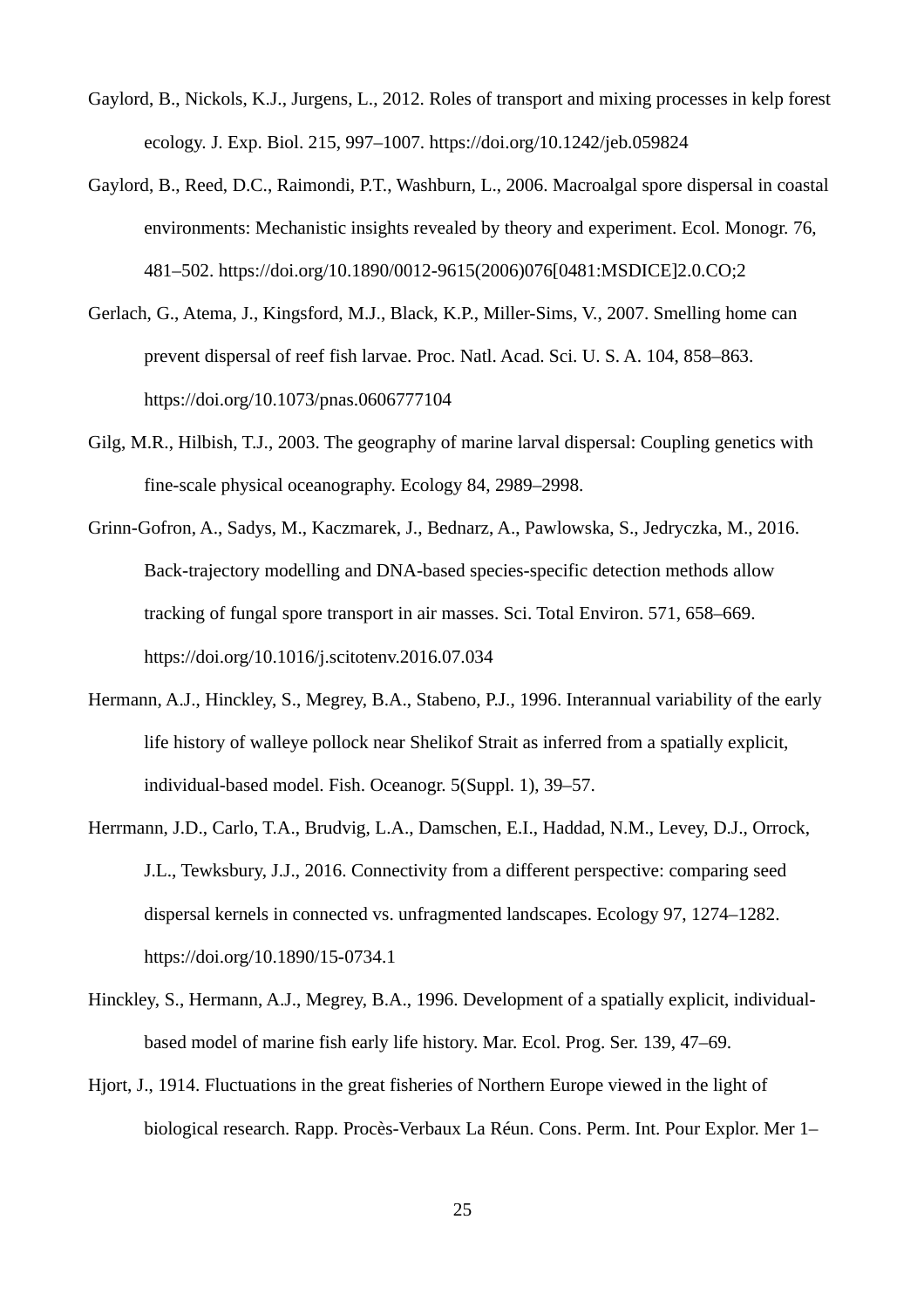- Holliday, D., Beckley, L.E., Millar, N., Olivar, M.P., Slawinski, D., Feng, M., Thompson, P.A., 2012. Larval fish assemblages and particle back-tracking define latitudinal and cross-shelf variability in an eastern Indian Ocean boundary current. Mar. Ecol. Prog. Ser. 460, 127–144. https://doi.org/10.3354/meps09730
- Holyoak, M., Casagrandi, R., Nathan, R., Revilla, E., Spiegel, O., 2008. Trends and missing parts in the study of movement ecology. Proc. Natl. Acad. Sci. 105, 19060–19065. https://doi.org/10.1073/pnas.0800483105
- Houde, E.D., 2008. Emerging from Hjort's shadow. J. Northwest Atl. Fish. Sci. 41, 53–70.
- Hrycik, J.M., Chassé, J., Ruddick, B.R., Taggart, C.T., 2013. Dispersal kernel estimation: A comparison of empirical and modelled particle dispersion in a coastal marine system. Estuar. Coast. Shelf Sci. 133, 11–22. https://doi.org/10.1016/j.ecss.2013.06.023
- Huestis, D.L., Dao, A., Diallo, M., Sanogo, Z.L., Samake, D., Yaro, A.S., Ousman, Y., Linton, Y.- M., Krishna, A., Veru, L., Krajacich, B.J., Faiman, R., Florio, J., Chapman, J.W., Reynolds, D.R., Weetman, D., Mitchell, R., Donnelly, M.J., Talamas, E., Chamorro, L., Strobach, E., Lehmann, T., 2019. Windborne long-distance migration of malaria mosquitoes in the Sahel. Nature 1–5. https://doi.org/10.1038/s41586-019-1622-4
- Hunter, J.R., Coyne, K.M., 1982. The onset of schooling in northern anchovy larvae, Engraulis mordax. Calif. Coop. Ocean. Fish. Investig. Rep. 23, 246–251.
- Huston, M., DeAngelis, D., Post, W., 1988. New computer models unify theoretical ecology. BioScience 38, 682–690.
- IOC, SCOR, IAPSO, 2010. The international thermodynamic equation of seawater 2010: Calculation and use of thermodynamic properties. Intergovernmental Oceanographic Commission, Manuals and Guides No. 56, UNESCO (English).

Ismail, S.A., Ghazoul, J., Ravikanth, G., Kushalappa, C.G., Shaanker, R.U., Kettle, C.J., 2017.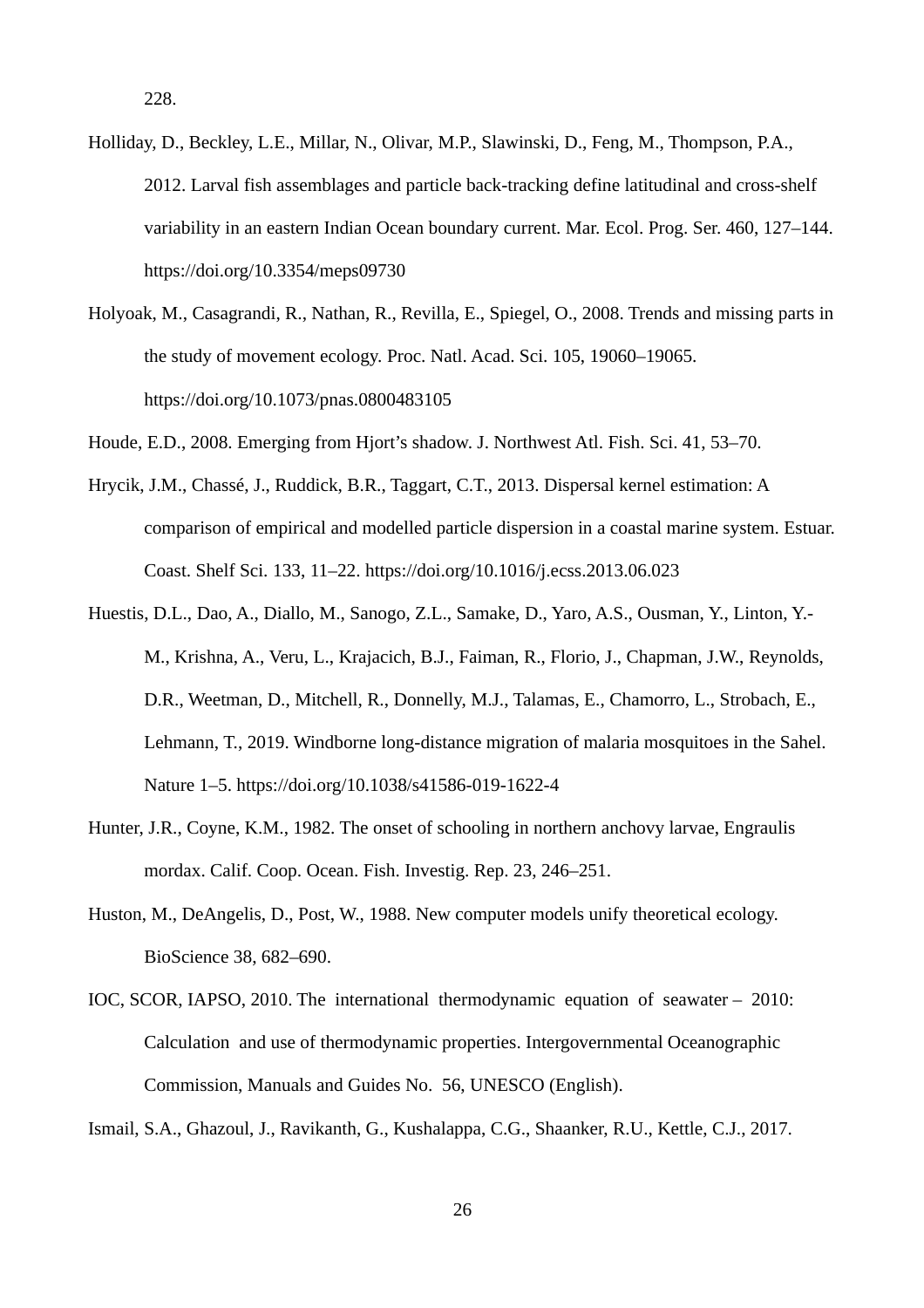Evaluating realized seed dispersal across fragmented tropical landscapes: a two-fold approach using parentage analysis and the neighbourhood model. New Phytol. 214, 1307– 1316. https://doi.org/10.1111/nph.14427

- Jacobi, M.N., Andre, C., Doos, K., Jonsson, P.R., 2012. Identification of subpopulations from connectivity matrices. Ecography 35, 1004–1016. https://doi.org/10.1111/j.1600- 0587.2012.07281.x
- Jones, G.P., Planes, S., Thorrold, S.R., 2005. Coral reef fish larvae settle close to home. Curr. Biol. 15, 1314–1318. https://doi.org/10.1016/j.cub.2005.06.061
- Kinlan, B.P., Gaines, S.D., 2003. Propagule dispersal in marine and terrestrial environments: A community perspective. Ecology 84, 2007–2020.
- Klein, M., Teixeira, S., Assis, J., Serrão, E.A., Gonçalves, E.J., Borges, R., 2016. High interannual variability in connectivity and genetic pool of a temperate clingfish matches oceanographic transport predictions. PLOS ONE 11, e0165881. https://doi.org/10.1371/journal.pone.0165881
- Knights, A.M., Firth, L.B., Walters, K., 2012. Interactions between Multiple Recruitment Drivers: Post-Settlement Predation Mortality and Flow-Mediated Recruitment. PLoS ONE 7, e35096. https://doi.org/10.1371/journal.pone.0035096
- Kool, J.T., Moilanen, A., Treml, E.A., 2013. Population connectivity: recent advances and new perspectives. Landsc. Ecol. 28, 165–185. https://doi.org/10.1007/s10980-012-9819-z
- Kool, J.T., Paris, C.B., Andréfouët, S., Cowen, R.K., 2010. Complex migration and the development of genetic structure in subdivided populations: an example from Caribbean coral reef ecosystems. Ecography 33, 597–606. https://doi.org/10.1111/j.1600- 0587.2009.06012.x
- Kuparinen, A., 2006. Mechanistic models for wind dispersal. Trends Plant Sci. 11, 296–301. https://doi.org/10.1016/j.tplants.2006.04.006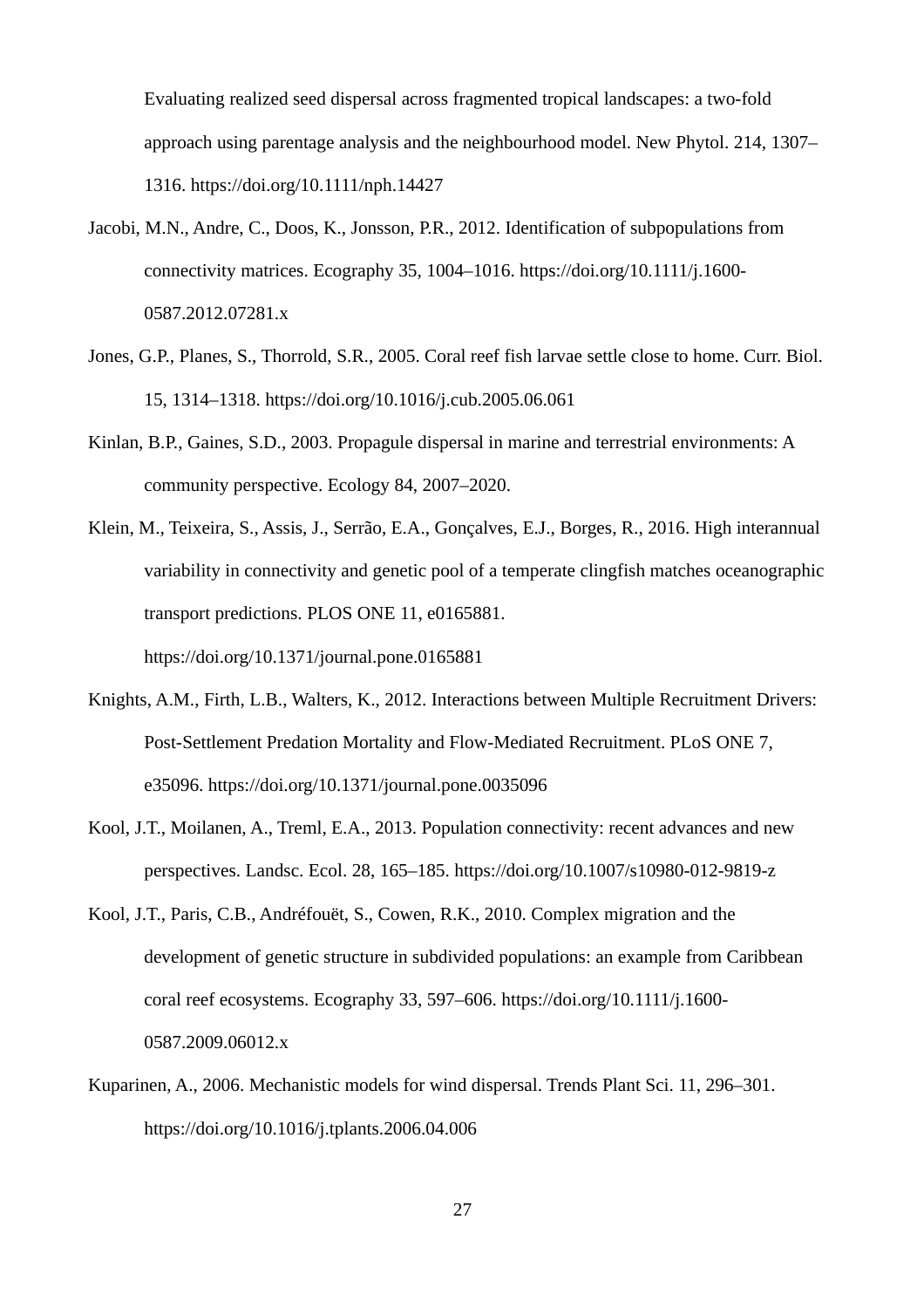- Leis, J.M., 2010. Ontogeny of behaviour in larvae of marine demersal fishes. Ichthyol. Res. 57, 325–342. https://doi.org/10.1007/s10228-010-0177-z
- Leis, J.M., Hay, A.C., Trnski, T., 2006. In situ ontogeny of behaviour in pelagic larvae of three temperate, marine, demersal fishes. Mar. Biol. 148, 655–669. https://doi.org/10.1007/s00227-005-0108-0
- Leis, J.M., Van Herwerden, L., Patterson, H.M., 2011. Estimating connectivity in marine fish populations: what works best?, in: Gibson, R.N., Atkinson, R.J.A., Gordon, J.D.M. (Eds.), Oceanography and Marine Biology: An Annual Review, Vol 49, Oceanography and Marine Biology. pp. 193–234.
- Lemons, D.S., Gythiel, A., 1997. Paul Langevin's 1908 paper "On the Theory of Brownian Motion" ["Sur la théorie du mouvement brownien," C. R. Acad. Sci. (Paris) 146, 530–533 (1908)]. Am. J. Phys. 65, 1079–1081. https://doi.org/10.1119/1.18725
- Lett, C., Nguyen-Huu, T., Cuif, M., Saenz-Agudelo, P., Kaplan, D.M., 2015. Linking local retention, self-recruitment, and persistence in marine metapopulations. Ecology 96, 2236– 2244. https://doi.org/10.1890/14-1305.1
- Lett, C., Rose, K.A., Megrey, B., 2009. Biophysical models, in: Checkley, D.M., Alheit, J., Oozeki, Y., Roy, C. (Eds.), Climate Change and Small Pelagic Fish. Cambridge University Press, pp. 88–111.
- Lett, C., Verley, P., Mullon, C., Parada, C., Brochier, T., Penven, P., Blanke, B., 2008. A Lagrangian tool for modelling ichthyoplankton dynamics. Environ. Model. Softw. 23, 1210–1214. https://doi.org/10.1016/j.envsoft.2008.02.005
- Levin, L.A., 2006. Recent progress in understanding larval dispersal: new directions and digressions. Integr. Comp. Biol. 46, 282–297. https://doi.org/10.1093/icb/024
- Liu, J., Qi, M., Wang, J., 2018. Long-distance and dynamic seed dispersal from horseweed (Conyza canadensis). Écoscience 25, 271–285. https://doi.org/10.1080/11956860.2018.1455371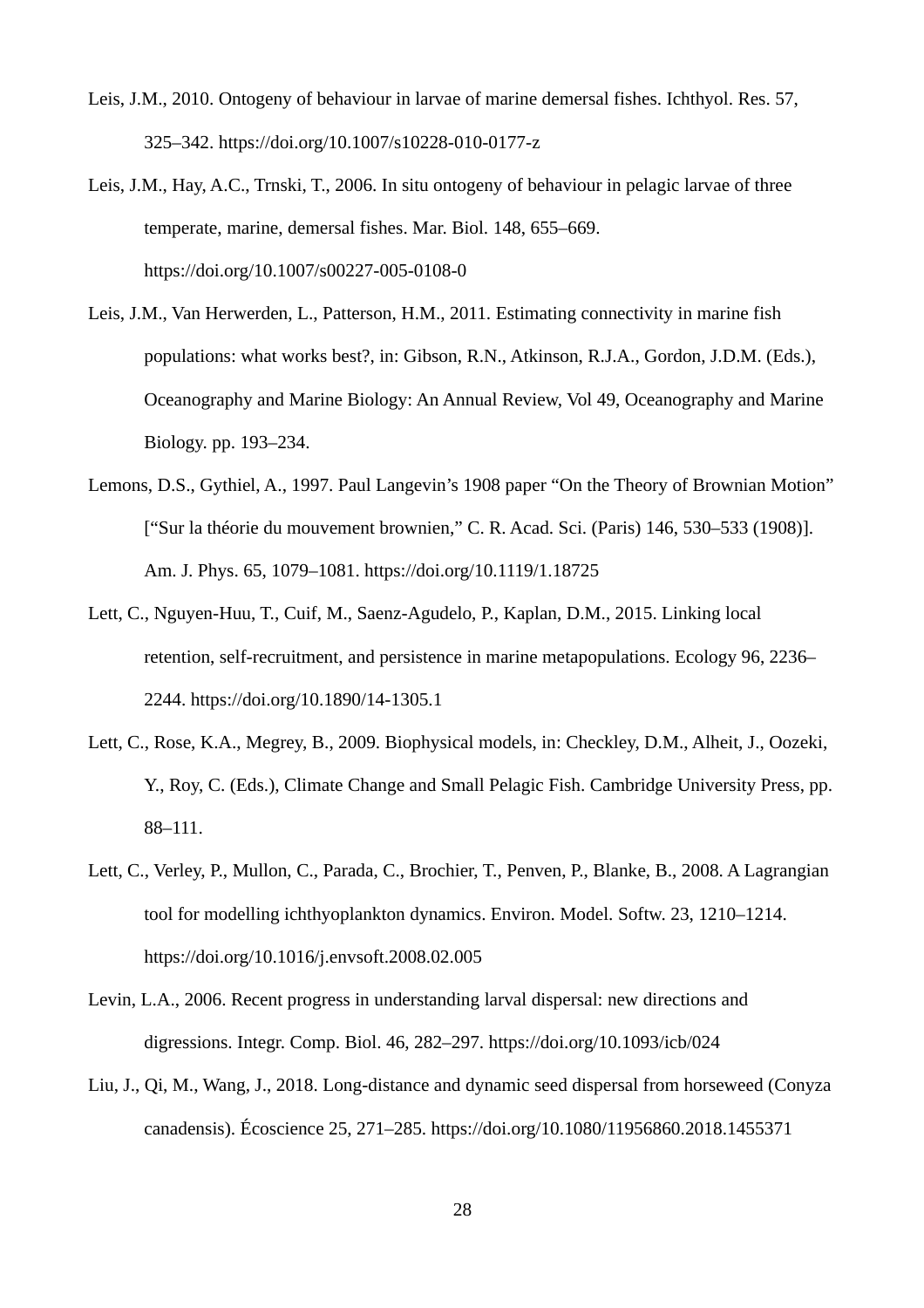- Ludsin, S.A., DeVanna, K.M., Smith, R.E.H., 2014. Physical–biological coupling and the challenge of understanding fish recruitment in freshwater lakes. Can. J. Fish. Aquat. Sci. 1–20. https://doi.org/10.1139/cjfas-2013-0512
- Macfarlane, C.B.A., Drolet, D., Barbeau, M.A., Hamilton, D.J., Ollerhead, J., 2013. Dispersal of marine benthic invertebrates through ice rafting. Ecology 94, 250–256. https://doi.org/10.1890/12-1049.1
- Madec, G., Imbard, M., 1996. A global ocean mesh to overcome the North Pole singularity. Clim. Dyn. 12, 381–388. https://doi.org/10.1007/BF00211684
- Makra, L., Bodnár, K., Fülöp, A., Orosz, S., Szénási, Á., Csépe, Z., Jenser, G., Tusnády, G., Magyar, D., 2018. The first record of subtropical insects (Thysanoptera) in central Europe: long-distance transport of airborne thrips, applying three-dimensional backward trajectories. Agric. For. Entomol. 20, 301–326. https://doi.org/10.1111/afe.12260
- Mariani, P., MacKenzie, B.R., Iudicone, D., Bozec, A., 2010. Modelling retention and dispersion mechanisms of bluefin tuna eggs and larvae in the northwest Mediterranean Sea. Prog. Oceanogr. 86, 45–58. https://doi.org/10.1016/j.pocean.2010.04.027
- Marshall, J., Adcroft, A., Campin, J.-M., Hill, C., White, A., 2004. Atmosphere–ocean modeling exploiting fluid isomorphisms. Mon. Weather Rev. 132, 2882–2894. https://doi.org/10.1175/MWR2835.1
- Marshall, J., Plumb, R.A., 2008. Atmosphere, ocean, and climate dynamics: an introductory text. Elsevier Academic Press, Oxford, UK.
- Mayol, E., Arrieta, J.M., Jiménez, M.A., Martínez-Asensio, A., Garcias-Bonet, N., Dachs, J., González-Gaya, B., Royer, S.-J., Benítez-Barrios, V.M., Fraile-Nuez, E., Duarte, C.M., 2017. Long-range transport of airborne microbes over the global tropical and subtropical ocean. Nat. Commun. 8, 1–9. https://doi.org/10.1038/s41467-017-00110-9

Mayol, E., Jiménez, M.A., Herndl, G.J., Duarte, C.M., Arrieta, J.M., 2014. Resolving the abundance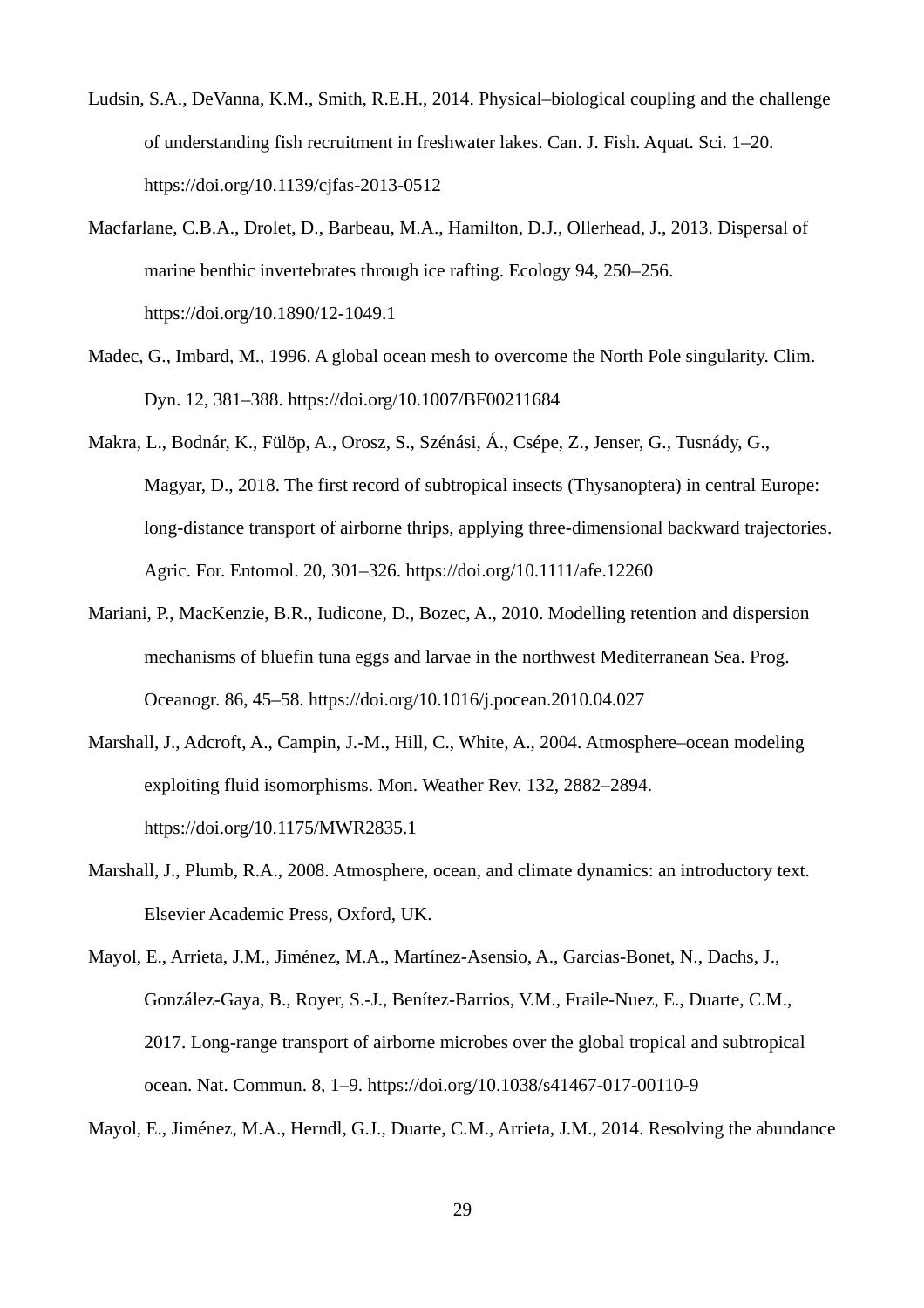and air-sea fluxes of airborne microorganisms in the North Atlantic Ocean. Front. Microbiol. 5. https://doi.org/10.3389/fmicb.2014.00557

- Miller, T.J., 2007. Contribution of individual-based coupled physical-biological models to understanding recruitment in marine fish populations. Mar. Ecol. Prog. Ser. 347, 127–138. https://doi.org/10.3354/meps06973
- Moritz, C., Meynard, C.N., Devictor, V., Guizien, K., Labrune, C., Guarini, J.-M., Mouquet, N., 2013. Disentangling the role of connectivity, environmental filtering, and spatial structure on metacommunity dynamics. Oikos 122, 1401–1410. https://doi.org/10.1111/j.1600- 0706.2013.00377.x
- Nakayama, S., Masuda, R., Tanaka, M., 2007. Onsets of schooling behavior and social transmission in chub mackerel Scomber japonicus. Behav. Ecol. Sociobiol. 61, 1383–1390. https://doi.org/10.1007/s00265-007-0368-4
- Nanninga, G.B., Saenz-Agudelo, P., Zhan, P., Hoteit, I., Berumen, M.L., 2015. Not finding Nemo: limited reef-scale retention in a coral reef fish. Coral Reefs 34, 383–392. https://doi.org/10.1007/s00338-015-1266-2
- Nathan, R., 2006. Long-distance dispersal of plants. Science 313, 786–788. https://doi.org/10.1126/science.1124975
- Nathan, R., Getz, W.M., Revilla, E., Holyoak, M., Kadmon, R., Saltz, D., Smouse, P.E., 2008a. A movement ecology paradigm for unifying organismal movement research. Proc. Natl. Acad. Sci. 105, 19052–19059. https://doi.org/10.1073/pnas.0800375105
- Nathan, R., Katul, G.G., Bohrer, G., Kuparinen, A., Soons, M.B., Thompson, S.E., Trakhtenbrot, A., Horn, H.S., 2011. Mechanistic models of seed dispersal by wind. Theor. Ecol. 4, 113–132. https://doi.org/10.1007/s12080-011-0115-3
- Nathan, R., Katul, G.G., Horn, H.S., Thomas, S.M., Oren, R., Avissar, R., Pacala, S.W., Levin, S.A., 2002. Mechanisms of long-distance dispersal of seeds by wind. Nature 418, 409–413.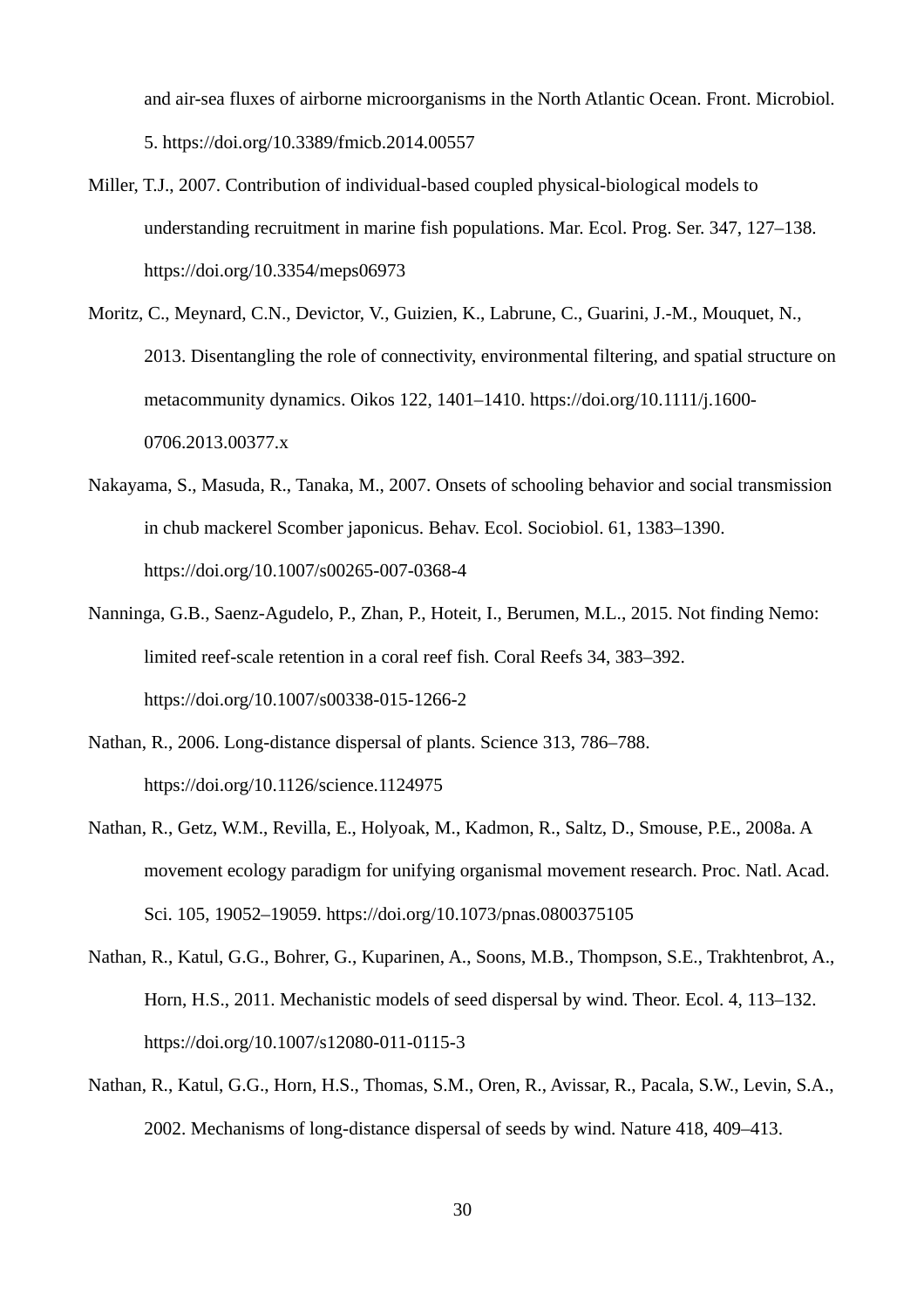https://doi.org/10.1038/nature00844

- Nathan, R., Klein, E., Robledo-Arnuncio, J.J., Revilla, E., 2012. Dispersal kernels: review, in: Dispersal Ecology and Evolution. Oxford University Press.
- Nathan, R., Muller-Landau, H.C., 2000. Spatial patterns of seed dispersal, their determinants and consequences for recruitment. Trends Ecol. Evol. 15, 278–285.
- Nathan, R., Perry, G., Cronin, J.T., Strand, A.E., Cain, M.L., 2003. Methods for estimating longdistance dispersal. Oikos 103, 261–273. https://doi.org/10.1034/j.1600-0706.2003.12146.x
- Nathan, R., Schurr, F.M., Spiegel, O., Steinitz, O., Trakhtenbrot, A., Tsoar, A., 2008b. Mechanisms of long-distance seed dispersal. Trends Ecol. Evol. 23, 638–647. https://doi.org/10.1016/j.tree.2008.08.003
- Nickols, K.J., White, J.W., Largier, John L., Gaylord, B., 2015. Marine population connectivity: reconciling large-scale dispersal and high self-retention. Am. Nat. 185, 196–211. https://doi.org/10.1086/679503
- North, E.W., Schlag, Z., Hood, R.R., Li, M., Zhong, L., Gross, T., Kennedy, V.S., 2008. Vertical swimming behavior influences the dispersal of simulated oyster larvae in a coupled particletracking and hydrodynamic model of Chesapeake Bay. Mar. Ecol. Prog. Ser. 359, 99–115. https://doi.org/10.3354/meps07317
- Nuttle, T., Haefner, J.W., 2005. Seed dispersal in heterogeneous environments: bridging the gap between mechanistic dispersal and forest dynamics models. Am. Nat. 165, 336–349. https://doi.org/10.1086/428298
- Ouborg, N.J., Piquot, Y., Van Groenendael, J.M., 1999. Population genetics, molecular markers and the study of dispersal in plants. J. Ecol. 87, 551–568. https://doi.org/10.1046/j.1365- 2745.1999.00389.x
- Paris, C.B., Helgers, J., van Sebille, E., Srinivasan, A., 2013. Connectivity Modeling System: A probabilistic modeling tool for the multi-scale tracking of biotic and abiotic variability in the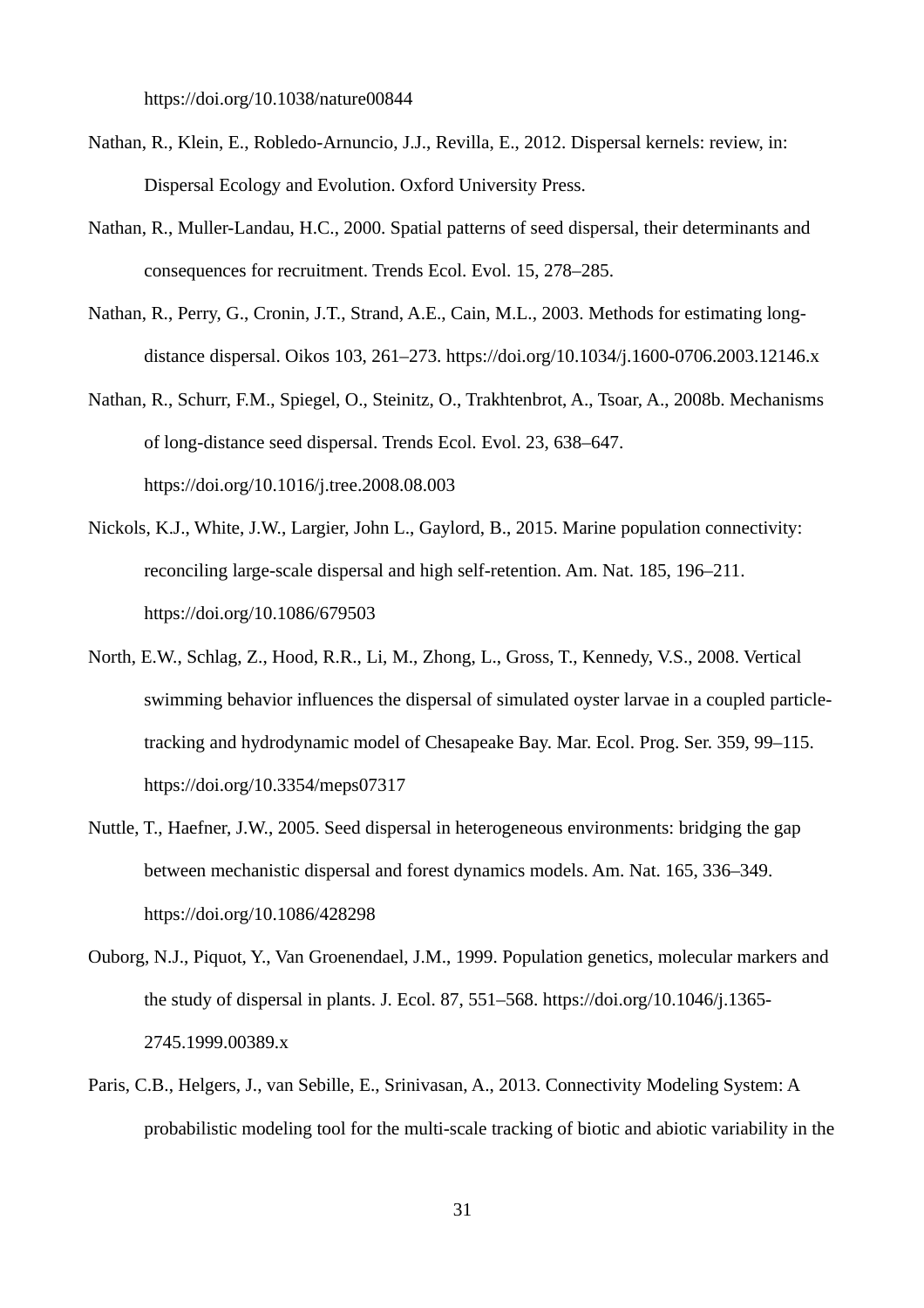ocean. Environ. Model. Softw. 42, 47–54. https://doi.org/10.1016/j.envsoft.2012.12.006

- Pineda, J., Hare, J.A., Sponaugle, S., 2007. Larval transport and dispersal in the coastal ocean and consequences for population connectivity. Oceanography 20, 22–39.
- Pineda, J., Reyns, N.B., Starczak, V.R., 2009. Complexity and simplification in understanding recruitment in benthic populations. Popul. Ecol. 51, 17–32. https://doi.org/10.1007/s10144- 008-0118-0
- Planes, S., Jones, G.P., Thorrold, S.R., 2009. Larval dispersal connects fish populations in a network of marine protected areas. Proc. Natl. Acad. Sci. U. S. A. 106, 5693–5697. https://doi.org/10.1073/pnas.0808007106
- Pope, S.B., 1994. Lagrangian PDF methods for turbulent flows. Annu. Rev. Fluid Mech. 26, 23–63. https://doi.org/10.1146/annurev.fl.26.010194.000323
- Pope, S.B., 1991. Computations of turbulent combustion: Progress and challenges. Symp. Int. Combust., Twenty-Third Symposium (International) on Combustion 23, 591–612. https://doi.org/10.1016/S0082-0784(06)80307-3
- Pope, S.B., 1985. PDF methods for turbulent reactive flows. Prog. Energy Combust. Sci. 11, 119– 192. https://doi.org/10.1016/0360-1285(85)90002-4
- Putman, N.F., Naro-Maciel, E., 2013. Finding the 'lost years' in green turtles: insights from ocean circulation models and genetic analysis. Proc. R. Soc. B Biol. Sci. 280, 20131468. https://doi.org/10.1098/rspb.2013.1468
- Riddle, E.E., Voss, P.B., Stohl, A., Holcomb, D., Maczka, D., Washburn, K., Talbot, R.W., 2006. Trajectory model validation using newly developed altitude-controlled balloons during the International Consortium for Atmospheric Research on Transport and Transformations 2004 campaign. J. Geophys. Res. Atmospheres 111. https://doi.org/10.1029/2006JD007456
- Rodean, H.C., 1996. Stochastic Lagrangian models of turbulent diffusion. Meteorol. Monogr. 48, 1– 84. https://doi.org/10.1175/0065-9401-26.48.1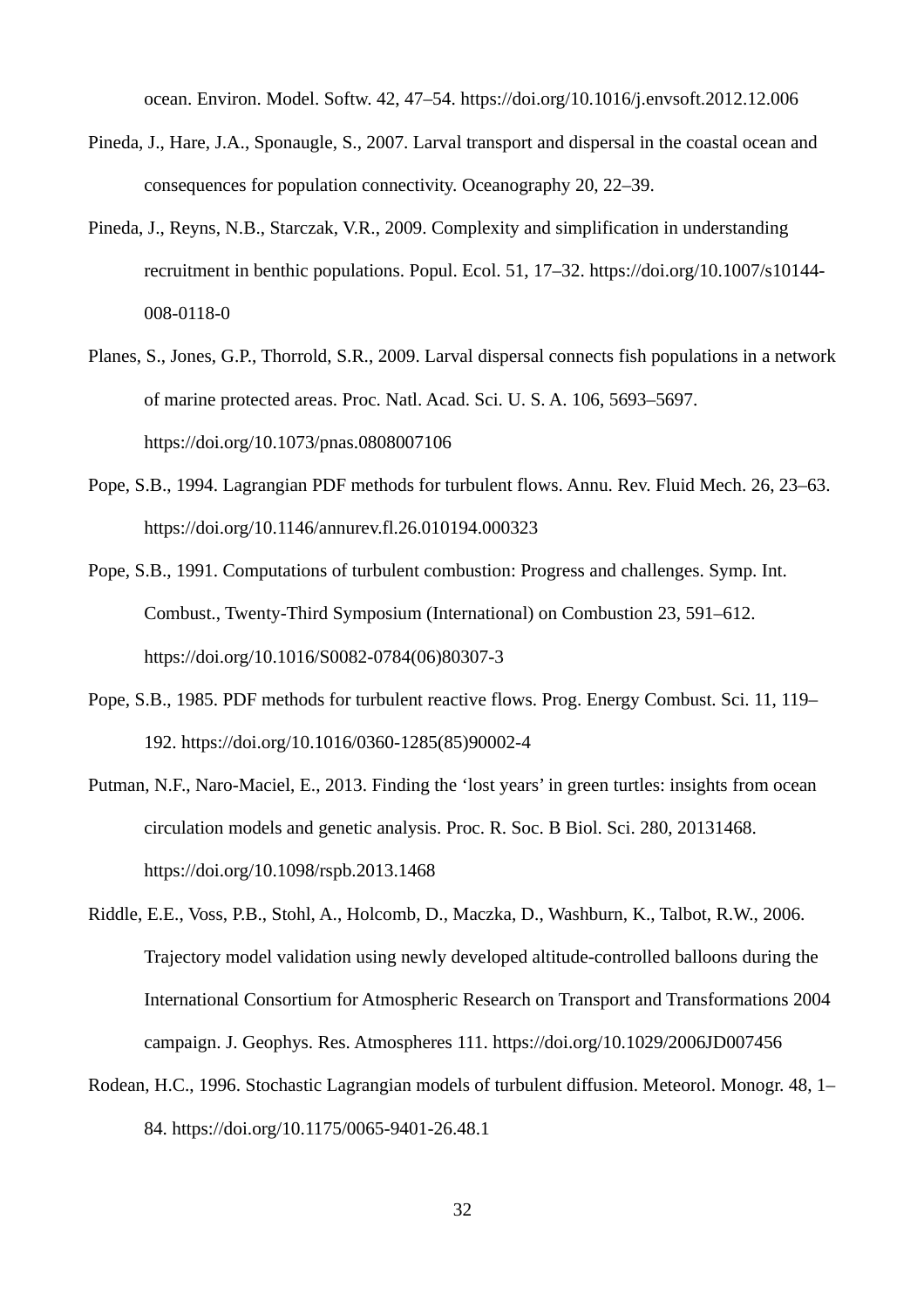- Rolph, G., Stein, A., Stunder, B., 2017. Real-time Environmental Applications and Display sYstem: READY. Environ. Model. Softw. 95, 210–228. https://doi.org/10.1016/j.envsoft.2017.06.025
- Ronchi, C., Iacono, R., Paolucci, P.S., 1996. The "cubed sphere": a new method for the solution of partial differential equations in spherical geometry. J. Comput. Phys. 124, 93–114. https://doi.org/10.1006/jcph.1996.0047
- Rotjan, R.D., Idjadi, J., 2013. Surf and Turf: Toward better synthesis by cross-system understanding. Oikos 122, 285–287. https://doi.org/10.1111/j.1600-0706.2013.21047.x
- Runge, J.A., Franks, P.J.S., Gentleman, W.C., Megrey, B.A., Rose, K.A., Werner, F.E., Zakardjian, B., 2005. Diagnosis and prediction of variability in secondary production and fish recruitment processes: developments in physical–biological modelling., in: Robinson, A.R., Brink, K.H. (Eds.), The Sea, Vol. 13, The Global Coastal Ocean: Multiscale Interdisciplinary Processes. Harvard University Press, pp. 413–473.
- Satoh, M., Tomita, H., Yashiro, H., Miura, H., Kodama, C., Seiki, T., Noda, A.T., Yamada, Y., Goto, D., Sawada, M., Miyoshi, T., Niwa, Y., Hara, M., Ohno, T., Iga, S., Arakawa, T., Inoue, T., Kubokawa, H., 2014. The Non-hydrostatic Icosahedral Atmospheric Model: description and development. Prog. Earth Planet. Sci. 1, 18. https://doi.org/10.1186/s40645-014-0018-1
- Sawford, B.L., 1985. Lagrangian statistical simulation of concentration mean and fluctuation fields. J. Clim. Appl. Meteorol. 24, 1152–1166. https://doi.org/10.1175/1520- 0450(1985)024<1152:LSSOCM>2.0.CO;2
- Secor, D.H., 2015. Migration Ecology of Marine Fishes, 1 edition. ed. Johns Hopkins University Press, Baltimore.
- Shanks, A.L., 2009. Pelagic larval duration and dispersal distance revisited. Biol. Bull. 216, 373– 385.
- Skarpaas, O., Shea, K., Jongejans, E., 2011. Watch your time step: trapping and tracking dispersal in autocorrelated environments. Methods Ecol. Evol. 2, 407–415.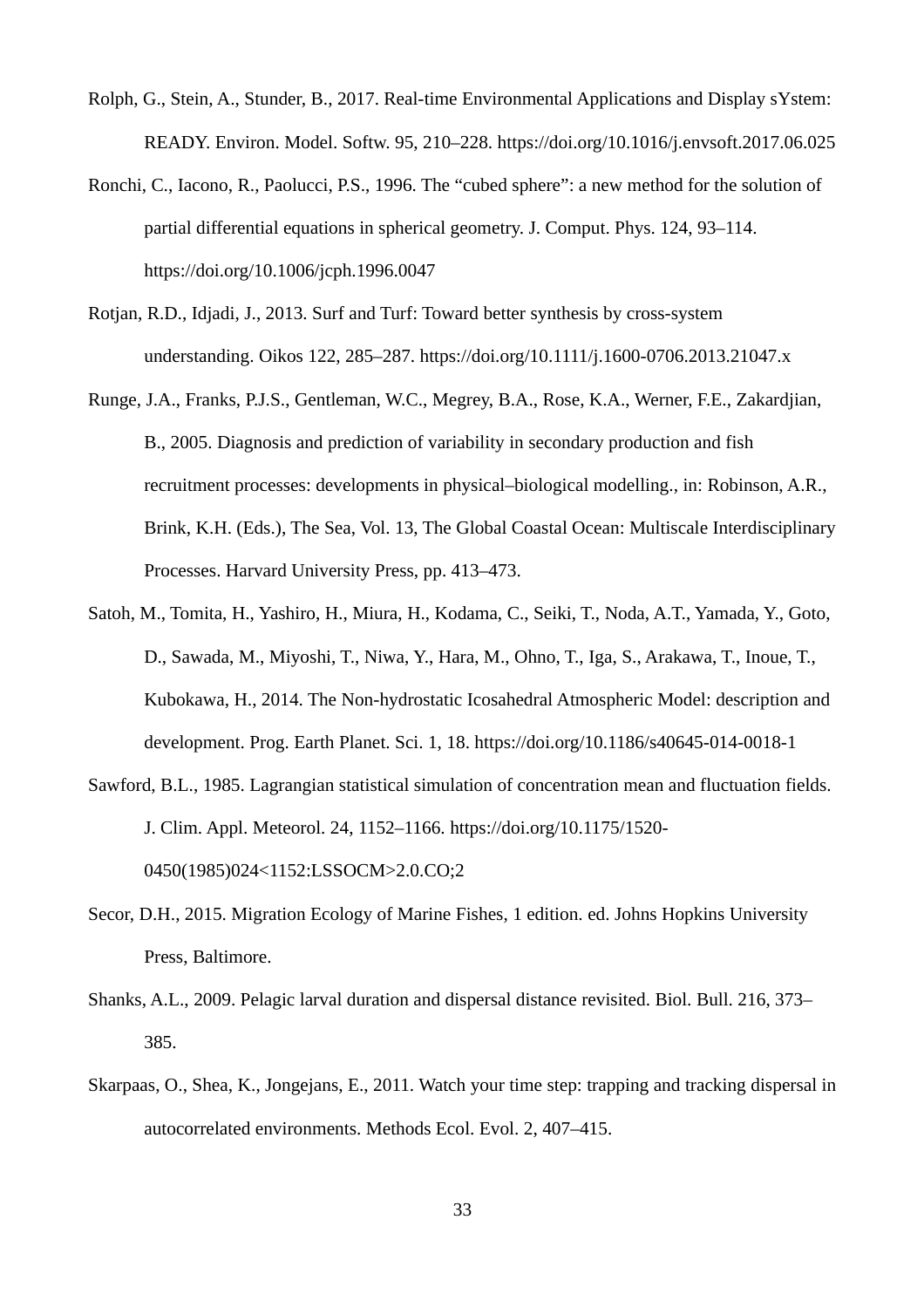https://doi.org/10.1111/j.2041-210X.2010.00086.x

- Skarpaas, O., Stabbetorp, O.E., Rønning, I., Svennungsen, T.O., 2004. How far can a hawk's beard fly? Measuring and modelling the dispersal of Crepis praemorsa. J. Ecol. 92, 747–757. https://doi.org/10.1111/j.0022-0477.2004.00915.x
- Sponaugle, S., Paris, C., Walter, K.D., Kourafalou, V., D'Alessandro, E., 2012. Observed and modeled larval settlement of a reef fish to the Florida Keys. Mar. Ecol. Prog. Ser. 453, 201– 212. https://doi.org/10.3354/meps09641
- Steele, J.H., 1991a. Can ecological theory cross the land-sea boundary? J. Theor. Biol. 153, 425– 436. https://doi.org/10.1016/S0022-5193(05)80579-X
- Steele, J.H., 1991b. Marine ecosystem dynamics: comparison of scales. Ecol. Res. 6, 175–183.
- Stephenson, C.M., Kohn, D.D., Park, K.J., Atkinson, R., Edwards, C., Travis, J.M., 2007. Testing mechanistic models of seed dispersal for the invasive Rhododendron ponticum (L.). Perspect. Plant Ecol. Evol. Syst. 9, 15–28. https://doi.org/10.1016/j.ppees.2007.07.004
- Stergiou, K.I., Browman, H.I. (eds), 2005. Bridging the gap between aquatic and terrestrial ecology. Mar. Ecol. Prog. Ser. 304, 271–307.
- Swearer, S.E., Shima, J.S., Treml, E.A., 2019. A review of biophysical models of marine larval dispersal, in: Oceanography and Marine Biology, Vol 57. CRC Press, pp. 325–356.
- Tesson, S.V.M., Skjoth, C.A., Santl-Temkiv, T., Londahl, J., 2016. Airborne microalgae: insights, opportunities, and challenges. Appl. Environ. Microbiol. 82, 1978–1991. https://doi.org/10.1128/AEM.03333-15
- Thomas, C.J., Lambrechts, J., Wolanski, E., Traag, V.A., Blondel, V.D., Deleersnijder, E., Hanert, E., 2014. Numerical modelling and graph theory tools to study ecological connectivity in the Great Barrier Reef. Ecol. Model. 272, 160–174. http://dx.doi.org/10.1016/j.ecolmodel.2013.10.002

Thompson, S.E., Assouline, S., Chen, L., Trakhtenbrot, A., Svoray, T., Katul, G.G., 2014.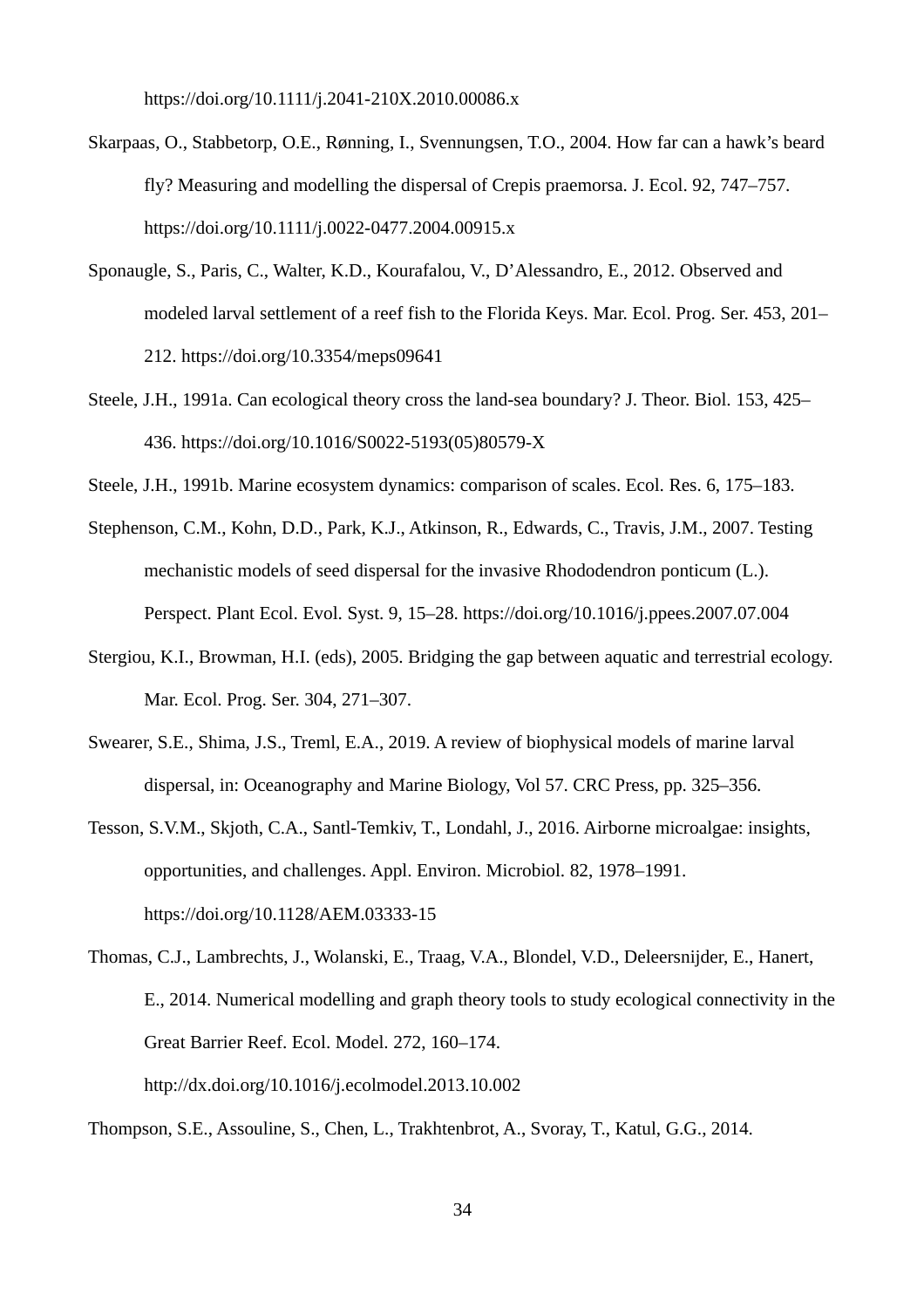Secondary dispersal driven by overland flow in drylands: Review and mechanistic model development. Mov. Ecol. 2, 7. https://doi.org/10.1186/2051-3933-2-7

- Thomson, D.J., 1987. Criteria for the selection of stochastic models of particle trajectories in turbulent flows. J. Fluid Mech. 180, 529–556. https://doi.org/10.1017/S0022112087001940
- Thorrold, S.R., Jones, G.P., Planes, S., Hare, J.A., 2006. Transgenerational marking of embryonic otoliths in marine fishes using barium stable isotopes. Can. J. Fish. Aquat. Sci. 63, 1193– 1197.
- Trakhtenbrot, A., Katul, G.G., Nathan, R., 2014. Mechanistic modeling of seed dispersal by wind over hilly terrain. Ecol. Model. 274, 29–40. https://doi.org/10.1016/j.ecolmodel.2013.11.029
- Trakhtenbrot, A., Nathan, R., Perry, G., Richardson, D.M., 2005. The importance of long-distance dispersal in biodiversity conservation. Divers. Distrib. 11, 173–181. https://doi.org/10.1111/j.1366-9516.2005.00156.x
- Treml, E.A., Halpin, P.N., 2012. Marine population connectivity identifies ecological neighbors for conservation planning in the Coral Triangle. Conserv. Lett. 5, 441–449. https://doi.org/10.1111/j.1755-263X.2012.00260.x
- Treml, E.A., Halpin, P.N., Urban, D.L., Pratson, L.F., 2008. Modeling population connectivity by ocean currents, a graph-theoretic approach for marine conservation. Landsc. Ecol. 23, 19– 36. https://doi.org/10.1007/s10980-007-9138-y
- Urban, D.L., Minor, E.S., Treml, E.A., Schick, R.S., 2009. Graph models of habitat mosaics. Ecol. Lett. 12, 260–273. https://doi.org/10.1111/j.1461-0248.2008.01271.x
- Vallis, G.K., 2006. Atmospheric and Oceanic Fluid Dynamics. Cambridge University Press, Cambridge, UK.
- Van der Stocken, T., Carroll, D., Menemenlis, D., Simard, M., Koedam, N., 2019. Global-scale dispersal and connectivity in mangroves. Proc. Natl. Acad. Sci. 116, 915–922. https://doi.org/10.1073/pnas.1812470116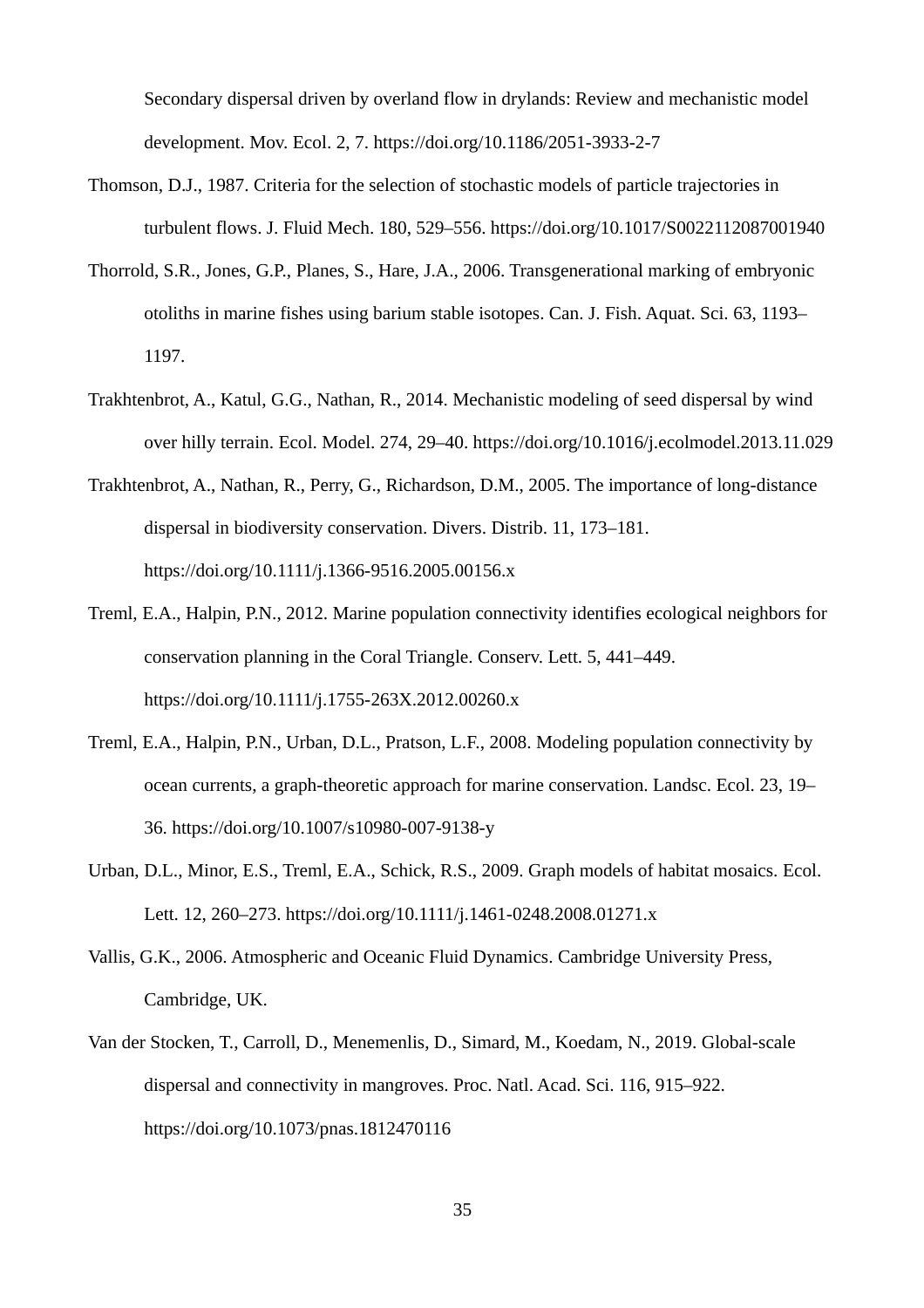- Van der Stocken, T., Menemenlis, D., 2017. Modelling mangrove propagule dispersal trajectories using high-resolution estimates of ocean surface winds and currents. Biotropica 49, 472– 481. https://doi.org/10.1111/btp.12440
- van Dijk, J.K., van Tussenbroek, B.I., Jimenez-Duran, K., Judith Marquez-Guzman, G., Ouborg, J., 2009. High levels of gene flow and low population genetic structure related to high dispersal potential of a tropical marine angiosperm. Mar. Ecol. Prog. Ser. 390, 67–77. https://doi.org/10.3354/meps08190
- van Sebille, E., Griffies, S.M., Abernathey, R., Adams, T.P., Berloff, P., Biastoch, A., Blanke, B., Chassignet, E.P., Cheng, Y., Cotter, C.J., Deleersnijder, E., Döös, K., Drake, H.F., Drijfhout, S., Gary, S.F., Heemink, A.W., Kjellsson, J., Koszalka, I.M., Lange, M., Lique, C., MacGilchrist, G.A., Marsh, R., Mayorga Adame, C.G., McAdam, R., Nencioli, F., Paris, C.B., Piggott, M.D., Polton, J.A., Rühs, S., Shah, S.H.A.M., Thomas, M.D., Wang, J., Wolfram, P.J., Zanna, L., Zika, J.D., 2018. Lagrangian ocean analysis: Fundamentals and practices. Ocean Model. 121, 49–75. https://doi.org/10.1016/j.ocemod.2017.11.008
- Werner, F.E., Cowen, R.K., Paris, C.B., 2007. Coupled biological and physical models: present capabilities and necessary developments for future studies of population connectivity. Oceanography 20, 54–69.
- Werner, F.E., Quinlan, J.A., 2002. Fluctuations in marine fish populations: physical processes and numerical modelling. ICES Mar. Sci. Symp. 215, 264–278.
- White, J.W., Schroeger, J., Drake, P.T., Edwards, C.A., 2014. The value of larval connectivity information in the static optimization of marine reserve design. Conserv. Lett. n/a-n/a. https://doi.org/10.1111/conl.12097
- Willis, J., 2011. Modelling swimming aquatic animals in hydrodynamic models. Ecol. Model. 222, 3869–3887. https://doi.org/10.1016/j.ecolmodel.2011.10.004

Wilson, J.D., Thurtell, W.G., Kidd, G., 1981. Numerical simulation of particle trajectories in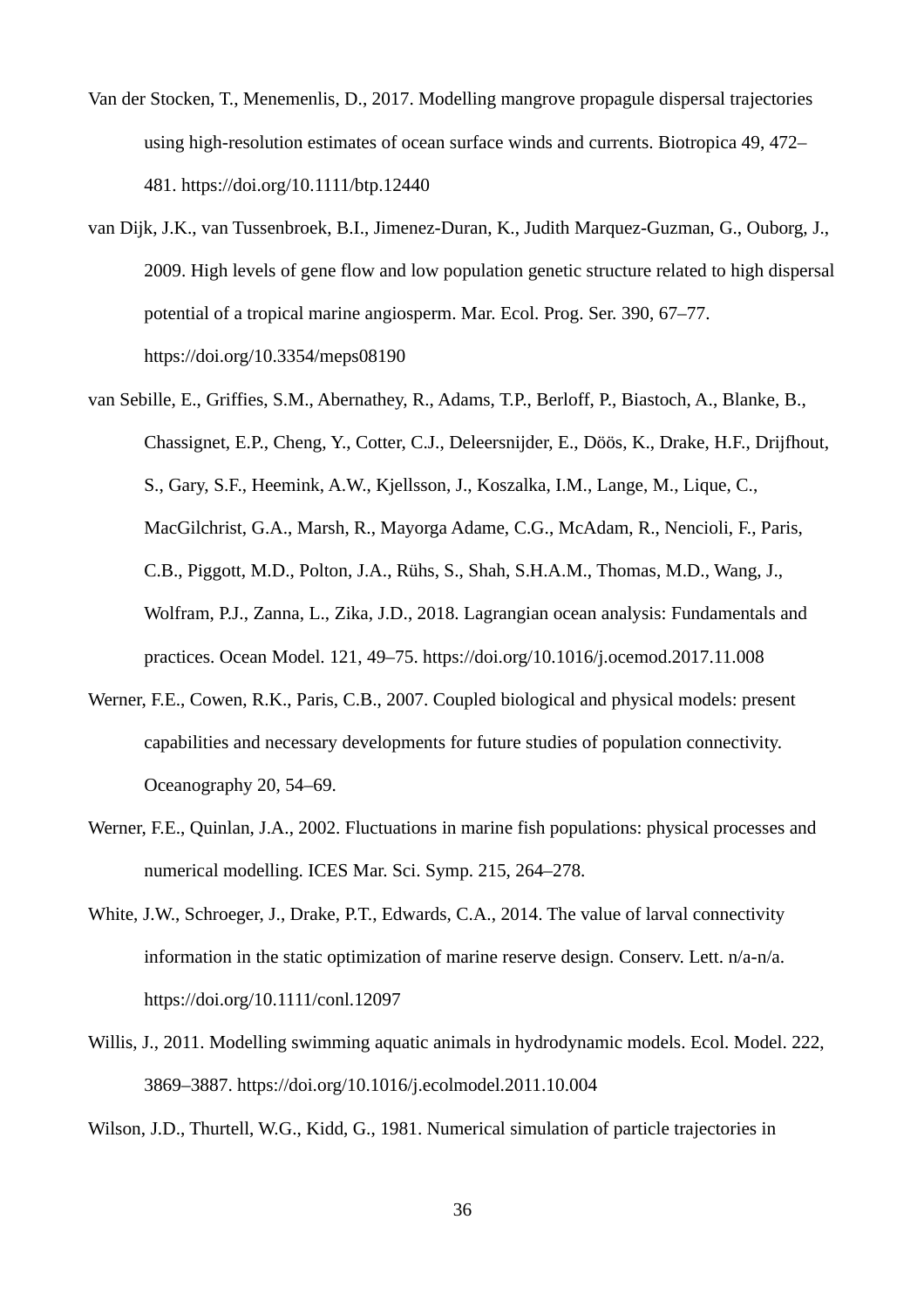inhomogeneous turbulence, I: Systems with constant turbulent velocity scale. Bound.-Layer Meteorol. 21, 295–313. https://doi.org/10.1007/BF00119275

- Wilson, T.W., Ladino, L.A., Alpert, P.A., Breckels, M.N., Brooks, I.M., Browse, J., Burrows, S.M., Carslaw, K.S., Huffman, J.A., Judd, C., Kilthau, W.P., Mason, R.H., McFiggans, G., Miller, L.A., Nájera, J.J., Polishchuk, E., Rae, S., Schiller, C.L., Si, M., Temprado, J.V., Whale, T.F., Wong, J.P.S., Wurl, O., Yakobi-Hancock, J.D., Abbatt, J.P.D., Aller, J.Y., Bertram, A.K., Knopf, D.A., Murray, B.J., 2015. A marine biogenic source of atmospheric ice-nucleating particles. Nature 525, 234–238. https://doi.org/10.1038/nature14986
- Wright, S.J., Trakhtenbrot, A., Bohrer, G., Detto, M., Katul, G.G., Horvitz, N., Muller-Landau, H.C., Jones, F.A., Nathan, R., 2008. Understanding strategies for seed dispersal by wind under contrasting atmospheric conditions. Proc. Natl. Acad. Sci. 105, 19084–19089. https://doi.org/10.1073/pnas.0802697105
- Zimmer, R.K., Fingerut, J.T., Zimmer, C.A., 2009. Dispersal pathways, seed rains, and the dynamics of larval behavior. Ecology 90, 1933–1947. https://doi.org/10.1890/08-0786.1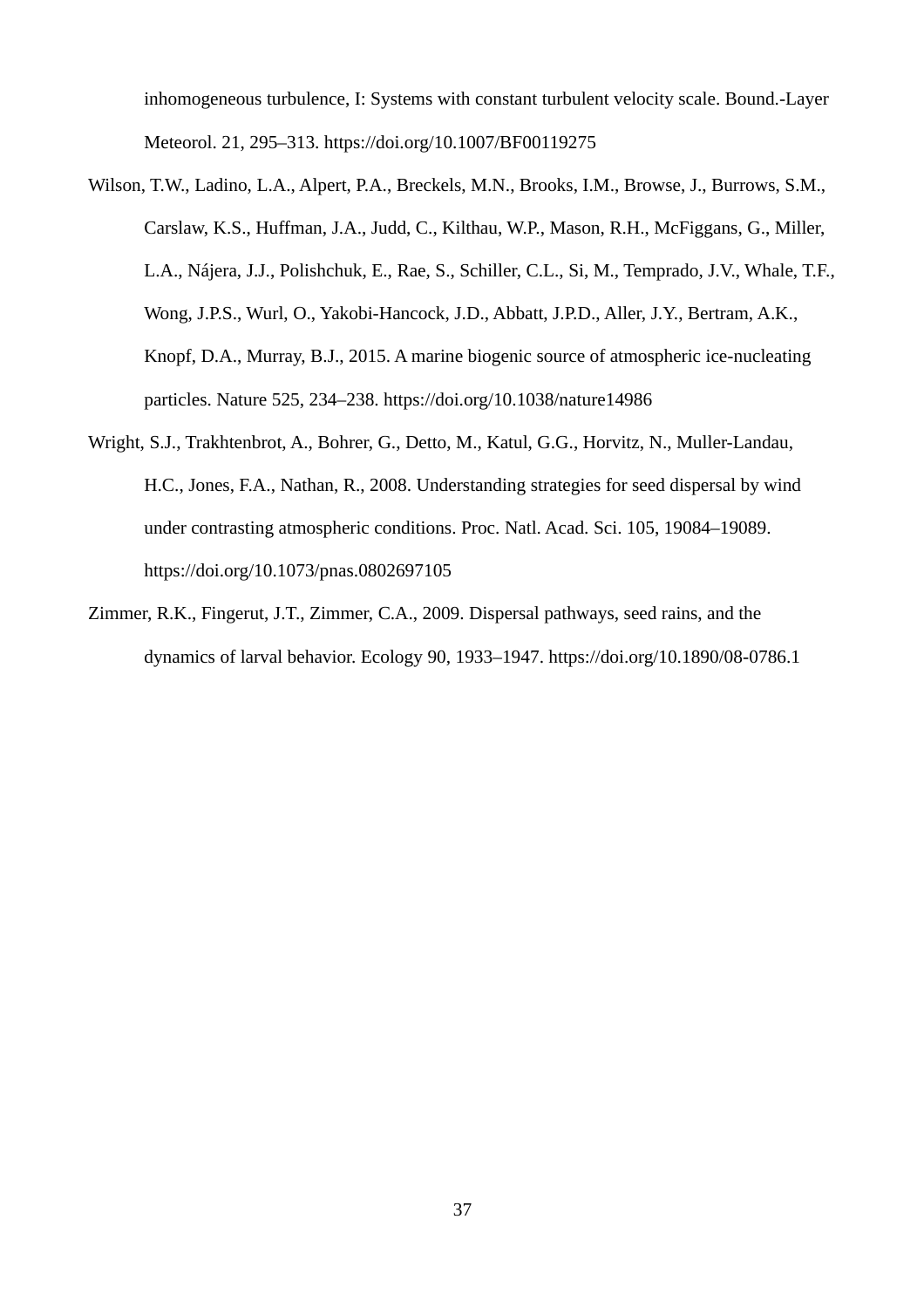

Download : Download full-size image

Fig. 1. The same general biophysical approach tends to be used to model terrestrial seeds dispersed by wind or marine larvae dispersed by currents. A Eulerian model provides three-dimensional dynamic fields of wind or current velocities  $\overrightarrow{u}$  to a Lagrangian model that tracks the location  $\overrightarrow{x}$  of a collection of seeds or larvae over time. Differences between the two applications reside mainly in the parameters and processes included in the models, as illustrated in b) for larvae and in c) for seeds.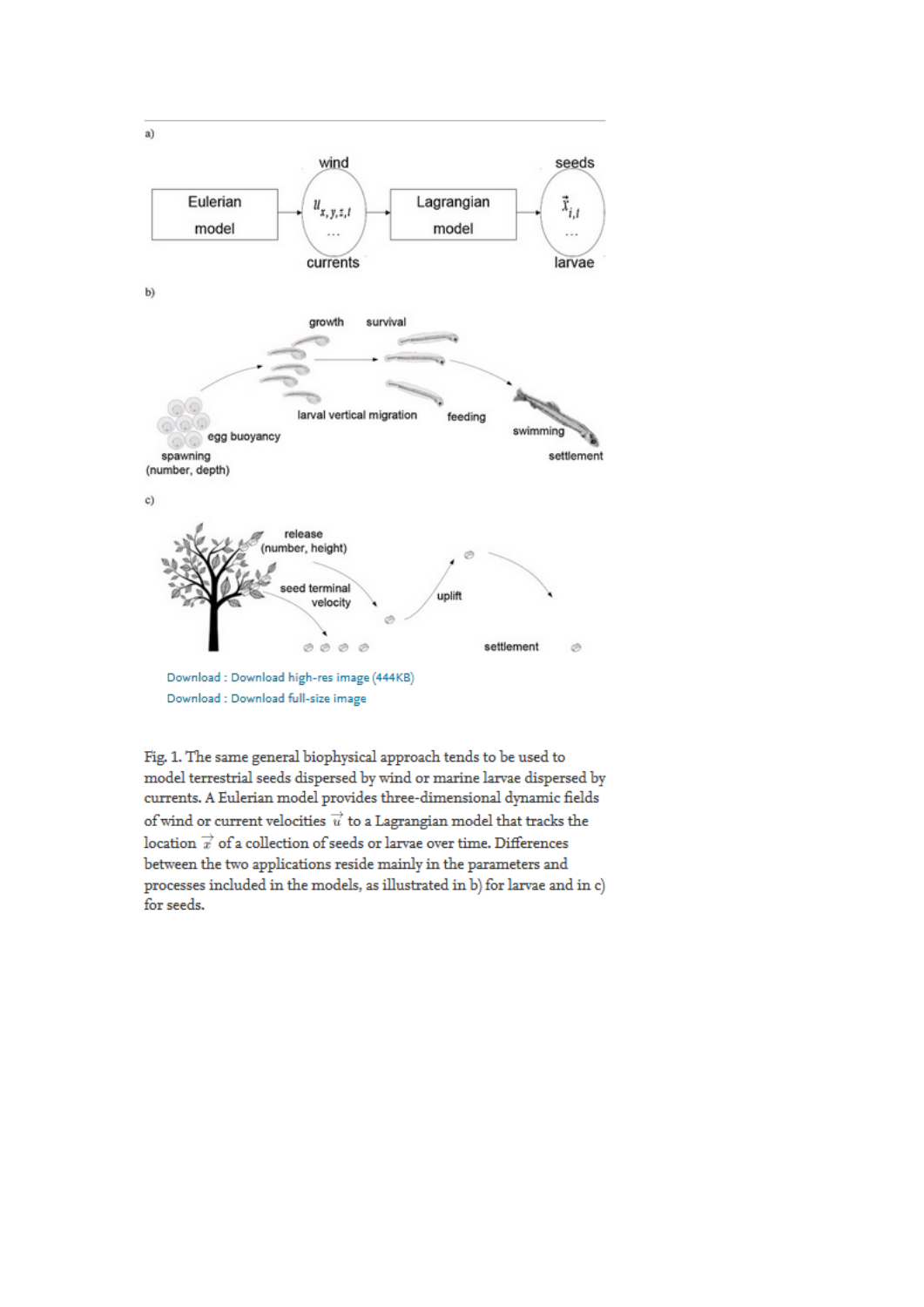Table 1. Journals with at least 10 publications citing Bartsch et al. (1989) or Miller (2007) or with at least 15 publications citing Nathan et al. (2002); Kuparinen (2006) or Nathan et al. (2011) (source Web of Science 16/11/2018). The 10 and 15 threshold values were used to get a similar limited number of journals in both cases.

| Journal                                                      | Number of publications citing                    |                                                                      |
|--------------------------------------------------------------|--------------------------------------------------|----------------------------------------------------------------------|
|                                                              | <b>Bartsch et al. (1989)</b><br>or Miller (2007) | Nathan et al. (2002),<br>Kuparinen (2006) or<br>Nathan et al. (2011) |
| <b>Fisheries Oceanography</b>                                | 19                                               | o                                                                    |
| <b>Marine Ecology Progress Series 16</b>                     |                                                  | з                                                                    |
| <b>ICES</b> Journal of Marine<br><b>Science</b>              | 16                                               | o                                                                    |
| Progress in Oceanography                                     | 14                                               | o                                                                    |
| <b>Canadian Journal of Fisheries</b><br>and Aquatic Sciences | 11                                               | o                                                                    |
| <b>Continental Shelf Research</b>                            | 11                                               | o                                                                    |
| <b>Journal of Ecology</b>                                    | 0                                                | 33                                                                   |
| <b>Ecology</b>                                               | 0                                                | 18                                                                   |
| <b>Ecological Modelling</b>                                  | 6                                                | 18                                                                   |
| Oikos                                                        | 0                                                | 16                                                                   |
| <b>Total</b>                                                 | 204                                              | 482                                                                  |
|                                                              |                                                  |                                                                      |